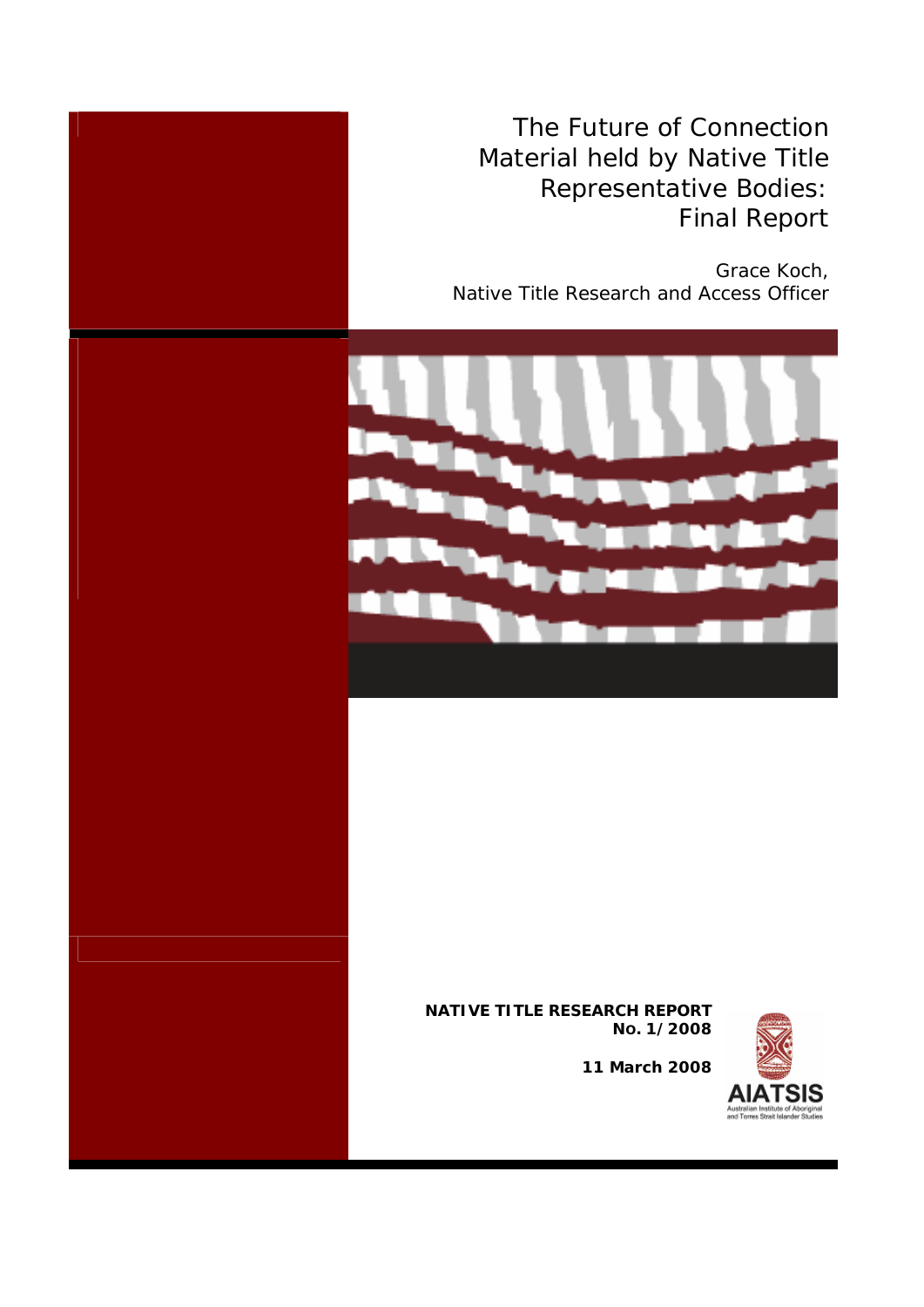The future of connection material held by native title representative bodies: final report

Grace Koch

First published in 2008 by the Native Title Research Unit Australian Institute of Aboriginal and Torres Strait Islander Studies GPO Box 553 Canberra ACT 2601

The views expressed in this publication are those of the authors and not necessarily those of the Australian Institute of Aboriginal and Torres Strait Islander Studies.

Copyright © AIATSIS

Apart from any fair dealing for the purpose of private study, research, criticism or review, as permitted under the Copyright Act 1968, no part of this publication may be reproduced without the written permission of the publisher.

NATIONAL LIBRARY OF AUSTRALIA CATALOGUING-IN-PUBLICATION DATA:

Koch, Grace.

 The future of connection material held by native title representative bodies: final report

ISBN 9780855754389.

 Native title (Australia)--Archives. Aboriginal Australians--Land tenure.

346.940432

© Commonwealth of Australia 2008

This work is copyright. Apart from any use as permitted under the Copyright Act 1968, no part may be reproduced by any process without prior written permission from the Commonwealth. Requests and inquiries concerning reproduction and rights should be addressed to the Commonwealth Copyright Administration, Attorney General's Department, Robert Garran Offices, National Circuit, Barton ACT 2600 or posted at http://www.ag.gov.au/cca.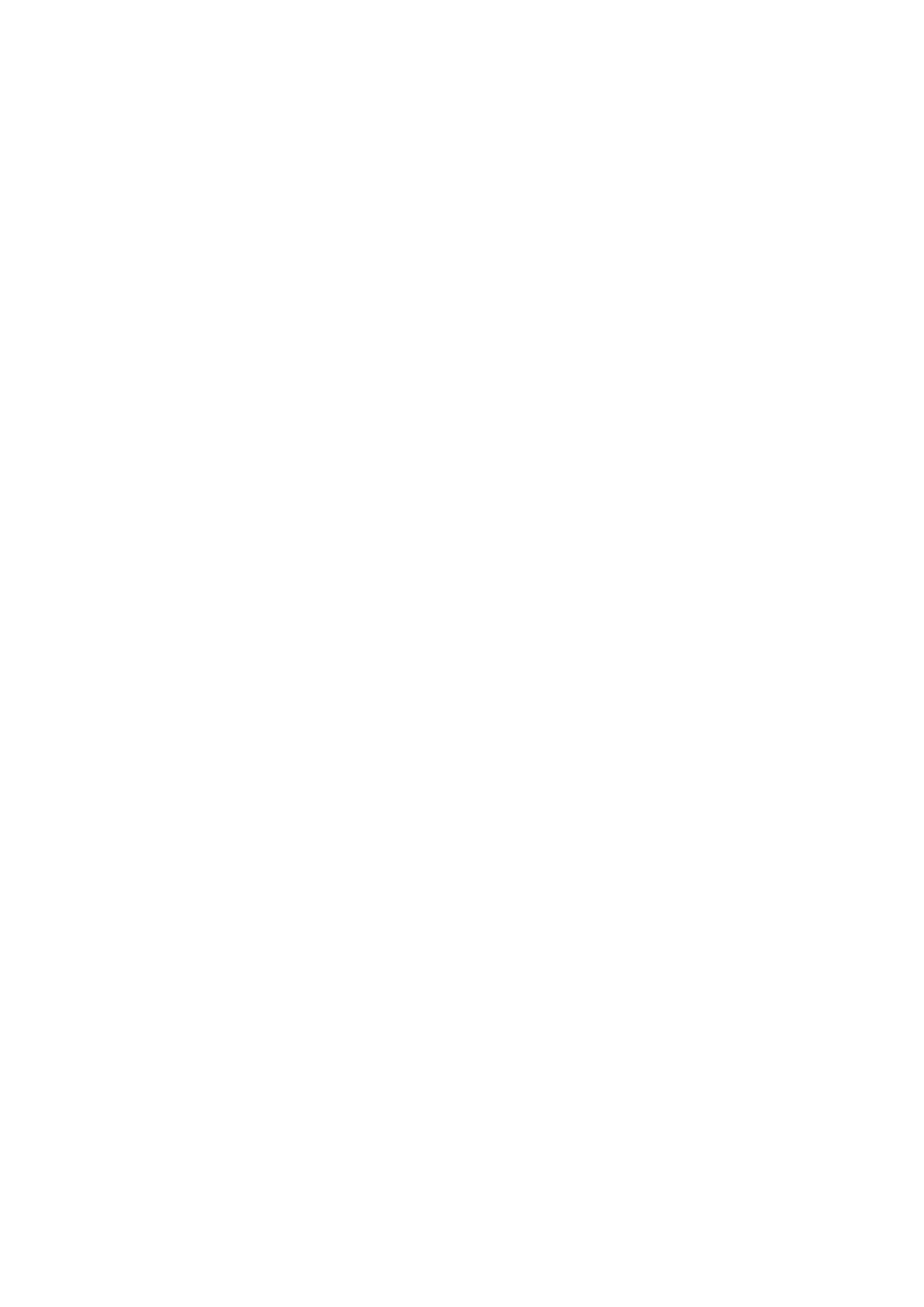# **Abbreviations**

| <b>AIATSIS</b>      | Australian Institute of Aboriginal and Torres Strait Islander<br><b>Studies</b>      |
|---------------------|--------------------------------------------------------------------------------------|
| <b>Archives Act</b> | Archives Act 1983 (Cth)                                                              |
| <b>CLC</b>          | <b>Central Land Council</b>                                                          |
| <b>FaHCSIA</b>      | Department of Families, Housing, Community Services and<br><b>Indigenous Affairs</b> |
| <b>IFaMP</b>        | Indigenous Facilitation and Mediation Project                                        |
| <b>KLC</b>          | Kimberley Land Council                                                               |
| <b>NLC</b>          | <b>Northern Land Council</b>                                                         |
| <b>NTRBs</b>        | Native Title Representative Bodies                                                   |
| <b>NTRAO</b>        | Native Title Research and Access Officer                                             |
| <b>NTRU</b>         | Native Title Research Unit                                                           |
| <b>NTS NSW</b>      | <b>Native Title Service New South Wales</b>                                          |
| <b>OIPC</b>         | Office of Indigenous Policy Coordination                                             |
| <b>TSRA</b>         | <b>Torres Strait Regional Authority</b>                                              |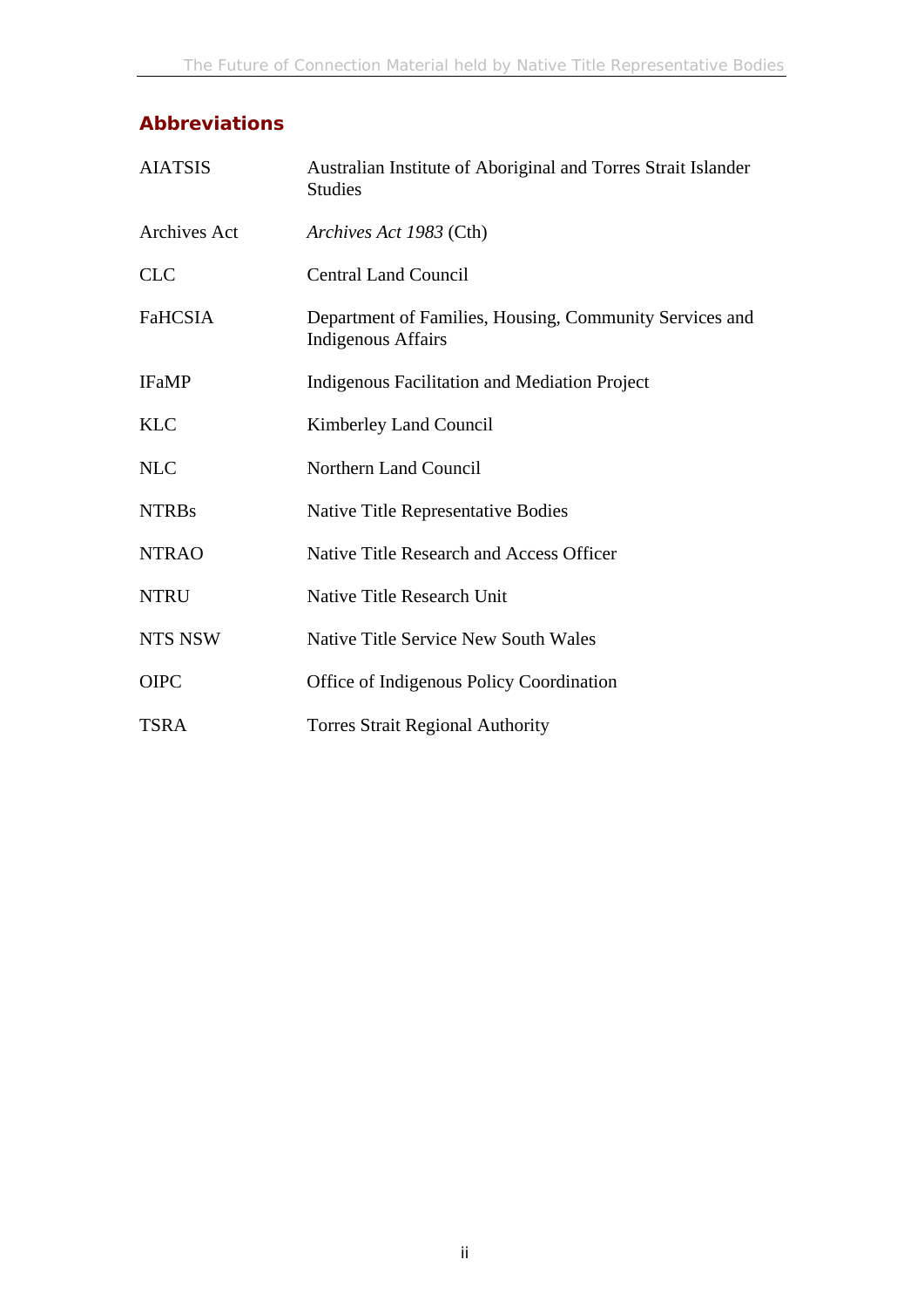# **Acknowledgements**

The Future of Connection Material research project is supported by our Native Title Research and Policy Advice contract with the FaCSIA Land Branch. The author would like to acknowledge staff of the 17 Native Title Representative Bodies for shaping the project, as well as staff of AIATSIS and the National Archives for comments and suggestions.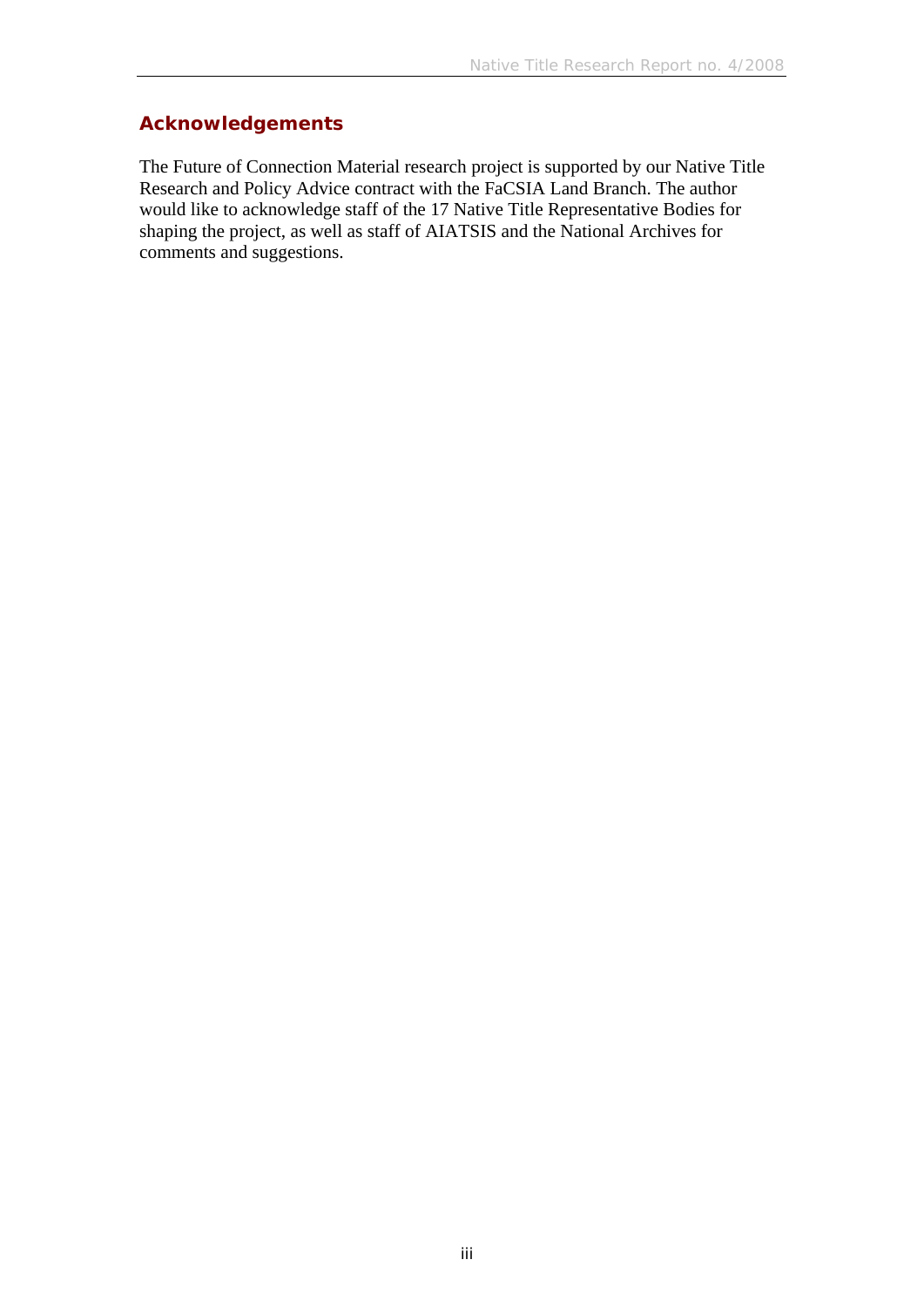## **Executive summary**

Many valuable and irreplaceable documents have been created during research for native title claims. Some Native Title Representative Bodies (NTRBs) have dedicated staff to manage these documents, but others are not able to care for them properly.

Early in 2005, the Australian Institute of Aboriginal and Torres Strait Islander Studies (AIATSIS), through the Native Title Research Unit (NTRU), sponsored a project to focus upon issues of arrangement, preservation, and access to connection material. A series of workshops, surveys, and web resources have resulted from directions provided by NTRB staff who have set the goals for the project.

The AIATSIS Native Title Research and Access Officer (NTRAO) has been working through the recommendations arising from meetings and sessions held at the last three annual Native Title conferences; however further implementation of the recommendations will require staffing and funding. Four recommendations are proposed in this report, which was workshopped at a Senior Professional Officers' seminar (3-4 March 2008), sponsored by the Department of Families, Housing, Community Services and Indigenous Affairs (FaHCSIA). A resolution in support of the project was formulated at the seminar and circulated to attendees at the seminar and to senior FaHCSIA staff. It can be found as appendix 8.

The following key recommendations emerged from the Future of Connection Project:

### **Recommendation 1: Identification, arrangement and description**

An assessment needs to be made urgently of which NTRBs are successful in organising their material and which ones need help, after which a plan should be implemented to get the material into proper order.

### **Recommendation 2: Preservation/conservation measures**

Each NTRB needs to develop and implement a plan to ensure secure storage facilities to assess the condition of its records and to develop procedures for digitising the holdings.

### **Recommendation 3: Access and use protocols**

Each NTRB needs a plan for access and use of native title material.

#### **Recommendation 4: Location of an external repository**

Each NTRB needs to select a separate and secure repository for their holdings to ensure their preservation for posterity.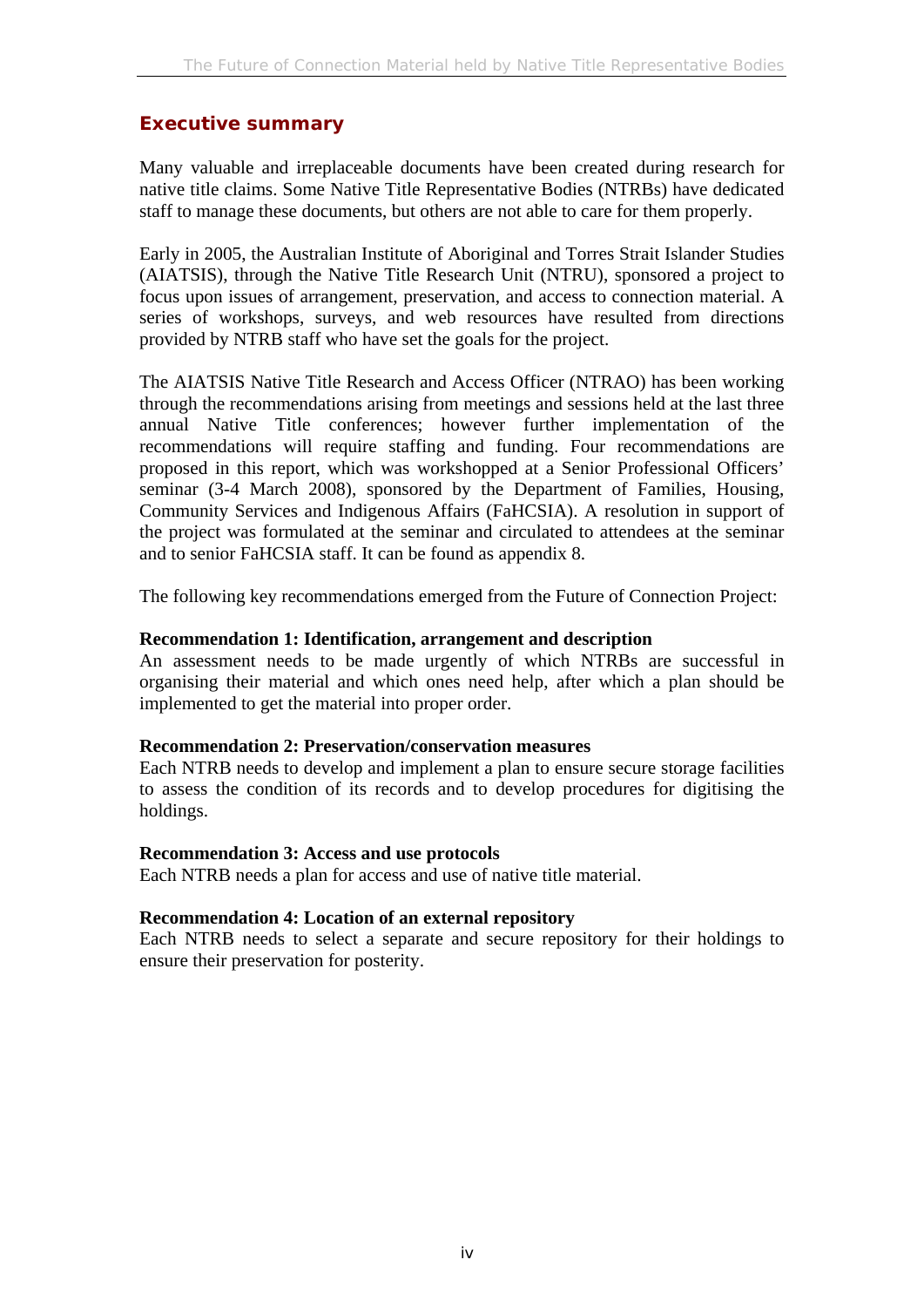# **Contents**

| 1. |                                                                                 |
|----|---------------------------------------------------------------------------------|
| 2. |                                                                                 |
| 3. |                                                                                 |
|    |                                                                                 |
| 4. |                                                                                 |
| 5. | SUPPLEMENTARY MATERIAL REFERRED TO IN THIS REPORT 12                            |
|    |                                                                                 |
|    |                                                                                 |
|    |                                                                                 |
|    | APPENDIX 3: Report on Breakout Session: The Future of Connection Material 21    |
|    |                                                                                 |
|    | APPENDIX 5: Report on workshop for NTRBs on databases and access and use issues |
|    |                                                                                 |
|    |                                                                                 |
|    | APPENDIX 7: History and Native Title: the making of a community asset  46       |
|    |                                                                                 |
|    |                                                                                 |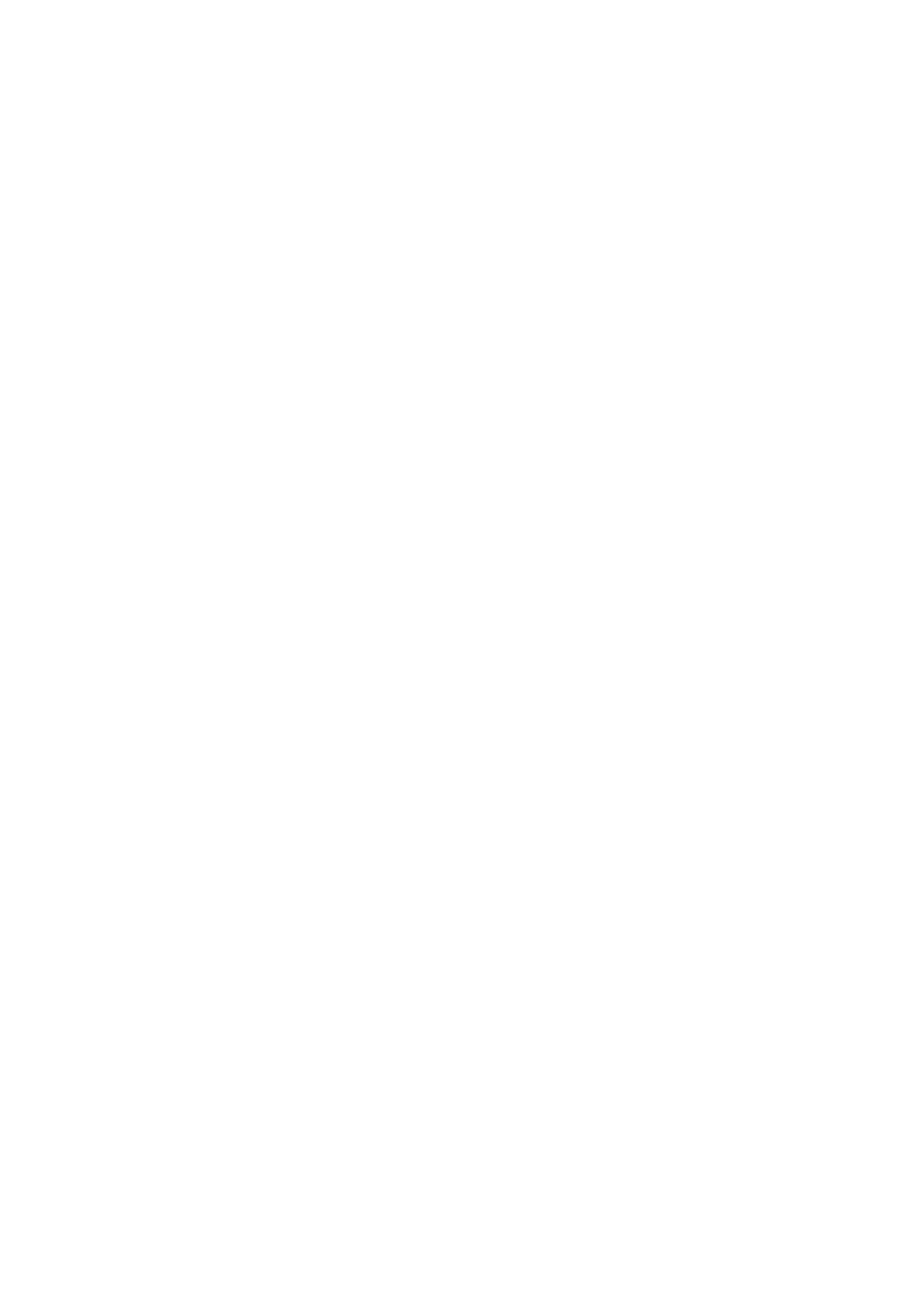# **1. Introduction**

The native title process has created valuable research resources assembled during the claim research. Although some of this material has come from other sources, the arrangement of the documents coupled with original field research gives a unique description of Indigenous societies and their connections with the land. Also, much of the field material is irreplaceable because the elders who gave the information may have passed away. This connection material is of great value, not only to claimants, but to the wider community because it offers a valuable contribution to Australian history, anthropology, sociology, land management and other disciplines; however, because it was created as part of a legal process, it deserves special recognition and respect.

When NTRBs were established, funding went to claim research and there was very little, if any, provision for documentation and storage of research reports, connection material, and other print and audiovisual documents generated by the native title process. NTRBs now hold significant collections which require extra funding for their care if they are to be available for future generations. This funding should be in addition to the normal allocation of money for each NTRB.

The documents held must be easy to access. Contract researchers who prepare connection reports are employed for fixed time periods and depend upon efficient and accurate retrieval mechanisms for locating relevant information on local groups, historical documents, and neighbouring claims. Unfortunately, databases for documentation and internal storage provisions vary widely amongst Native Title Representative Bodies with some material being in danger of dispersion or decay.

It became obvious that action was needed to ensure that the holdings of NTRBs be catalogued and that secure storage and preservation issues be addressed. These became the aims and objectives of a project sponsored by the NTRU of AIATSIS entitled 'The Future of Connection Material'.

# **2. Description of the project**

The Future of Connection Material project aims to formulate a plan for NTRBs nationwide to establish standards and to develop skills towards proper documentation and secure storage for connection material and other original documents generated by the native title process. The project has been conducted within the NTRU, which exists as part of the Research Program of AIATSIS.

NTRB materials can be divided into two categories: those that fall under the *Archives Act 1983* (Cth) (Archives Act) and those that exist separately. The Northern Land Council (NLC), the Central Land Council (CLC) and the Torres Strait Regional Authority (TSRA) are authorities of the Commonwealth that are subject to the Commonwealth's Archives Act, which regulates the disposal, access, custody and storage of Commonwealth records. The Federal Court is also a party to the Archives Act. This means that these organisations need to coordinate their work in gathering information on their records with the National Archives so that their documentation and evaluation processes are compatible. Some records have been transferred to the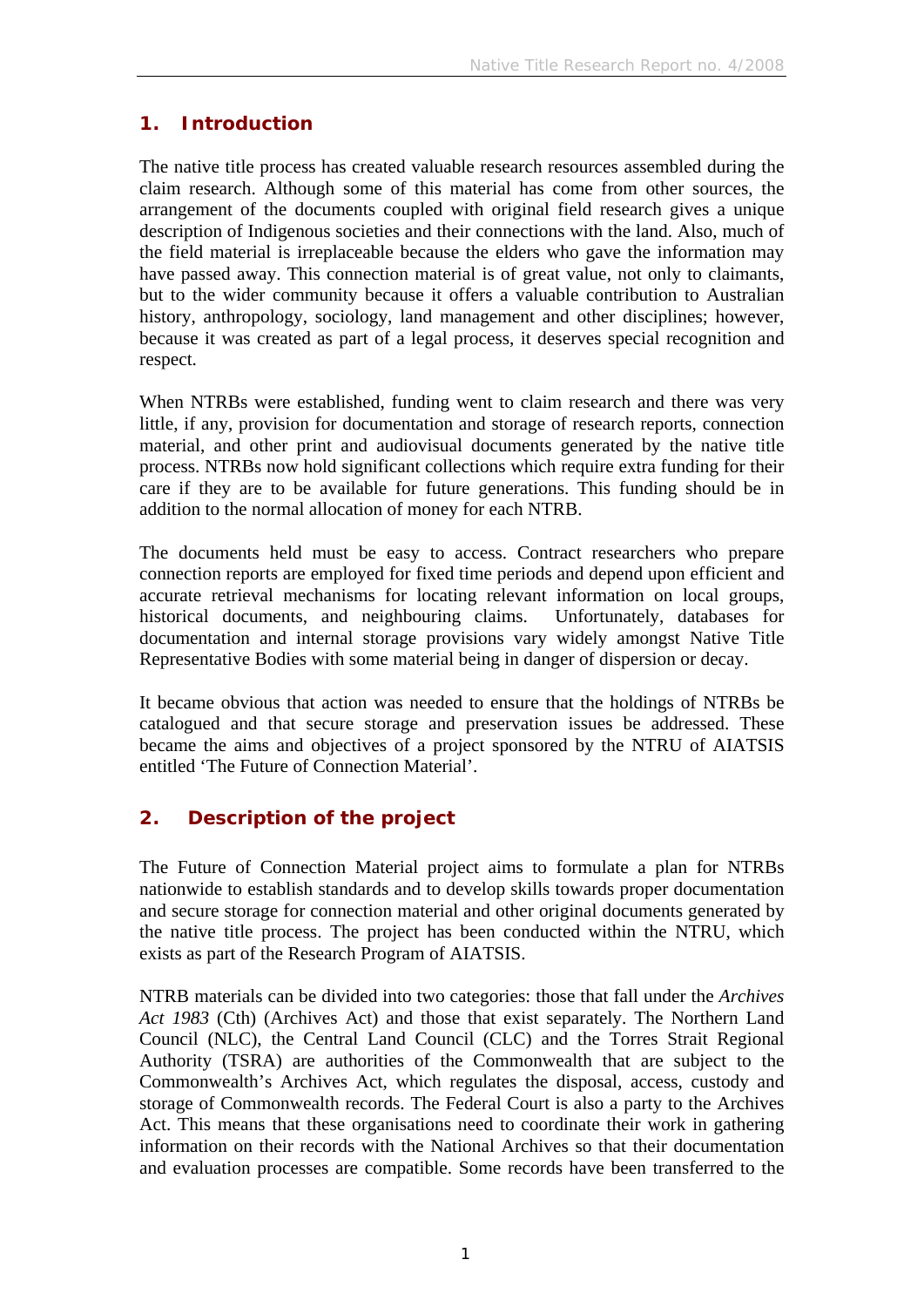Darwin office of the National Archives.<sup>1</sup> NTRBs that do not fall under the *Archives Act 1983* (Cth) have more freedom in organising their documentation; however, all NTRBs can benefit from the recommendations shown below.

The recommendations cover two broad areas- *arrangement, access and use* and *preservation and external storage*. The first recommendation is dealt with in the most detail because the other three cannot be achieved without it.

# **3. The Recommendations**

## **Recommendation 1- Identification, arrangement and description**

**An assessment needs to be made urgently of which NTRBs are successful in organising their material and which ones need help, after which a plan should be implemented to get the material into proper order.** 

Immediate action needs to be taken on this recommendation, especially with the consolidation of the four Queensland NTRBs.

Land Councils formed before the passage of the *Native Title Act 1993* (Cth), such as the NLC, CLC and Kimberley Land Council (KLC), have cataloguing and internal management systems for their documents; they also have collection managers and/or librarians. Their expertise would be most valuable to newer or consolidating NTRBs, and some of them already have provided information to others at the annual Native title conferences.

Priority should be given to the four Queensland NTRBs that are in the process of consolidation, and the following steps could be actioned as a pilot project between them and the remaining Queensland NTRBs who will be holding some of their material. This pilot could contribute towards forming a template for action for other NTRBs.

- A team needs to work with Queensland NTRB staff to determine the extent of their holdings and the status of their collection organisation. The Senior Professional Officer seminar held by FaHCSIA on 4 March described an ideal team as having an expert in collection management, an anthropologist and/or someone familiar with the workings of NTRBs and an ethnographic research officer. A Queensland-based academic could also be included. The collections themselves should be assessed for duplication, uniqueness of material, and general value of each document.<sup>2</sup> Duplication may occur, for example, if some documents are held both by the legal section and the anthropology unit.
- Hopefully NTRBs should hold all records, both print and audiovisual, relevant to the claims they have documented. Some material held by consultants, though, may not have been deposited (see point below). Also, the Federal Court may hold

<sup>&</sup>lt;sup>1</sup> H Rowell, National Archives, email, 20 February 2008.

<sup>2</sup> See Koch, G. *Report on survey of NTRBs April-May 2005*, Native Title Research Unit, Australian Institute of Aboriginal and Torres Strait Islander Studies, viewed 30 March 2008, <http://ntru.aiatsis.gov.au/collections/pdfs/ntrbsurvey\_report05.pdf>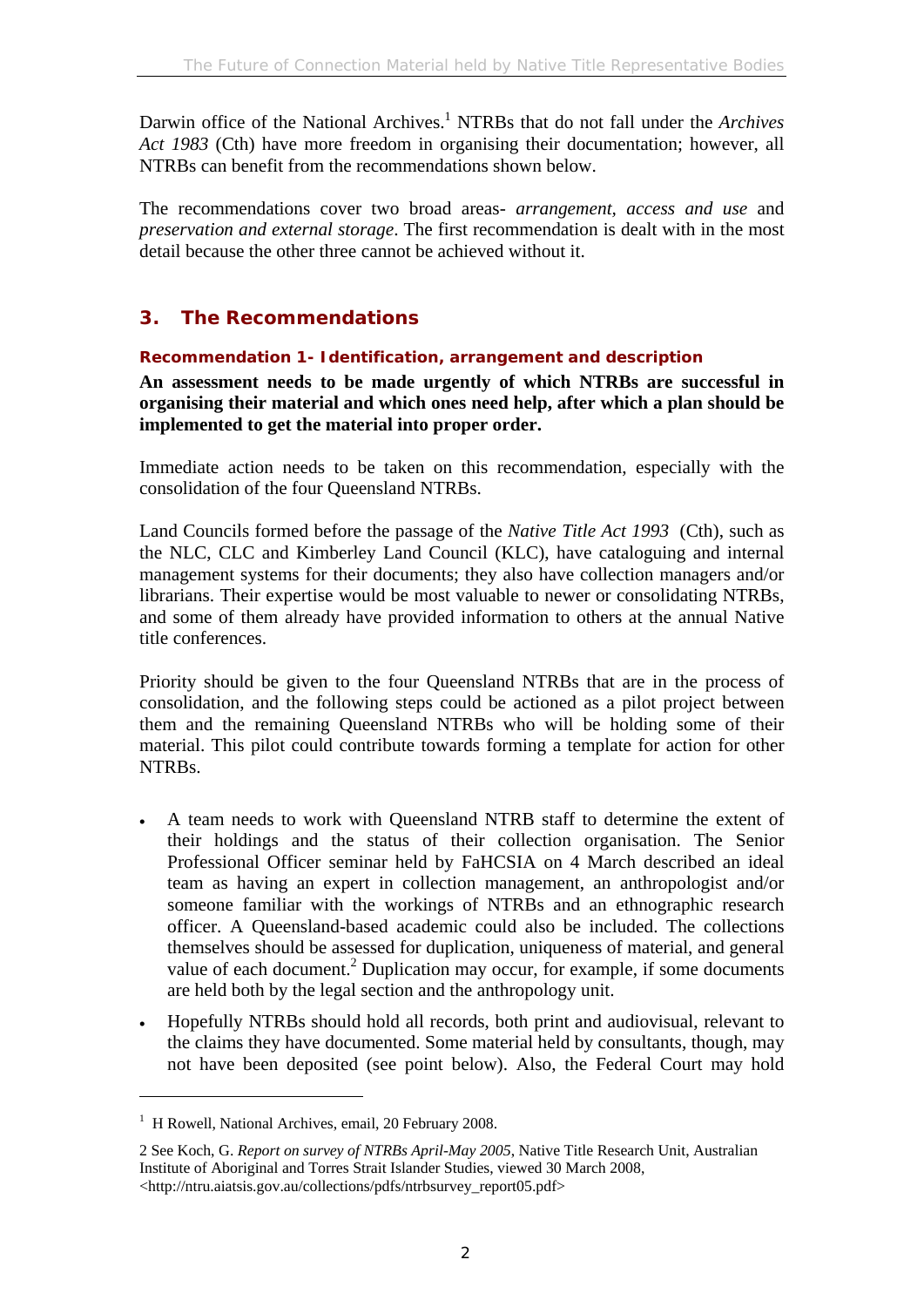digital diaries created at the time of hearings, the archiving of which need to be negotiated.

• The following typology of materials created by Nick Smith of primary and secondary sources held at Pilbara/Yamatji Native Title Service could help to identify gaps in the collections: $3$ 

#### **Claim generated materials/ primary sources:**

- Field notebooks
- Genealogical notebooks
- Genealogical databases
- Various archival/ethnohistorical databases e.g. Bates and Radcliffe Brown, Tindale nominal indices (need to have the resources to produce more)
- Mapping software (huge scope to integrate most other data formats)
- Audio analog recordings
- Video digital
- Images transparencies; digital
- Restricted materials (male and female)
- Connection Reports
- Meeting records

#### **Secondary sources:**

- Library (published works)
- Archival materials e.g. Native Affairs; Colonial Sec; Police Occurrence Books; Police files; Supreme Court documents; Registrar General's Death Index; Cemetery records; Lock Hospital records; Station Diaries; Station 'home movies'.
- Ethno-historical data in various forms audio, images, genealogies, notebooks e.g. Radcliffe Brown; Daisy Bates; Norman Tindale.
- Reports e.g. Heritage surveys, Paul Seaman inquiry,
- Other materials donated or discovered not directly relevant to NT (claimants' photo albums)
- Maps (including digital maps)
- Publications

 $3$  See also Appendix 2.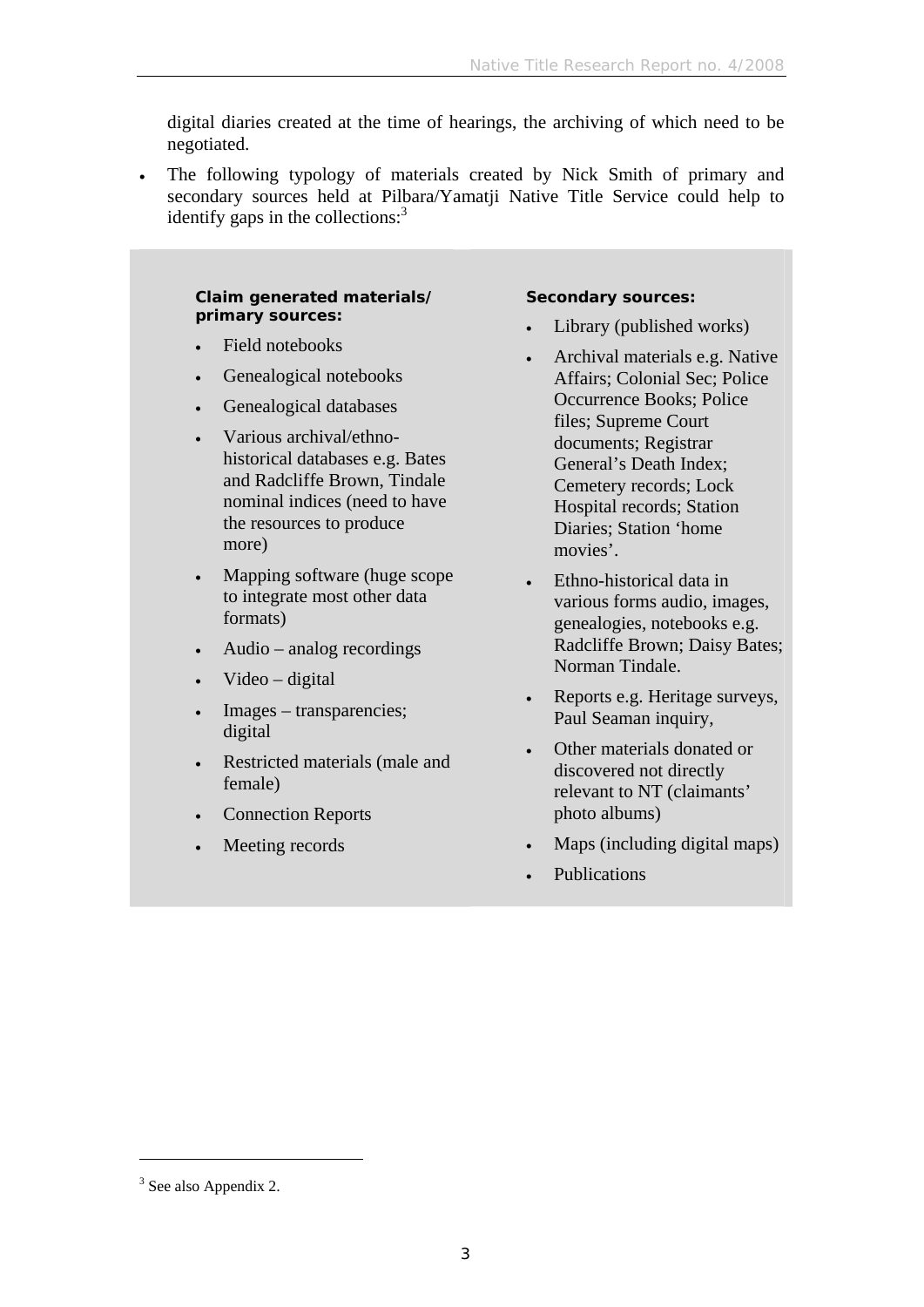- Consultants who have prepared connection reports may not have lodged copies of some of their supporting documentation with the NTRB who engaged them (see list above). A project team could examine the holdings of the NTRBs and contact the researchers for missing documents, some of which would appear as references in the connection reports. This does not mean that all books and articles referenced should be purchased, but there should be information on where to locate them. This point came through strongly at the 2005 Native Title Conference workshop on project objectives.
- Once an assessment has been made and missing documents have been traced, then a catalogue of the holdings should be made or updated. Some of the four Queensland NTRBs have in-house databases using FileMakerPro software. No matter what software is used, the data should be exportable. A workshop on databases held at AIATSIS in 2006 listed the following ideal fields of information for an NTRB database:
	- Register of Consultants, qualifications and contact details;
	- Claim group lists;
	- Claimants (Community) list and their contact details;
	- Applicants list and their contact details;
	- Working group list and their contact details;
	- Personal history information;
	- Claimants testimonies (evidence);
	- Claim area boundaries;
	- Geospatial site information;
	- Genealogies;
	- Minutes of meetings (one for Anthropology and one for Legal);
	- Records of reports;
	- Report number
	- Author
	- Title and Date of Report
	- Borrowed by (in/out)
- Correspondence with the State regarding connection material (including State's Peer Review);
- Federal Court Orders;
- Land tenure information;
- Researchers' note books;
- Consultants' agreements/Contracts and correspondence with Consultants;
- Report may be inputted directly;
- Research related material; Audiovisual research material; and NNTT research bricks.
- General correspondence (one for Anthropology and another for Legal)
- Future Acts Notices (FAN), recipients, address, etc.
- Respondent Parties, their interests and contact details
- Calendar of events so as to keep track of the history, present status and important future dates of a claim.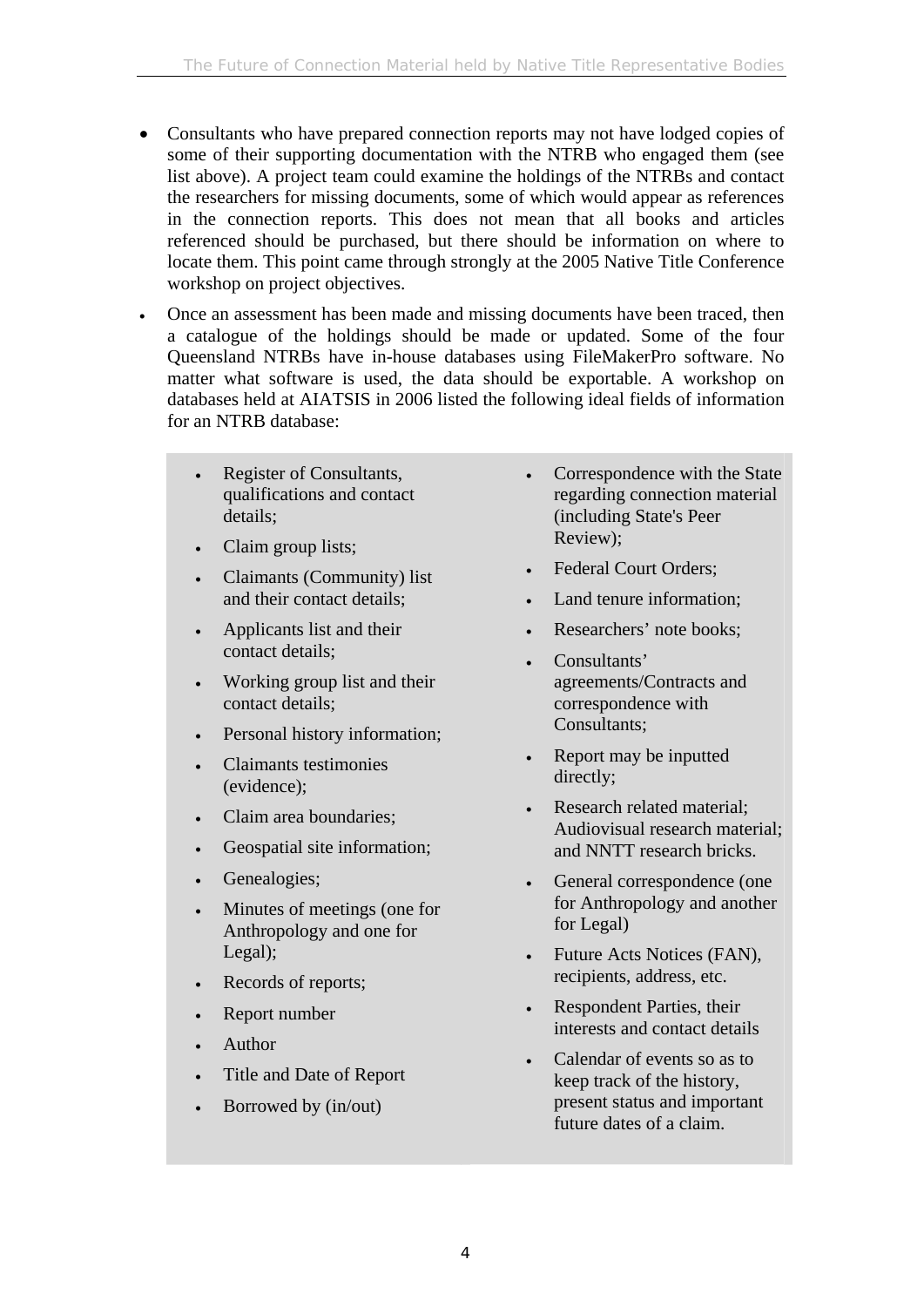• At least one of the four Queensland NTRBs has begun to create digital surrogates of the documents, linking them to the database record. Ideally this should be done for all print and audiovisual material. This can be done during the implementation of Recommendation 1 or later, as time and funds allow.

Assessment and arrangement and description for NTRBs require extra staffing for up to a year. Some funding bodies, such as the National Library, offer grants to cover archival assessment of a collection, but there would not be time to apply before the consolidation of the Queensland NTRBs. FaHCSIA, perhaps in conjunction with the Department of Environment, Heritage and the Arts, should consider funding this part of the project. It is vital that any task-forces work closely with current NTRB staff to achieve the best results and to agree upon procedures. Costs could be minimised by exploring the following options.

- 1. Arranging internships with information management students from neighbouring universities.
- 2. Approaching professional organisations such as the Australian Society of Archivists, Australian Library and Information Association, or Records Management Association to explore possibilities of help.
- 3. Exchange programs/ secondments for NTRB information management staff with AIATSIS staff or with another collecting institution.

Ideally, listings of materials held by NTRBs should be standardised. AIATSIS (and many other collecting institutions) produces detailed indexes, or Finding Aids for personal collections and other manuscript material acquired by the Library. NTRBs may consider making such indexes for each claim. The Australian Society of Archivists could offer assistance here in providing standards. NTRBs falling under the Archives Act should try to follow procedures used by National Archives as much as possible in order to avoid duplication of cataloguing when their material is transferred.

Recommendation 1 is the most expensive and detailed of the four. When its objectives are achieved, the others will fall in place because an identifiable critical mass will be created upon which to base further action.

Firm and knowledgeable project management is necessary for such a major task.

### **Recommendation 2 - Preservation/conservation measures**

**Each NTRB needs to develop and implement a plan to ensure secure storage facilities to assess the condition of its records and to develop procedures for digitising the holdings.** 

This section deals with how NTRBs store material on the premises rather than externally. Recommendation 1 in this report examines in-house arrangement and description; this one focuses upon the storage conditions and the physical state of the material and the creation of digital surrogates.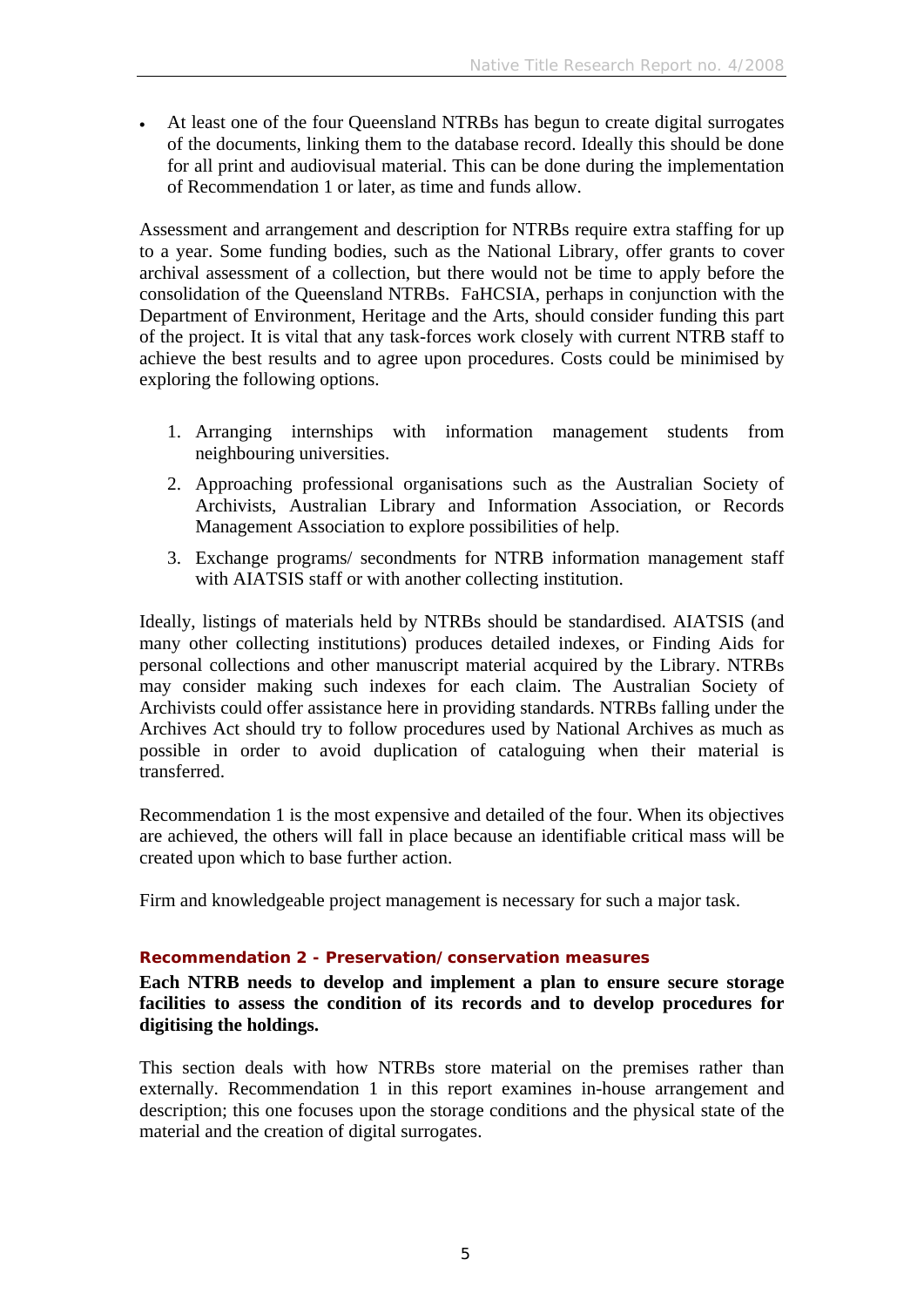It is imperative that the holdings of NTRBs be held within secure storage conditions, yet some NTRBs have not been funded to provide adequate housing. NTRBs have explored various options, such as fireproof safes, lockable filing cabinets, and, in the case of the Kimberley Land Council, an air-conditioned shipping container located at the Derby repository.

Because there are time limitations upon funding for NTRBs, decisions need to be made about how much should be spent upon storage conditions when financial support will only be assured for the next two to six years. Recommendation 2 should be examined along with Recommendation 4, which looks to external security storage.

As part of the Future of Connection Material project, all NTRBs were sent a set of preservation/conservation notes developed by two peak government agencies—the Australian Society of Archivists and the National Film and Sound Archive. AIATSIS has produced a set of useful documents and manuals as well, some of which can be found on-line, such as the Preservation Information Sheets prepared by the AIATSIS Library. A copy of the Keeping History Alive Information Handbook, with advice on the care and handling of audiovisual materials, can be requested through the Audiovisual Archives section of the AIATSIS website.

Recommendations 1 (arrangement and description) and 3 (access conditions) will provide the parameters for scoping the extent and costing for conservation/preservation work. Attention should be focussed upon the original documents and their preservation, and a detailed plan developed for both conservation and digitization. Once the materials are in good shape, they should be scanned with software offering good optical character recognition capability and should be easily discoverable on a computerised catalogue with special access provisions by password or by some other secure administrative control. Consideration could be given to aggregation of materials between claims for searching, as some claims either border or overlap with others.

The National Library, through their Heritage grants, funds professional conservators to do assessments of collections and to offer advice. The grants, though limited to \$10,000 each, could work well for a small cluster of NTRBs. Alternatively, an approach could be made to professional information management associations or organisations to see if they could offer help. It is vital that external technical advice be sought for the best way to digitise material and to ensure that it links directly to a catalogue record. AIATSIS has been digitising both print and audiovisual materials for many years and can be contacted for advice.

The Collections Council of Australia, through its CollectionsCare project, is looking into work with Indigenous collections and knowledge centres. It would be most worthwhile to explore how they could assist with Recommendations 1 and 2.

A number of low-cost digitisation solutions are being used for small organisations. For example, Gavan McCarthy, Director of the Australian Science and Technology Heritage Center at the University of Melbourne, has created an inexpensive digitisation suite comprised of a computer, special software, and a digital camera and stand that will make low-resolution .pdfs that are fully text searchable. The suite costs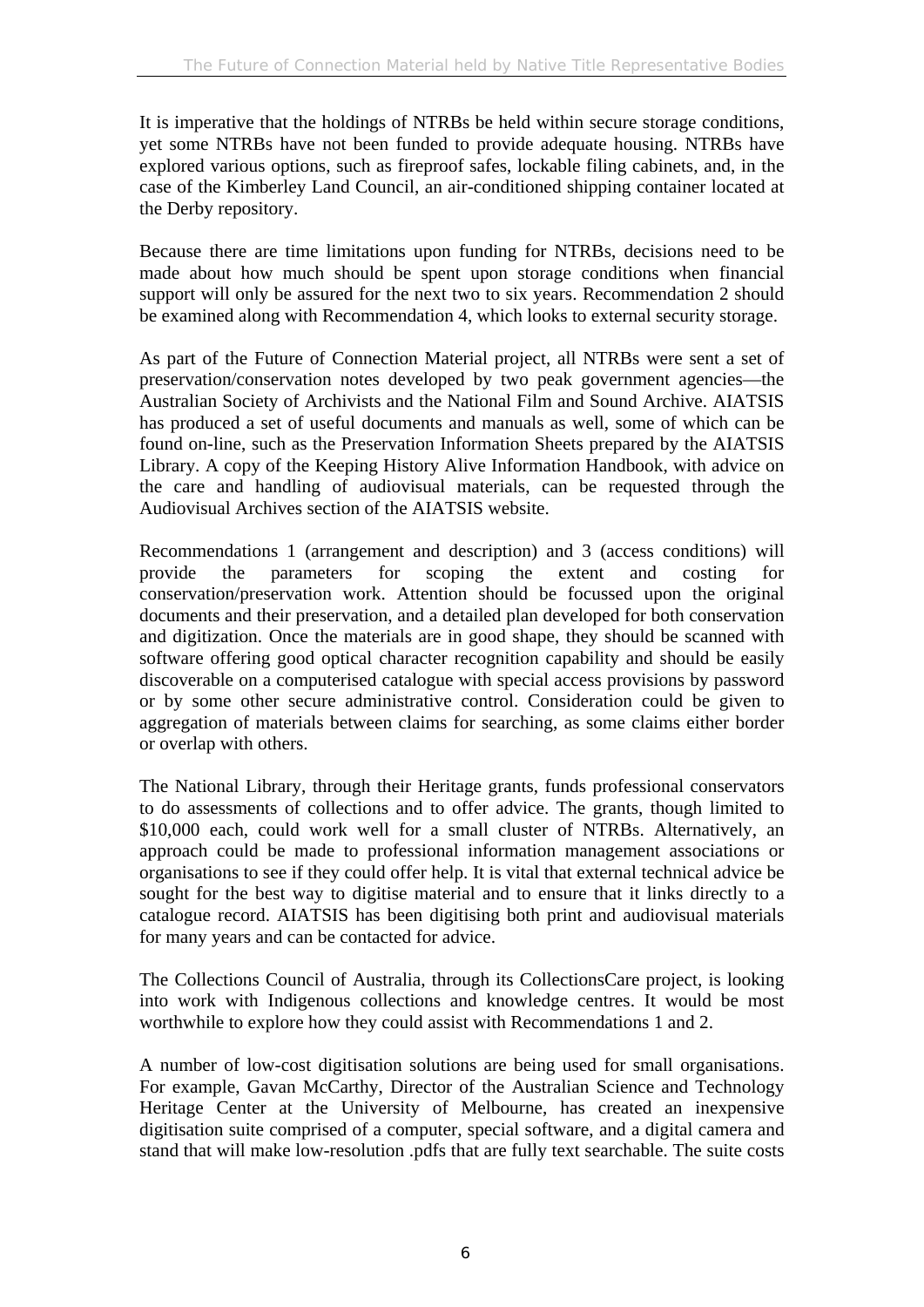\$10,000. Other initiatives such as mobile scanning bureaus exist, but research needs to be done to locate them and to assess their suitability.

Some NTRBs, such as Central Queensland Land Council Aboriginal Corporation and New South Wales Native Title Services Ltd., have already begun to digitise their holdings. Their experience would be most valuable for other NTRBs.

This recommendation can only be achieved by discovering what information exists, enlisting expert help to evaluate the findings, then to develop a plan. As for Recommendation 1, extra staff (probably short-term) will be necessary to get the job done.

### **Recommendation 3 - Access and use protocols**

#### **Each NTRB needs a plan for access and use of native title material.**

Material held by NTRBs is sensitive because it includes much personal data, such as genealogies, as well as information on traditional knowledge and beliefs.<sup>4</sup> Allowing access to these records requires a delicate balancing act between respecting the rights of the traditional owners and complying with legitimate requests for information. A set of protocols drawn up by NTRBs will standardise basic principles and procedures as well as giving guidance to NTRBs when clients ask for access to native title documents.

Those NTRBs falling under the *Archives Act 1983* (Cth) (NLC, CLC and TSRA) would need to ensure that their access arrangements are consistent with access provisions of the Act.

The 2005 survey conducted by AIATSIS with NTRBs raised questions about access and use, including how the Privacy Act relates to native title material, what should be kept by the courts and by NTRBs, and how Indigenous control can be established and maintained. (See appendices 1-3) The first two issues were discussed at the 2006 Native Title Conference in Darwin;<sup>5</sup> more detailed questions and proposals arose during the second part of a workshop with 13 NTRBs at AIATSIS in June 2006. (appendix 5)

All agreed that proper consultation mechanisms need to be set between owners of the knowledge and people requesting access to that knowledge. Once these are finalized, they must be rigorously followed by NTRB staff. Traditional owners must be included in the formation of the protocols, preferably after a draft is produced. The procedures should include how to give access to isolated bits of information as well as full reports, and should specify how to handle all types of requests, both internal and

<sup>&</sup>lt;sup>4</sup> See Twomey J, 'Legal and practical considerations in managing access to materials held by NTRBs and Land Councils' paper presented at the National Native Title Conference 2007, Carins 6-8 June 2007, viewed 30 March 2008,

<sup>&</sup>lt;http://ntru.aiatsis.gov.au/collections/pdfs/AIATSIS%20Native%20Title%20Conference%20Materials %20Access%20Policy%20J%20Twomey.pdf>.

<sup>&</sup>lt;sup>5</sup> See Irving, I, 'Information held on Federal Court files' paper presented at the National Native Title Conference 2007, Carins 6-8 June 2007, viewed 30 March 2008, http://ntru.aiatsis.gov.au/conf2006/download\_docs/Papers/Ian\_Irving.pdf.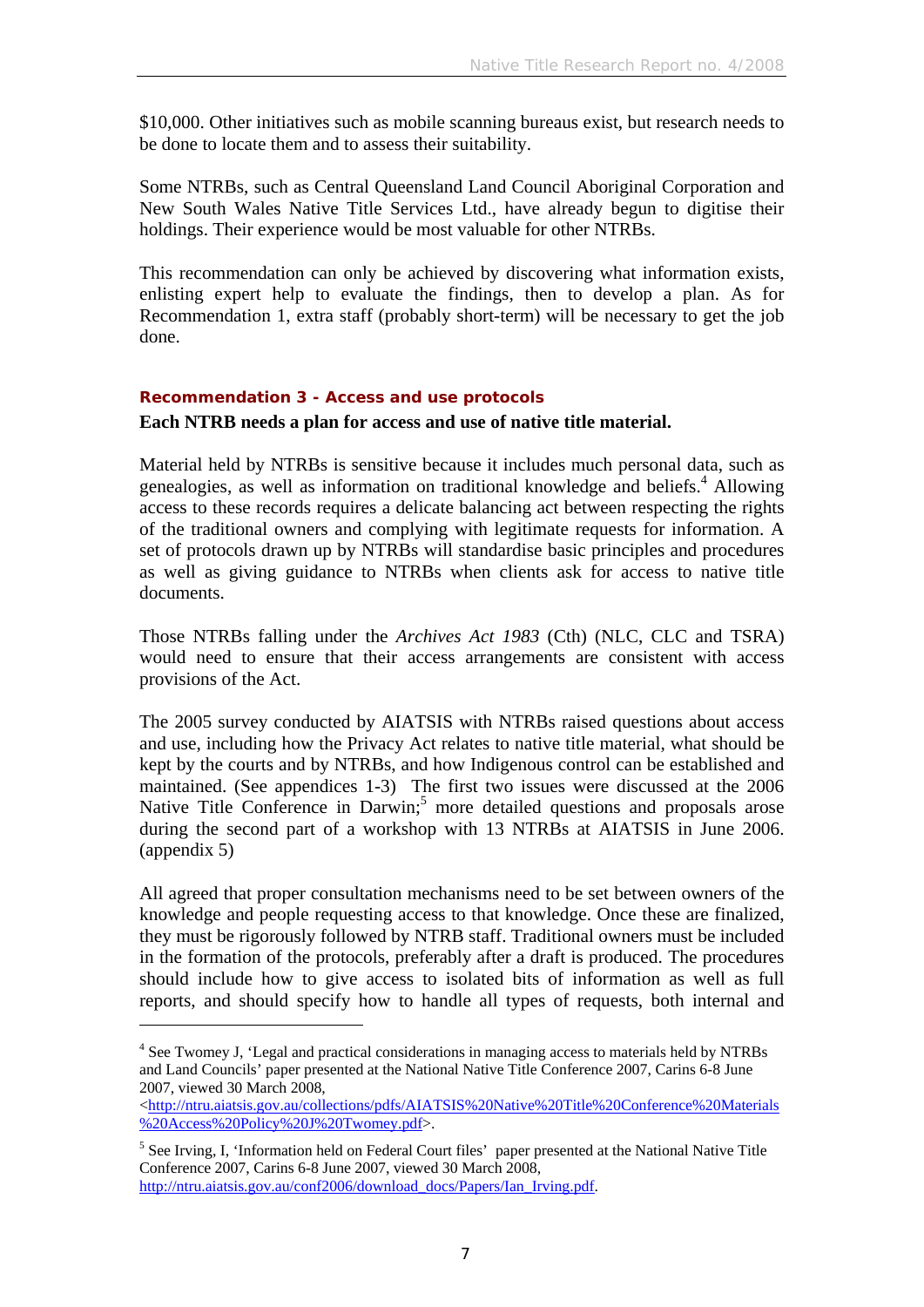external. A local Indigenous advisory group could be constituted for ongoing advice and could also deal with changes in procedures in the future.

Some NTRBs already have developed documents and policies on access and use; however, a template that will cover all contingencies needs to be drawn up urgently. The workshop on access at the 2007 Native Title Conference in Cairns brought up many issues seen from the viewpoints of three participants from the same NTRB- a collection manager, a lawyer and a traditional owner. The legal perspectives from this workshop in drawing up a set of protocols are available on the NTRU website and can be seen in this report as Appendix 6.

There is clearly a need for a workshop that will draft a template for access and use of native title materials held by NTRBs. AIATSIS has long experience in creating access and use protocols for its Library and Audiovisual archival material.

Ownership and access issues can be very emotive. With this in mind, a workshop on access issues should also cover mediation skills. The Indigenous Facilitation and Mediation Project (IFaMP), sponsored by AIATSIS, proposed that such a workshop be held,<sup>6</sup> and expertise exists within AIATSIS to conduct one.<sup>7</sup>

A successful workshop with the aim of creating a useful template for access requires at least three days because of the many issues that need to be addressed. A minimum of three representatives from each NTRB- a collection manager, a claimant and an anthropologist and/or lawyer- would ensure a breadth of viewpoints. One possibility would be to conduct a pilot meeting with the Queensland NTRBs to create a document that would serve their purposes. Later, another meeting with all NTRBs could develop the template further. Attendees from NTRBs who have effective policies could offer some case studies and helpful practical examples to this larger group.

If given adequate funding, AIATSIS would be well placed to hold such a workshop which would address some of the following points:

- legal limitations on and implications of the distribution of materials;
- categories of materials which might attract legal privilege;
- categories of materials which are publicly available to other stakeholders;
- legal status of connection reports;
- issues around distribution of the whole or part of a report;
- legal requirements of anthropologists in writing connection reports;
- ownership of connection reports;

<sup>6</sup> Bauman, T, *Final Report of the Indigenous Facilitation and Mediation Project July 2003-June 2006: research findings, recommendations and implementation*, Native Title Research Unit, Australian Institute of Aboriginal and Torres Strait Islander Studies, Canberra 2006, p 71, viewed 30 March 2008, <http://ntru.aiatsis.gov.au/ifamp/research/pdfs/ifamp\_final.pdf>.

 $7$  Toni Bauman, presently a researcher within the AIATSIS Native Title Unit, led the IFaMP project from July 2003 to July 2006.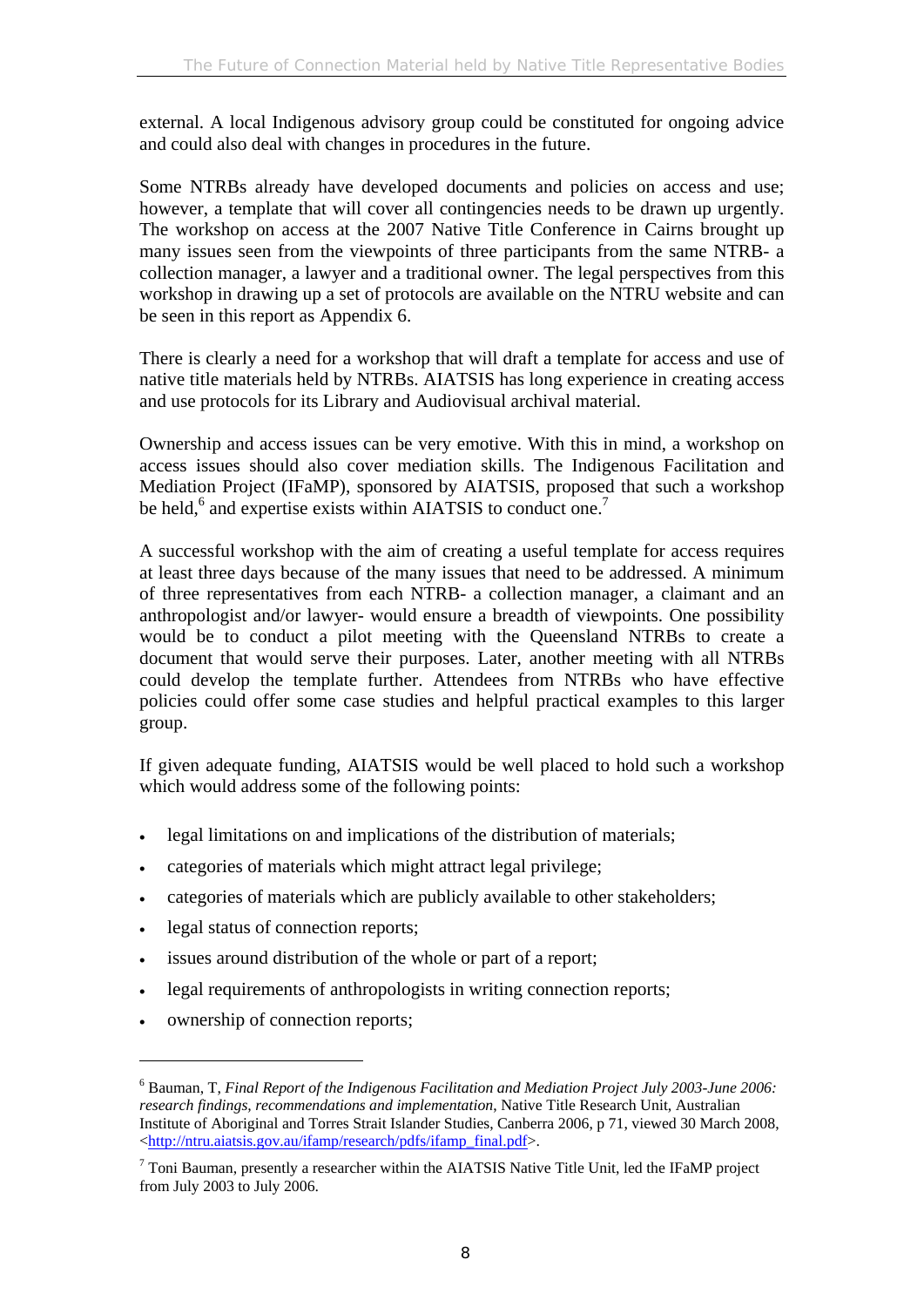- conditions of access to particular materials provided by individuals or groups and reasons for any restrictions;
- how materials can and/or will be used;
- how contradictory information will be managed;
- how state governments and policies and connection guidelines are to be taken into account;
- how Commonwealth government legislation and policies relate to the information, especially in the case of the three NTRBs falling under the Archives Act*;*
- processes for handling of disputes around connection materials amongst parties and misuse by state agencies; and
- approaches to cultural heritage issues. $8$

### **Recommendation 4: Location of an external repository**

**Each NTRB needs to select a separate and secure repository for their holdings to ensure their preservation for posterity.** 

Several NTRBs are in areas where storms, flooding and other natural disasters often occur. Once lost, many of these documents can never be replaced. Their unique nature means special care should be taken to ensure that they are available for future generations.

All NTRBs are in agreement that backups, either the originals or copies, of their documents should be held in a secure environment, but various opinions arise as to where they should go. The question is settled for the NLC, CLC and TSRA, who fall under the Archives Act because National Archives will provide repository storage for their records. The question of a repository remains, though, for the other NTRBs as to what place would be suitable and where should it be? For example, the Library Subcommittee of the KLC Executive firmly insists that all originals and backups be held in the Kimberley but other NTRBs have seen AIATSIS as a suitable storage venue. The chosen venue, though, would need to assess its own storage capacity and the condition of materials proposed for lodgement.

Even though the material will have been adequately arranged and described, and will have clear access conditions, the vast amount of material held by NTRBs can put a considerable workload upon staff of the external repository/repositories. Some questions to consider are:

- Can the repository ensure adequate protection and security to the material?
- What will be stored- originals or digital surrogates or other sorts of copies?
- What type of retrieval mechanisms will be provided for the material? A computer catalogue, cards, lists?
- Will there be large quantities of audiovisual material?

<sup>8</sup> Toni Bauman, AIATSIS, personal communication, 20 September 2006.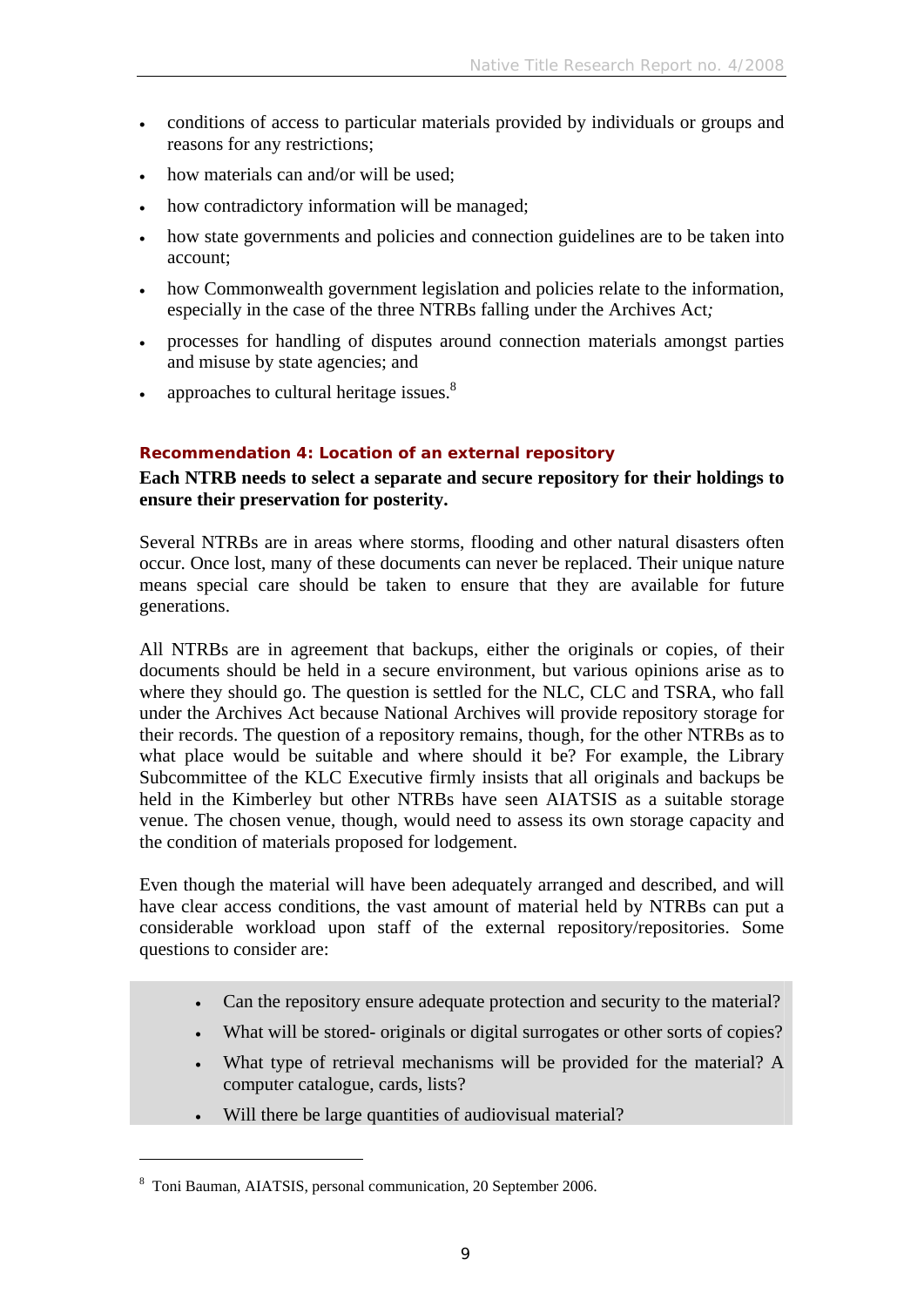- Will the charter of the repository allow for the access conditions set by the NTRB (*Recommendation 3*)?
- Will the repository grant access to anyone, and if not, how long must the material be closed?
- What will be the impact of storage upon the staff of the repository?
- Will external funding be provided for the maintenance and upkeep of the material?
- How will the information be ingested?
- What plans will be in place for the material if the NTRB ceases to exist?

Once the storage venue is chosen, a decision should be made when the material can be stored offsite.

 It would be ideal if the originals and digital surrogates were lodged in an external, secure repository after a determination is made, but this is not always feasible because they may continue to be working documents.

It may be that more than one agency may be the proper place for some parts of the material. For example, the Federal Court holds the application and documents filed in support or opposition to the case. Each court registry has different arrangements with various local suppliers for archiving.<sup>9</sup> (appendix 4)

If documents are held in several places, catalogues of the repositories should indicate where the rest of the holdings of that NTRB can be found. It is vital that all of the stored records of each claim be retrievable under the name of the claim.

The National Archives, who is the designated repository for three NTRBs, has experience in handling Indigenous materials. They also have State offices and Memorandums of Understanding (MOUs) with various Indigenous organisations. Other suitable storage venues need to be researched also, such as State libraries.

There is value in considering the benefits of public archives rather than private storage:

- Public archives receive ongoing funding and can ensure long-term security for collections.
- It is the job of public archives and libraries to maintain up-to-date information technology standards so that documents will be available in perpetuity.
- Archives and library staff members have experience with a wide range of access issues.

 $9^9$  See above n 5, for a discussion of what the Court keeps.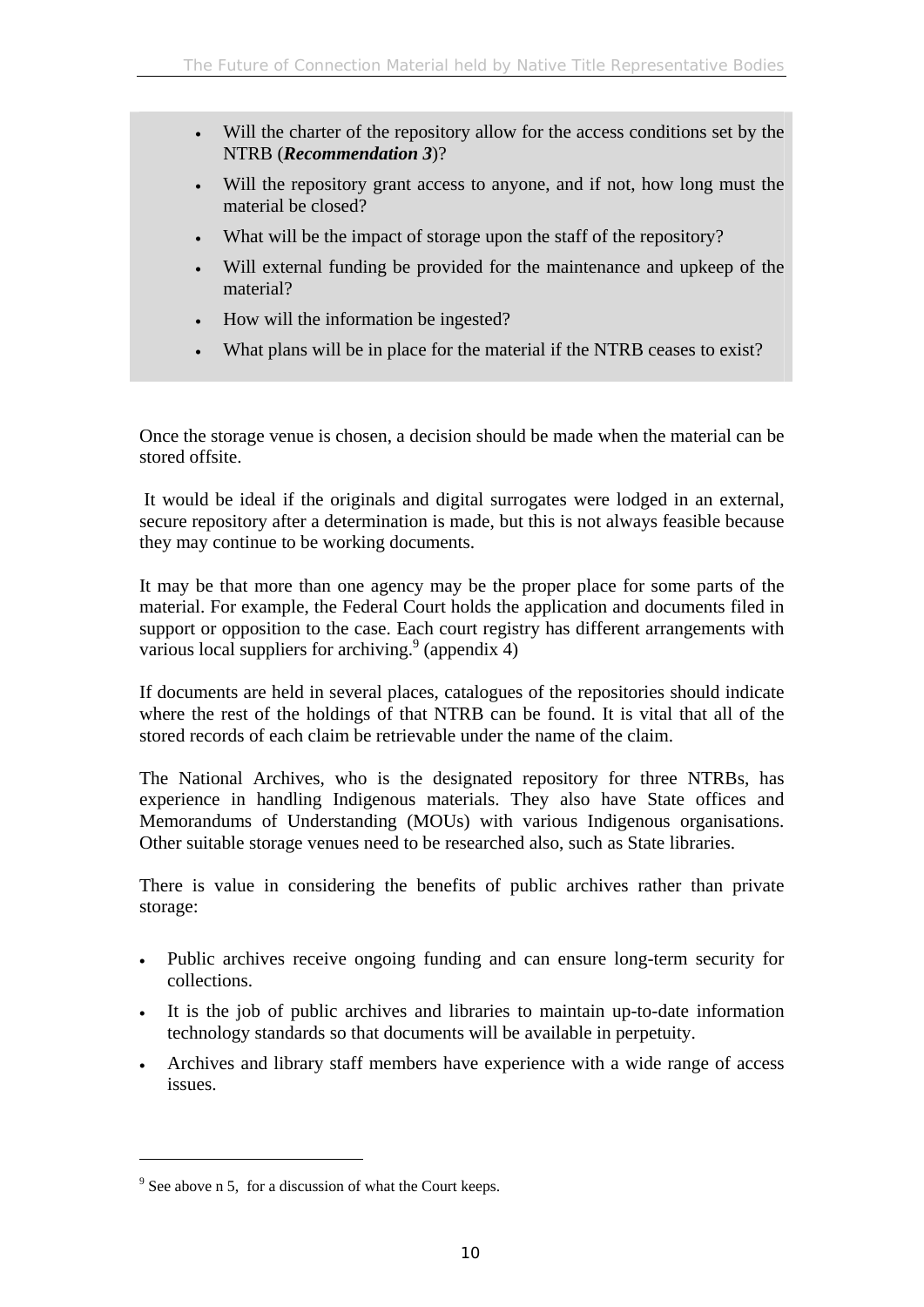• Public archives and libraries are employing increasing numbers of Indigenous staff.

An example from AIATSIS shows the wide-ranging value of a collection with mostly open access conditions. The audio tapes and transcriptions made with Queensland people by Gavan Breen in the 1960's and 1970's have proved to be priceless both in documenting native title claims and in preparation of teaching materials for endangered languages. The narratives gathered during his fieldwork include important oral historical and ecological knowledge. Photographs held by AIATSIS may be the only ones ever taken of family members, which is especially important for people of the Stolen Generation. These examples alone, and there are many others, present a strong case for making as much material accessible as possible for future generations.

## **4. Conclusion**

The Future of Connection Materials project has operated for three years and much has been accomplished, however if connection material generated by the native title process is to be preserved for future generations, a plan needs to be set in train urgently, especially as NTRBs are reorganising and, in some cases, consolidating. This report gives a set of directions and suggestions for such a plan. During the three years of the project, most NTRBs have participated enthusiastically and willingly. It is now time for the findings to be incorporated into an effective plan.

Native title holders should consider factoring in costs for preservation, conservation and collection management when they negotiate the terms of a successful native title claim. Costs for the above plus training for Indigenous collection management staff would provide jobs and would ensure the successful flow of communication between the owners of the material and others who wish to access it.

The NTRU will be happy to participate in discussions relating to the implementation of this report. Please contact Lisa Strelein, Director, Research Programs and Native Title Unit (lisa.strelein@aiatsis.gov.au) and/or Grace Koch, Native Title Research and Access Officer (grace.koch@aiatsis.gov.au) for further information.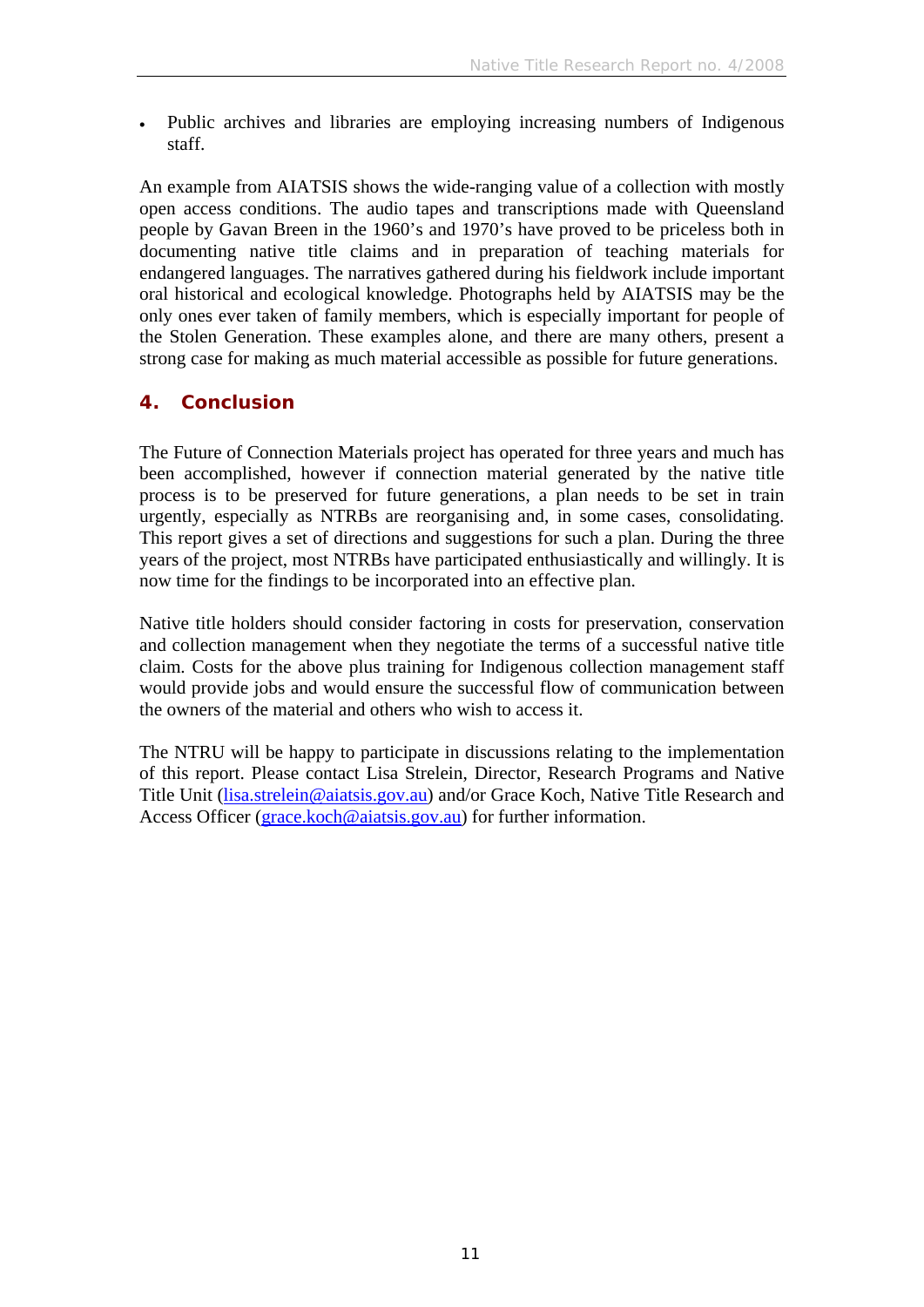# **5. Supplementary material referred to in this report**

## **APPENDIX 1**

Koch, Grace 2007, History of the "Future of Connection Material Project."

## **APPENDIX 1a**

Koch, Grace 2005, *Report on survey of NTRBs April-May 2005* (presented to Native Title Conference, Coff's Harbour 1-3 June 2005)

## **APPENDIX 2**

Smith, Nick 2005, '*The Future of Connection Material'* (presented to Native Title Conference, Coff's Harbour 1-3 June 2005)

## **APPENDIX 3**

Koch, Grace 2005, *Report on breakout session* [Native Title Conference, Coff's Harbour 1-3 June 2005]

## **APPENDIX 4**

Irving, Ian 2006, '*Information held on Federal Court native title files'* (presented to Native Title Conference, Darwin, 24-26 May 2006)

## **APPENDIX 5**

Koch, Grace 2006, *Report on workshop for NTRBs on databases and access and use issues held at AIATSIS 29-30 June 2006*

## **APPENDIX 6**

Twomey, Justine 2007, '*Legal and practical considerations in managing access to materials held by NTRBs and Land Councils*' (presented to Native Title Conference, Cairns, 6-8 June 2007)

## **APPENDIX 7**

Bennett, Michael and Grace Koch 2007 '*History and Native Title: the making of a community asset 2007*' (presented to the Australian Historical Association 2007 Regional Conference, University of New England, Armidale, NSW 25 September 2007)

## **APPENDIX 8**

Resolution drafted at the Senior Professional Officers' Forum held in Coogee, NSW on 4 March 2008.

## **APPENDIX 9**

List of Native Title Representative Bodies as of 25 February 2008.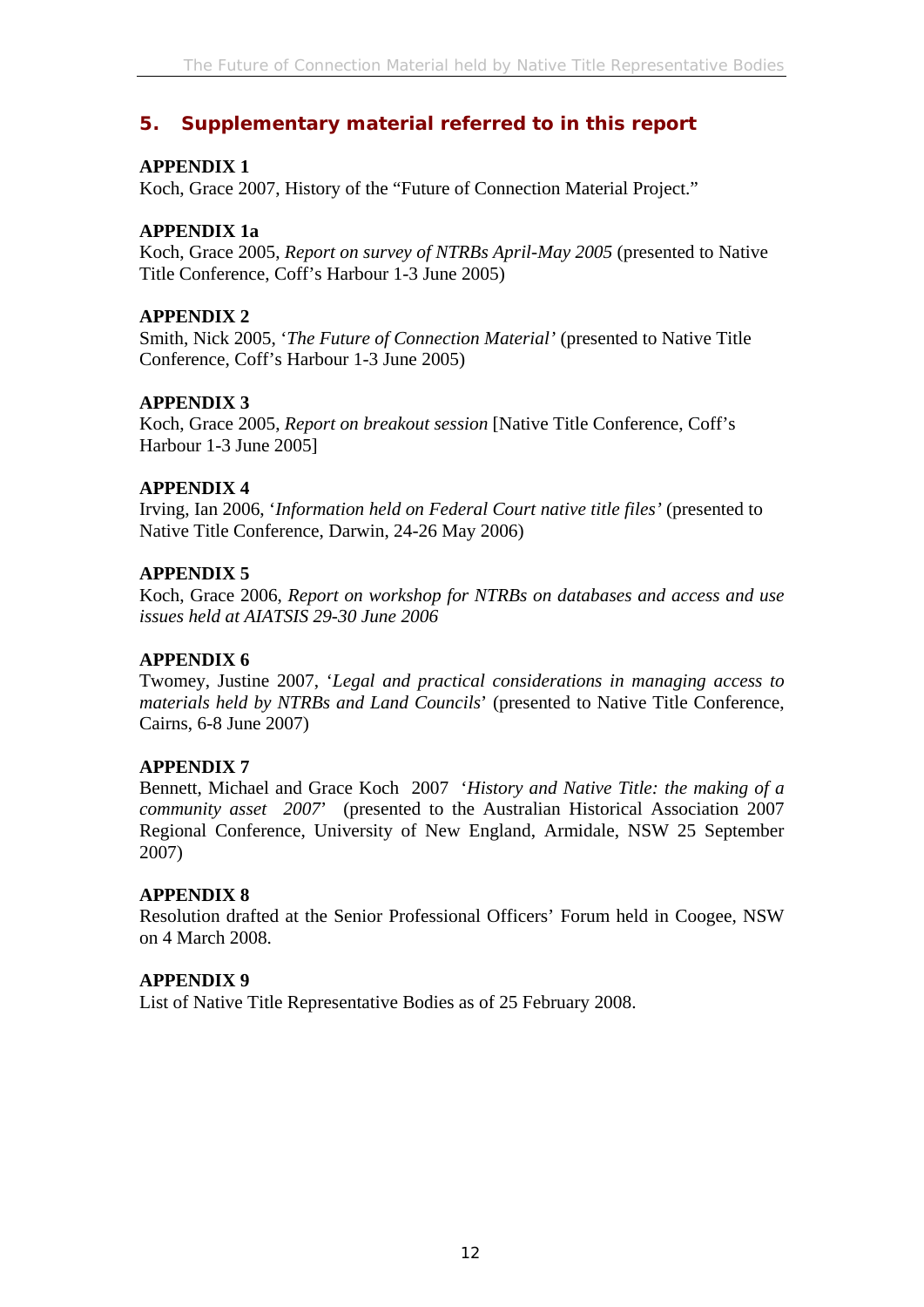# **APPENDIX 1: History of project and activities**

### **Survey**

The first step of the project consisted of a survey by the NTRAO in order to find out current storage practices and plans for the future for documents that have been either collected or generated by the native title process. Telephone contact was made with each of the 17 NTRBs and interviewees were records managers, anthropologists and lawyers. Participants were also asked for ideas as to how AIATSIS could be of help to **NTRBs** 

The issues raised by the survey set the directions for the duration of the project. In summary, re storage and management, they were:

- Status of copying material held
- Implications of the Privacy Act
- Retention of materials by the court
- Access to materials for traditional owners
- Need for assessment of collections
- Firm control of collections according to cultural requirements

NTRBs requested AIATSIS' help in the following ways:

- Possible long-term storage facility
- Question of when to archive materials
- Help in records management, information management, IT, and digitisation practice.
- Possibility of mentoring staff and giving work experience with AIATSIS collections
- Adaptation of AIATSIS' system of access and copying procedures to their own purposes.
- Designing protocols for legal representatives of non-Indigenous respondents to help make the process less onerous for indigenous people.
- Location of relevant materials held by consultants

The report on the survey can be seen as APPENDIX 1a.

### **NTRU conference activity**

The annual Native Title Conferences have offered an excellent chance for NTRB staff to discuss the project and to shape future directions. A breakout session concentrating upon the project has been held for three conferences during the first day, which is reserved for NTRB staff. Even though several parallel sessions are held at the same time, there has been good attendance each year and lively discussion.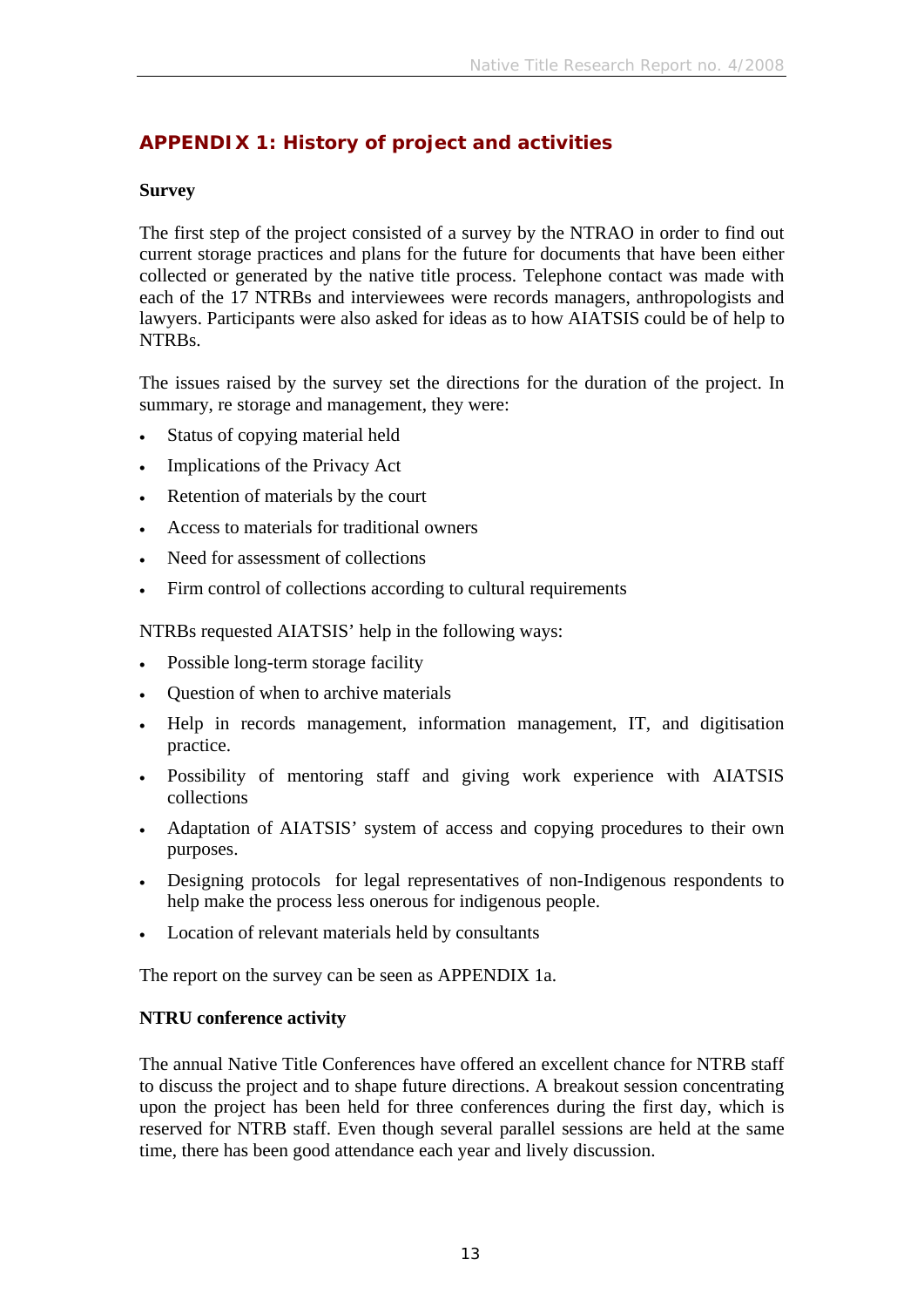### *Coff's Harbour Conference 2005*

This conference offered the first session on the Future of Connection Material Project. Four presentations were made:

- Grace Koch gave the results of the telephone survey.
- Michael Bennett from NSW NTS talked on the historical resources available for native title research, concentrating on NSW.
- Bill Cruse from Ngaanyatjarra Council raised a number of questions that NTRBs should consider with their collections.
- Nick Smith from Yamatji presented a typology of materials held by NTRBs. This typology can be seen as APPENDIX 2.

There was such interest in the content that another informal session was held to draw up a number of recommendations. It was impossible to address all of them, but the following outcomes were achieved during the latter part of 2005:

- The typology by Nick Smith was put on the AIATSIS website.
- A toolkit on preservation strategies were sent in the form of a booklet to all NTRBs at Christmas.
- Grace Koch disseminated a list of possible funding agencies for collection management.

APPENDIX 3 contains a report on the recommendations arising from the breakout session at this conference.

### *Darwin Conference 2006*

A breakout session was held offering three presentations.

- Grace Koch reported on two case studies she had conducted with the Kimberley Land Council and Native Title Services NSW. This will be dealt with in the next section.
- Matthew Moharich from the NLC presented a paper on behalf of Ian Irving (Federal Court) on how the Court treats native title material. This report can be seen as APPENDIX 4.
- He also gave a paper on ownership of material generated by the native title process.

Both Ian Irving's paper and Grace Koch's report were put on the NTRU website.

Delegates requested that a workshop be conducted on databases and on issues of access. This was convened on 29-30 of June 2006 and will be described in a later section. There was great interest in geospatial interfaces, especially the one being used by the National Native Title Tribunal.

### *Cairns Conference 2007*

NTRBs at the Darwin conference had raised many questions about access to native title materials. As a response, a session was held with three speakers from the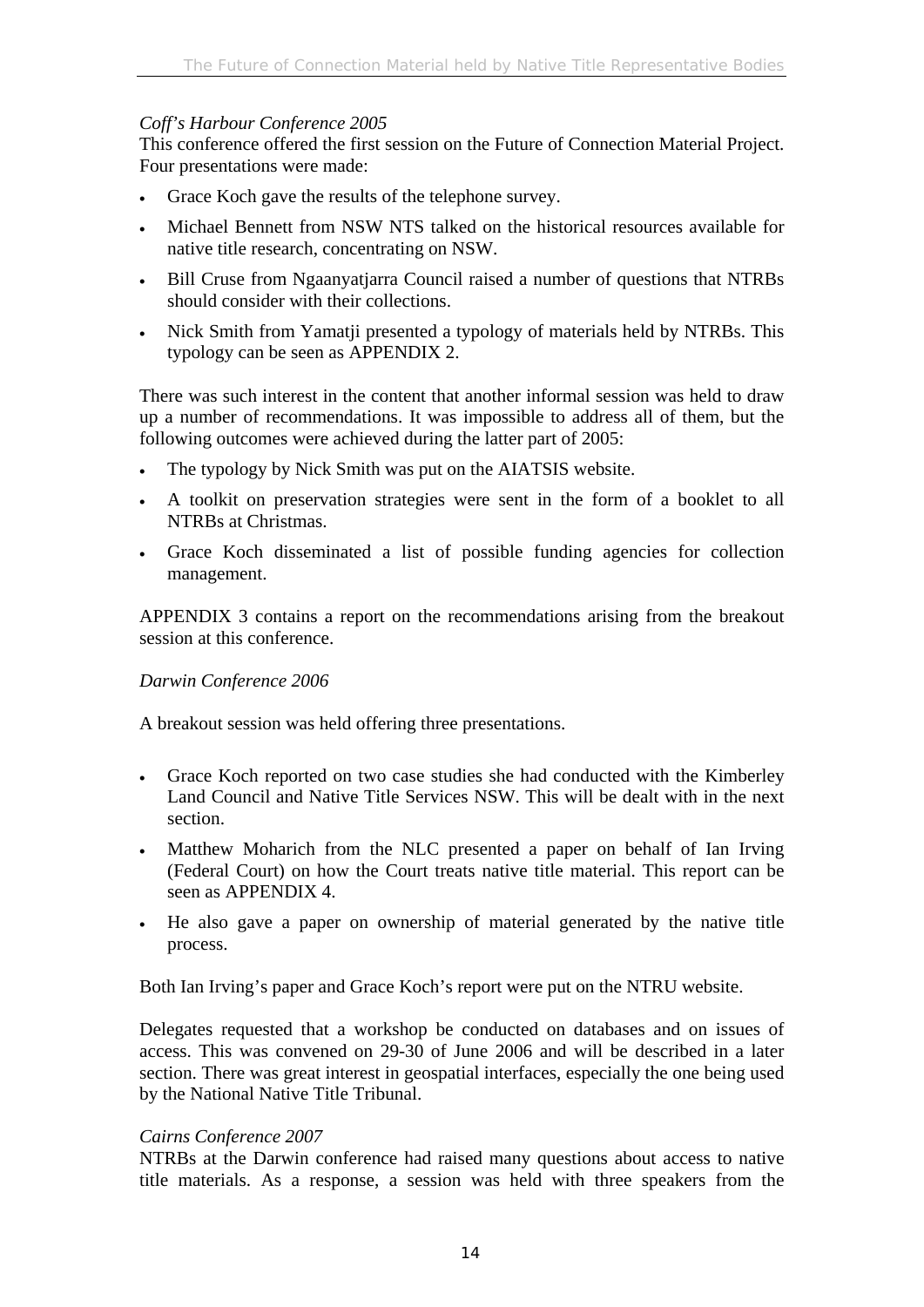Kimberley Land Council presenting their perspectives on the topic. Jenny Bolton spoke from a collection manager's view, Linda Dean gave her views as a traditional owner, and Justine Twomey presented legal issues as raised by experience in preparing access documents for the Kimberley Land Council. Grace Koch gave a brief overview of project development during the previous year. The overview and the paper by Justine Twomey appear on the NTRU website. Twomey's paper can be seen as APPENDIX 6.

### **Case studies**

Two case studies were conducted during 2006 in order to identify needs of the collections. The Kimberley Land Council (KLC) was chosen because it is representative of the three land councils constituted before the Native Title  $Act^{10}$  and its collections include items collected before the native title process. Also, it holds a large amount of connection material, has had at least eight determinations, has a substantial library and is making plans for preservation of the material it holds. Native Title Services NSW (NTS NSW) was chosen because it is a relatively new agency containing solely native title material, has an active policy to return copies of holdings to traditional owners, and no determinations had been made after the agency was established.

Because the two organizations were so different, it was difficult to do valid comparisons, but the following points emerged:

- KLC insisted that its holdings never leave the Kimberleys, whereas NTS NSW staff felt that AIATSIS would be an ideal security storage venue.
- In both cases, there were geospatial interfaces available, but NTS NSW had created one in-house.
- The KLC had a full-time librarian whereas NTS NSW had records managers for its organizational documents only.
- Both organizations had created their own in-house databases for locating documents based upon FileMakerPro.
- Both organizations recognise the importance of digitization of their collections, and NTS NSW has begun the process.

## **Workshop**

 $\overline{a}$ 

On 29-30 June, AIATSIS held a workshop on databases and access issues for NTRBs. All NTRBs were contacted by the NTRAO and funding was provided by the then Officer of Indigenous Policy Coordination (OIPC) for travels costs for delegates; 13 of 17 NTRBs sent a total of 23 people, including legal, information management and anthropology staff.

The workshop arose from the second working session of NTRB representatives at the Darwin conference, which focussed on two demonstrations of databases that had been shown- one from Native Title Services NSW and the other by the National Native

<sup>&</sup>lt;sup>10</sup> Central Land Council, Northern Land Council, and Kimberley Land Council.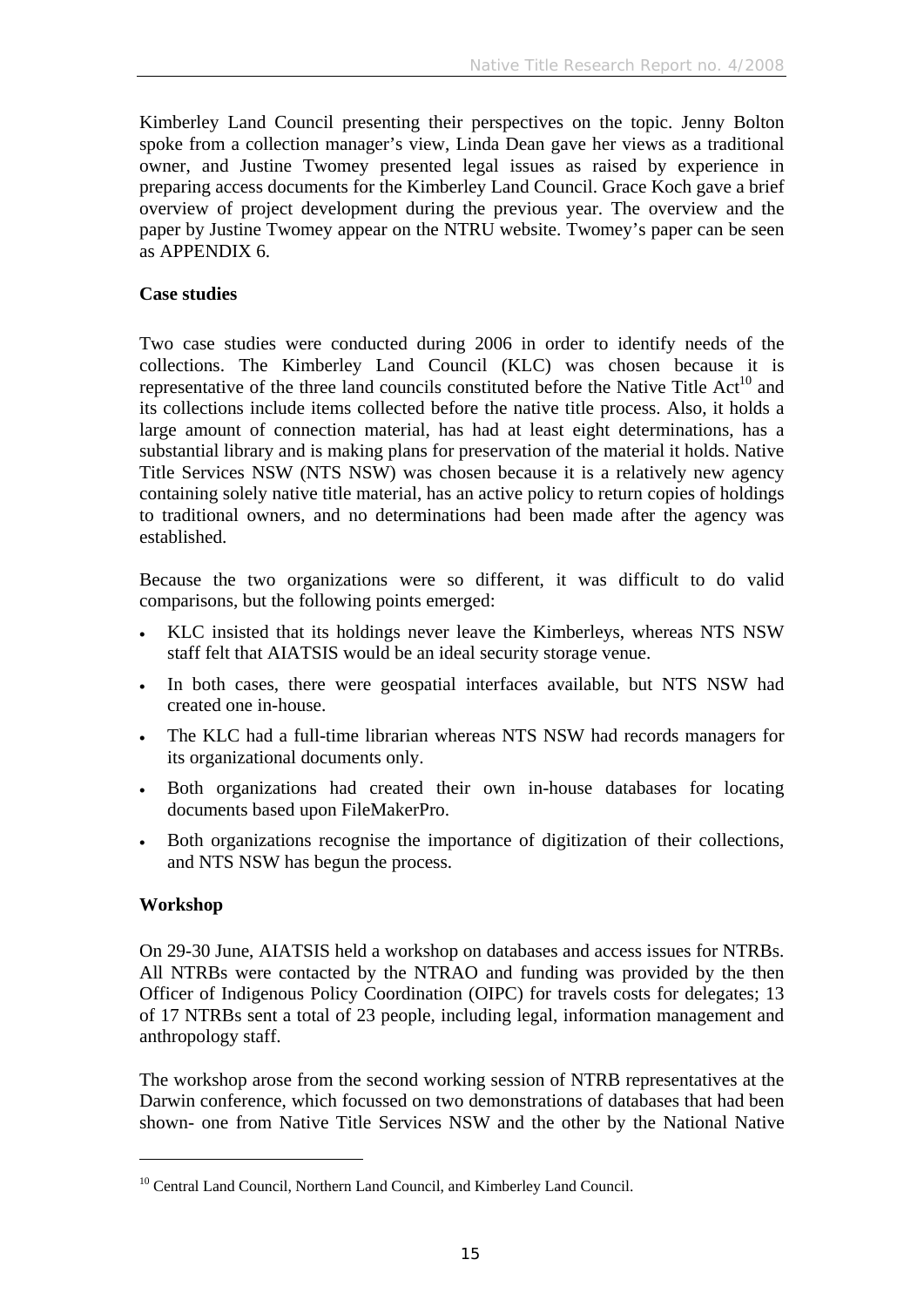Title Tribunal. Because time was limited for discussion, participants requested that a workshop be held at AIATSIS in Canberra before the end of the financial year in order to construct a best practice document addressing database structure and content, and ethics and protocols for access and use of connection materials. This document would result in savings for NTRBs who need to update or establish databases by seeing what is already available within NTRBs and learning from their experiences rather than investing in database design all on their own.

Each NTRB described their databases, then small groups formulated lists of necessary and ideal fields of information. After that, the groups came up with ethical standards and access procedures for native title material. A record of the proceedings and the lists compiled at the workshop were disseminated to all participants. Although exact templates were not formulated, enough information was available for NTRBs to use the bits that would be pertinent to their organization.

The National Native Title Tribunal had been invited to demonstrate and to discuss their geospatial database, but did not attend due to time constraints.

The full report of the workshop can be seen as APPENDIX 5.

## **Website publications**

The NTRU website contains a section on Collections Access and Development and a subsection on the Future of Connection Material Project. All of the attachments to this report plus selected articles and listings about information management can be downloaded from the site. At present it contains:

- Legal and practical considerations in managing access to materials held by NTRBs and Land Councils by Justine Twomey AIATSIS Native Title Conference 2007
- Report on workshop for NTRBs on databases and access and use issues held at AIATSIS 29-30 June 2006
- Hudson, Emily and Andrew T. Kenyon 'Copyright and Cultural Institutions: Guidelines for digitisation'. (Available in both short and long forms)
- Information held on Federal Court Native Title files, presented by Ian Irving at the Native Title Conference 2006
- Report on survey of NTRBs (April-May 2005)
- Report on Breakout Session: The Future of Connection Material (Native Title Conference 2005)
- 'The Future of Connection Material', presented by Nick Smith (Native Title Conference 2005)
- Brief list of on-line resources for preservation and information on Indigenous studies, compiled by Grace Koch, Native Title Research and Access Manager, AIATSIS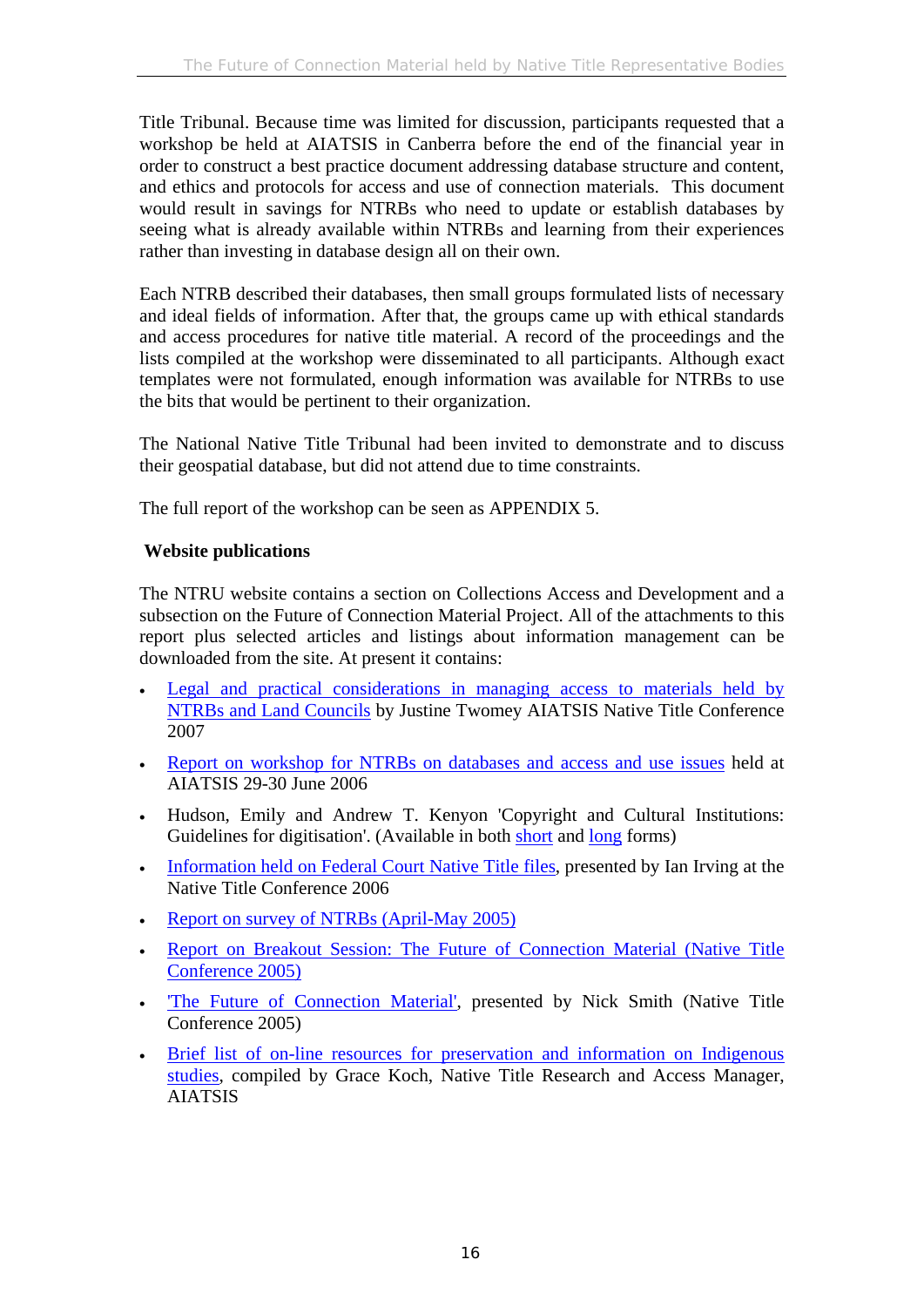# **APPENDIX 1a: Report on survey of NTRBs**

## **April-May 2005**

*Grace Koch Native Title Research and Access Officer* 

The survey was conducted in order to find out current storage practices and plans for the future for documents that have been either collected or generated by the Native Title process. The second part of the survey asked for ideas as to how AIATSIS could be of help to NTRBs. Telephone contact was made with each NTRB, and interviewees consisted of records managers, anthropologists, and lawyers.

### **General points:**

All NTRBs are at different stages in the Native Title process with some having reached a number of determinations and others still in process. Also, there are varying levels of storage facilities ranging from secure fireproof areas to material being held in offices.

### **Issues for storage:**

### *Status of material held for Native Title:*

- With the DIMIA funding contract for the NTRB can copies be made within the provisions of that contract?
- What are the implications of the Privacy Act for Native Title materials?
- What does the court keep and what may the NTRB keep, especially in litigation?

## *Provisions for external storage:*

- All NTRB's want materials to be readily available to traditional owners.
- Some have approached other organisations for storage but have not finalised anything yet.
- Before collections could be copied or transferred for storage, they would need to be assessed for duplication, uniqueness of material, and general value of each document.

### *Costs:*

All require help with funding generally, and security storage is just one need amongst many.

### *Access:*

- If material is stored externally, there is a concern that access conditions be maintained.
- Materials need to be accessible for claimants and firm conditions set respecting Indigenous control.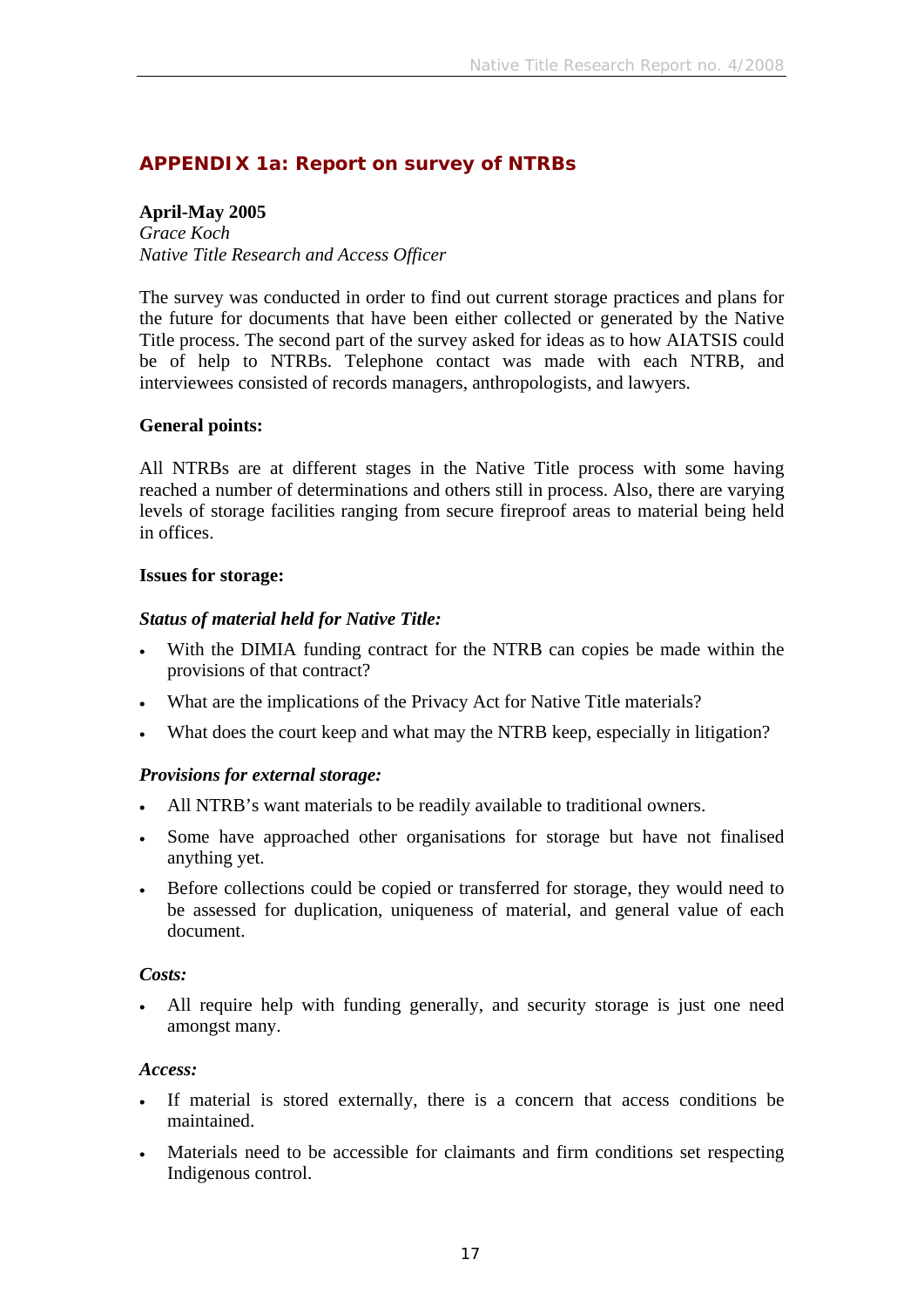### **Issues as to how AIATSIS could help NTRB's**

### *Long-term storage:*

- All were happy to consider AIATSIS as a security storage venue and want to know about access conditions/restrictions as used by AIATSIS.
- Some mentioned the issue of short-term vs. long-term storage and have approached possible archives. One NTRB thought it would be great to have a team come from AIATSIS and make scans of all relevant documents!
- Any storage would have to have the consent of the claimants and have explicit access conditions that would be strictly maintained.
- There was a question of when to store- during the process of native title or afterwards when a determination or agreement has been reached.

### *Managing arrangement, description, and conservation/preservation:*

- Most organisations mentioned that they would like some help in records management, information management, IT, and digitisation practice.
- One NTRB proposed a 'mentoring' or training program where NTRB staff could come to AIATSIS and learn from staff here in the above areas of info.

### *DVDs of claim materials:*

- One NTRB mentioned that they would like all claim material to be available digitally. They targeted DVDs because they have videos and other audiovisual material as well as reports. They want to submit a grant proposal to get someone qualified to do this for them.
- Other NTRBs hinted at this as well once items are digitised.

## *Protocols:*

- There was much interest in the AIATSIS system of access and copying procedures, and they would like to adapt some of these to their own purposes.
- It was suggested that protocols be drawn up for legal representatives of non-Indigenous respondents to help make the process less onerous for indigenous people.

### *Locating material that should have been deposited with NTRBs:*

• Consultants do not always lodge their reports with NTRBs. They would like some help in tracking down this sort of material.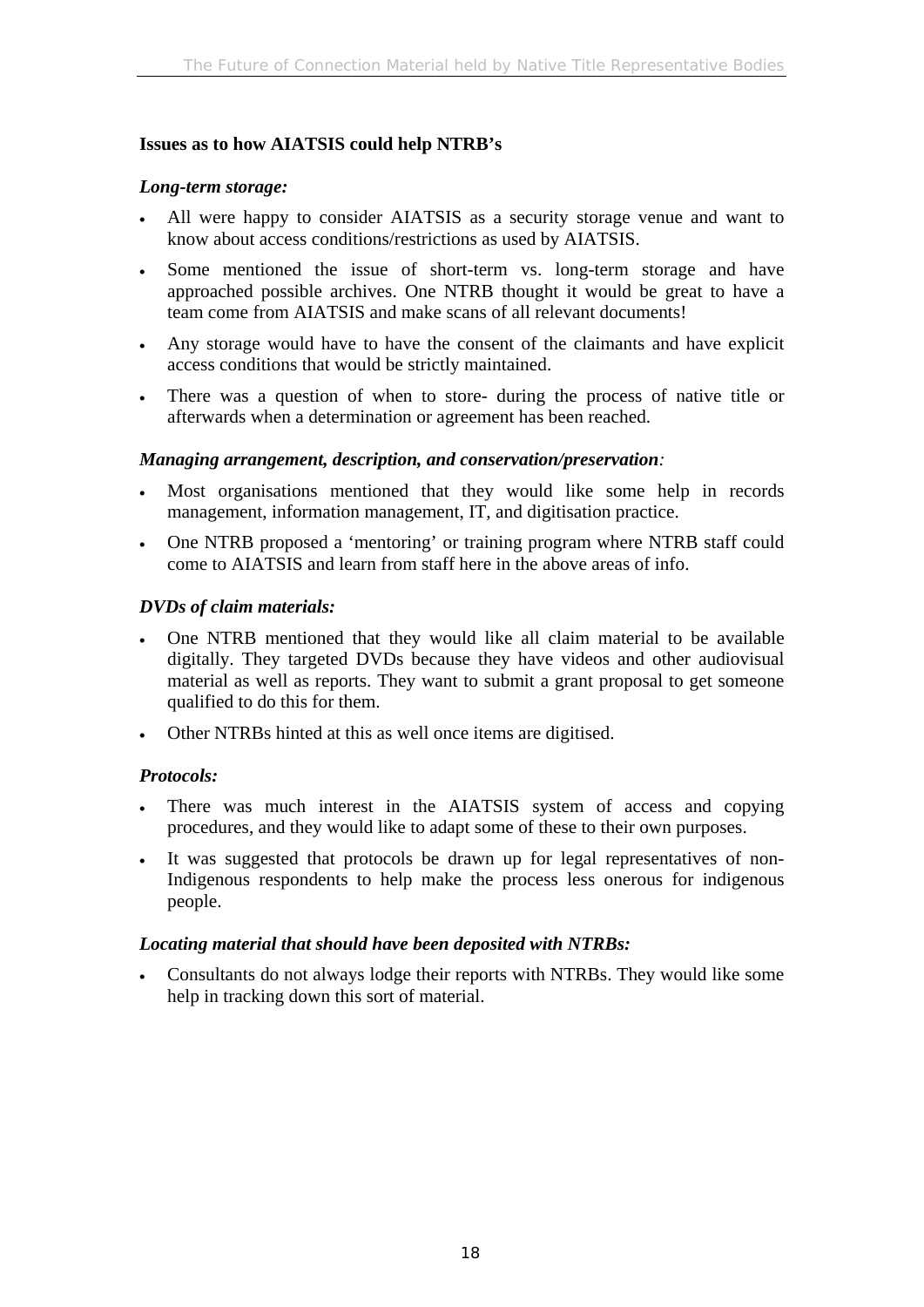# **APPENDIX 2: The future of connection material**

*Nick Smith Pilbara Native Title Service* 

The range of materials PNTS /Yamatji researchers collate:

### **Claim generated materials/ primary sources:**

- Field notebooks
- Genealogical notebooks
- Genealogical databases (FTM)
- Various archival/ethno-historical databases e.g. Bates and Radcliffe Brown, Tindale nominal indices (need to have the resources to produce more)
- Mapping software (huge scope to integrate most other data formats)
- Audio analog recordings
- Video digital (inc. CR video, follow content of report)
- Images transparencies; digital
- Restricted materials (male and female)
- Connection Report

### **Secondary sources:**

- Library (published works)
- Archival materials e.g. Native Affairs; Colonial Sec; Police Occurrence Books; Police files; Supreme Court documents; Registrar General's Death Index; Cemetery records; Lock Hospital records; Station Diaries; Station 'home movies'. Etc. etc.
- Ethno-historical data in various forms audio, images, genealogies, notebooks e.g. Radcliffe Brown; Daisy Bates; Norman Tindale. (Curr's responses to survey questions)
- Reports e.g. Heritage surveys, Paul Seaman inquiry,
- Other materials donated or discovered not directly relevant to NT (claimants photo albums; Max Brown original 6 x 8s B&W 1950s – 1960s the halcyon days of Pilbara pastoral workers movement.)
- Maps (including digital maps)

MC has nearly completed assembling most of the archival and ethno-historical materials however we will be generating large amount of primary data for the 15 remaining claims. Will continue to expand our electronic databases.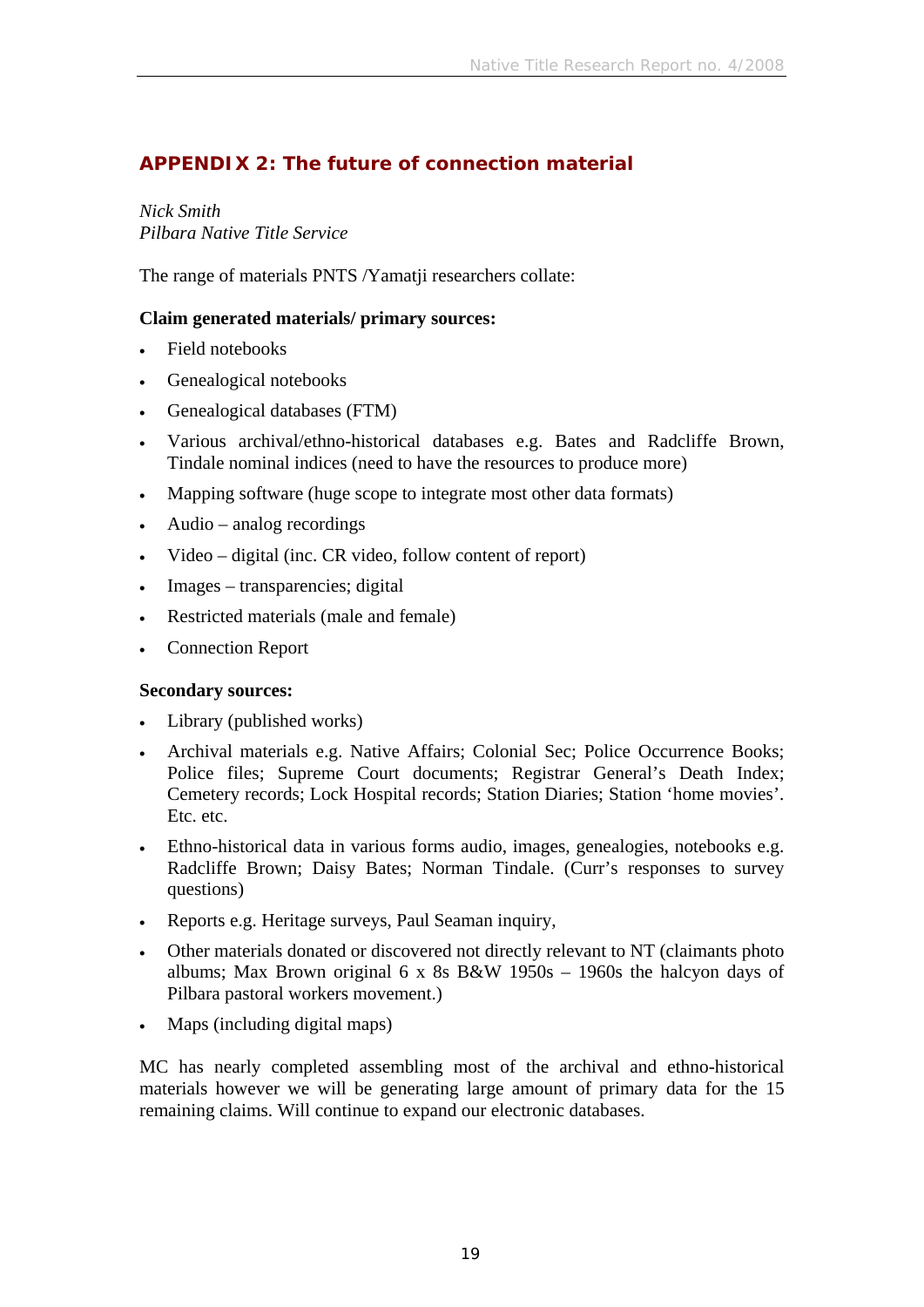## **Points for discussion:**

## *Present*

- We currently have no staff with training in archival management.
- What staff we do have, that have knowledge of the materials especially of items of particular significance, may not be there in the future.
- Storage dilemma researchers need access to materials in the regions, the subtropical climate of the Pilbara is not kind to various forms of data. (Ever-present threat of cyclone/flood) Necessity of duplicating (at least) and storing off-site.
- Does this breach conditions of the provision of this data?
- Require expertise in management of.
- Urgent need to build e-databases now to expedite the claim research process.

## *Future*

- It is my understanding all materials will be returned to the claim group postdetermination.
- In such an ethnographically sparse domain as the Pilbara (1 PhD in Anthropology to date) vital to ensure these materials are maintained and accessible to claimants post- determination. It is ultimately the claimants' decision as to how this material will be managed and accessed and they will need assistance to do this.
- Access protocols / ethics sensitive genealogical information; medical records that could cause distress to descendants. Require expertise / assistance in how to manage.
- A connection report can be a cumbersome document for claimants. Archival materials may be inaccessible to many claimants. Need to think of creative means to make available to claimants the wealth of information contained therein. E.g. Geospatial programs that use map of the claim area as link to all other forms of data. Cost can be prohibitive. How many computers will there be in communities that can run such a program?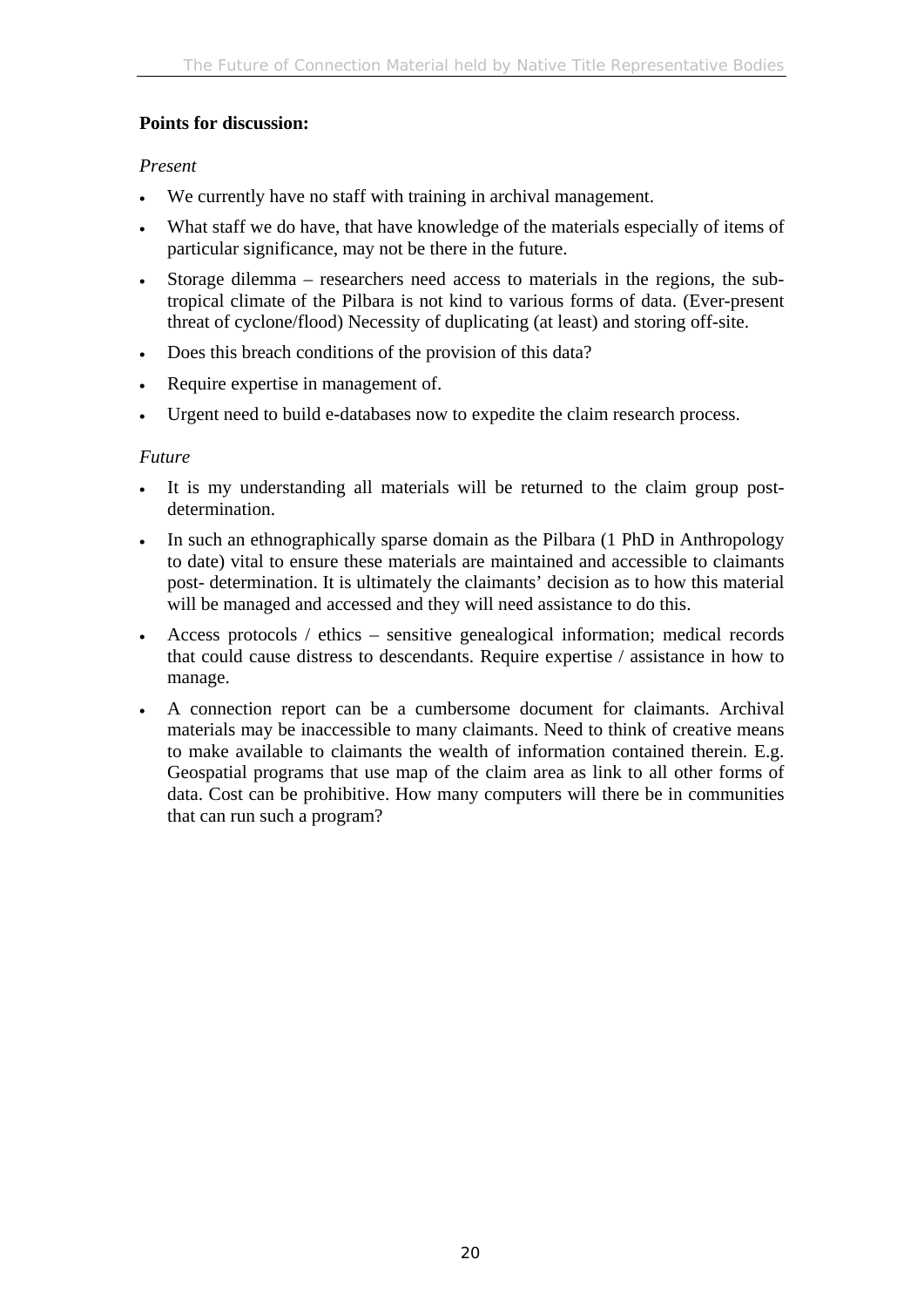## **APPENDIX 3: Report on Breakout Session: The Future of Connection Material**

*Grace Koch, Native Title Research and Access Officer 6 June 2005* 

The session, which considered current practice for the treatment of connection material and other documents collected in the claim process, was held on 1 June from 1:30-3:00PM. Approximately 45-50 people attended the session. Chair: Grace Koch Speakers: Michael Bennett, NSWNTS Bill Kruse, Ngaanyatjarra Council Nick Smith, YMBB MAC

Questions raised by speakers included:

- When NTRB staff create their own databases of information, who owns it?
- What do the courts intend in relation to the native title reports that they hold?
- Is the advice that all material should be kept closed for 7 years correct?
- What material should Rep Bodies keep?
- How does the Privacy Act work with native title information?
- Need to explore intellectual property issues.
- How should material be disseminated to claimants?
- Dilemmas of where to lodge materials, generally what to use during the claims process

It was agreed that we have another session the following day in order to formulate a list of suggestions for further action. Ten people attended a meeting from 3:30-5:00 on 2 June and made these recommendations:

1. The Indigenous Facilitation and Mediation Project had issued a *Report on Native Title Representative Body Workshops: Directions, Priorities and Challenges*. Report No. 2 in this series had made two recommendations under "Managing Connection Materials" (p.24) **Recommendation 5**: There is a need to review the processes by which NTRBs collect, exchange and allow access to connections materials in order to develop best practice guidelines and policies**. Recommendation 6**: As part of this review process, IFaMP should identify strategies to coordinate a workshop to review and agree upon joint approaches between lawyers and researchers and the range of agencies involved for the use of connection materials. The conference group wanted to see the words "responsibility to claimants" appended to Recommendation 6. They also would like to see such a workshop convened in the near future.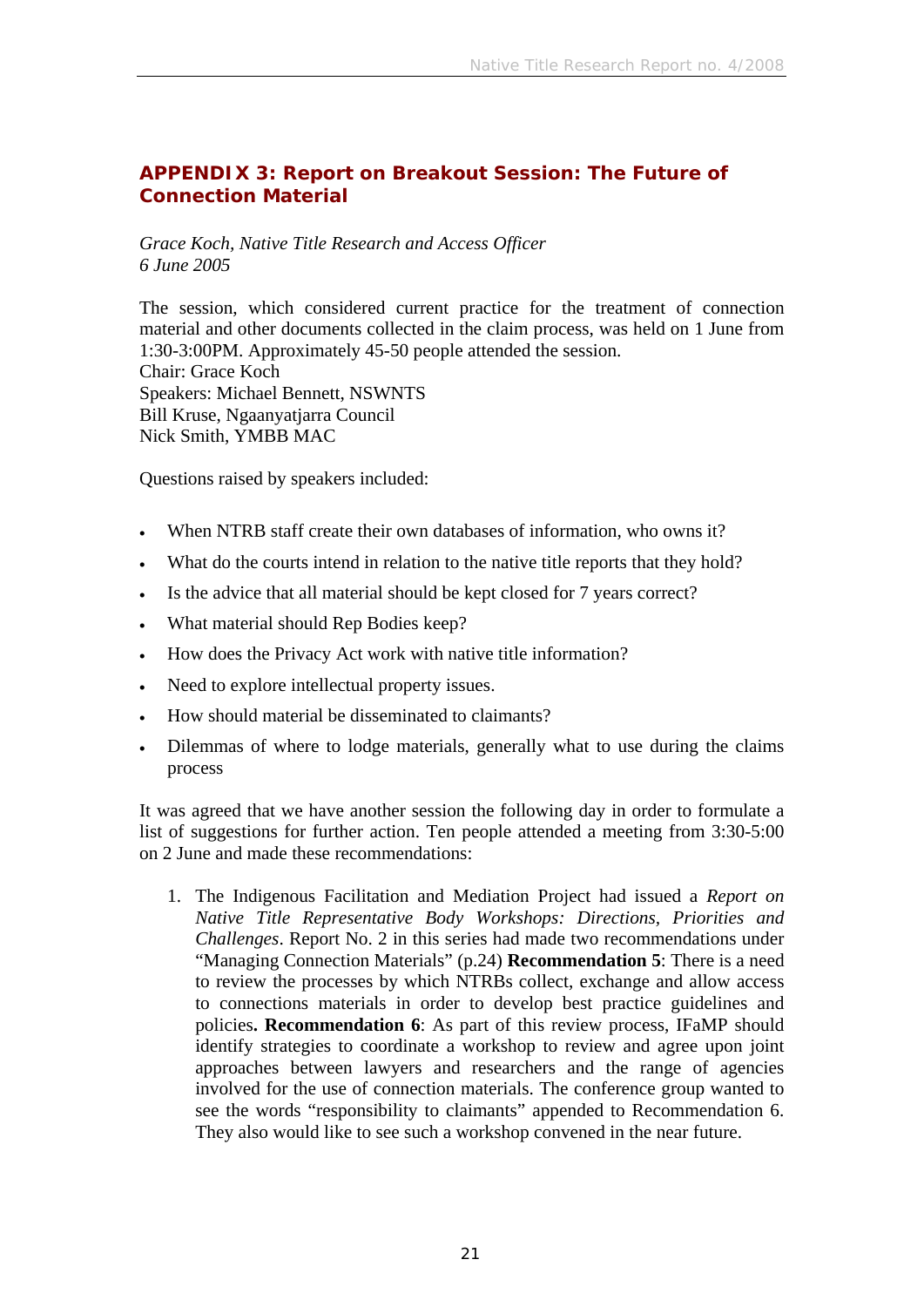- 2. Nick Smith and Mark Chambers agreed to provide GK with a listing of the types of materials generated by the Native Title process.
- 3. The group requested that preservation information for both print and audiovisual materials be distributed to each NTRB. GK can arrange this. In addition, it was suggested that a team of experts in records management, archival procedures, preservation and computer technology be sent to each NTRB to make recommendations for better management of materials.
- 4. The need for an ethics forum was discussed and suggestions need to be made for how such a body would function and would be constituted. GK agreed to do a listing of web sites on ethics documents.
- 5. Clarification was needed about Government ownership of material in regard to moral rights and privacy issues.
- 6. A list of funding agencies needs to be drawn up for projects dealing with improving arrangement and description of materials held by NTRBs. GK offered to help with this.
- 7. Participants would like to see an approach made to AIATSIS for funding help to establish storage facilities *in situ*.
- 8. The NLC believes that there is a real possibility of deregistration in the near future and would like to see AIATSIS or some other archive or storage facility approach them in order to make contingency plans as soon as possible.
- 9. The group would like to see AIATSIS approach consultants who had worked on native title claims, NTRBs in general and the Federal Court and governmental agencies for copies of reports and other material that they may hold on native title.

All participants want to explore what is sensible and what is feasible for ensuring the safety and preservation of records that they hold.

An interesting development in relation to Point 5 above arose. The funding agreements between DIMIA and NTRBs include a clause stating that all material generated were required to be passed on to DIMIA. NSWNTS had been successful in striking out that clause. NTSV will be seeking to do the same.

It was agreed that GK would discuss the above recommendations with relevant AIATSIS staff and would inform NTRB contacts about further developments.

## **Attendees at the second meeting:**

- Michael Bennett (NSWNTS)
- Mark Chambers (Consultant Historian)
- Gerard Finnigan (NTSVictoria)
- Belinda Guest (NTSVictoria)
- Grace Koch (AIATSIS)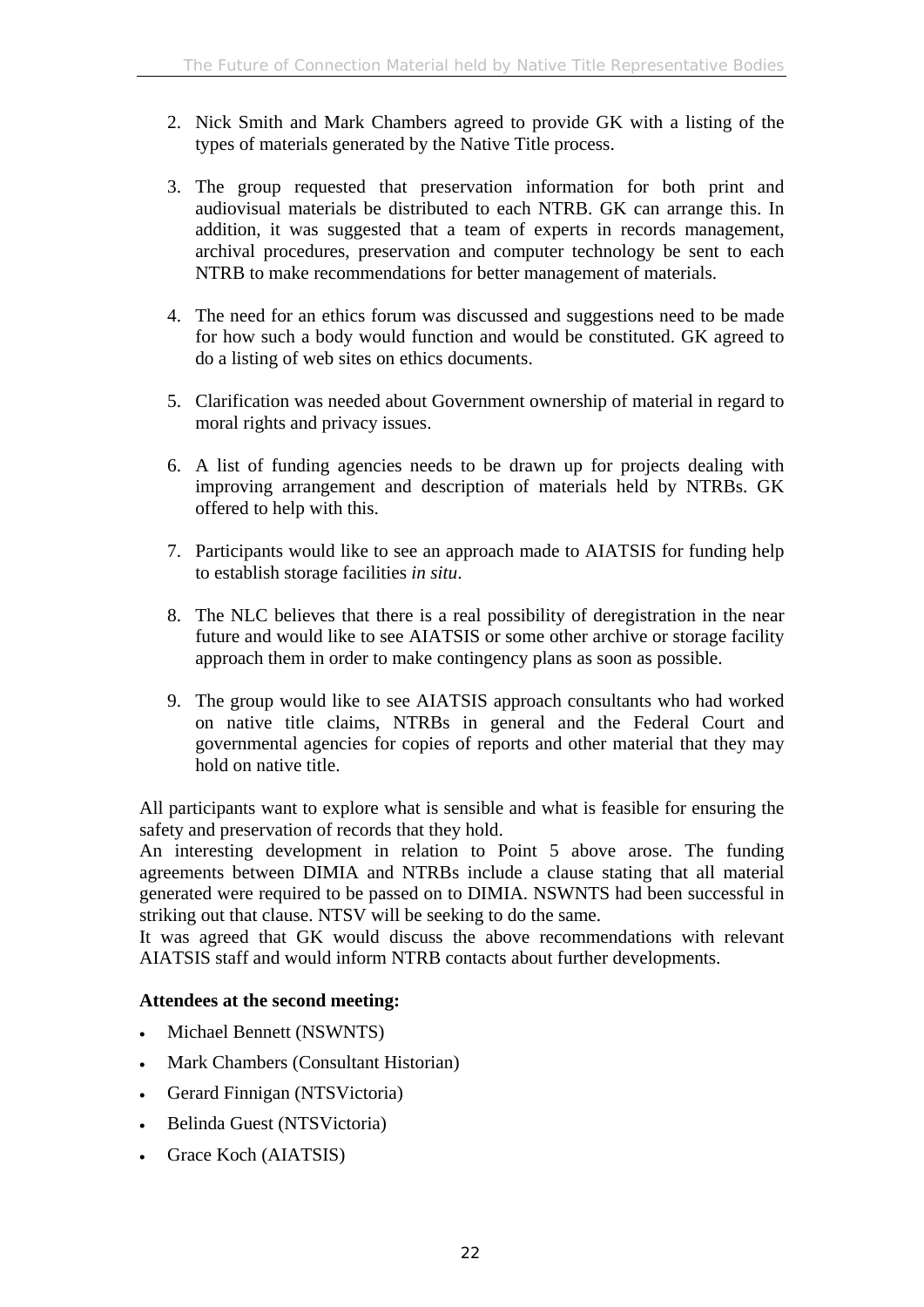- Bill Kruse (Ngaanytjarra Council)
- Pam McGrath (NTSV)
- Michael Meegan (GoldfieldsLSC)
- Jodi Neale (PilbaraNTS)
- Nick Smith (PilbaraNTS)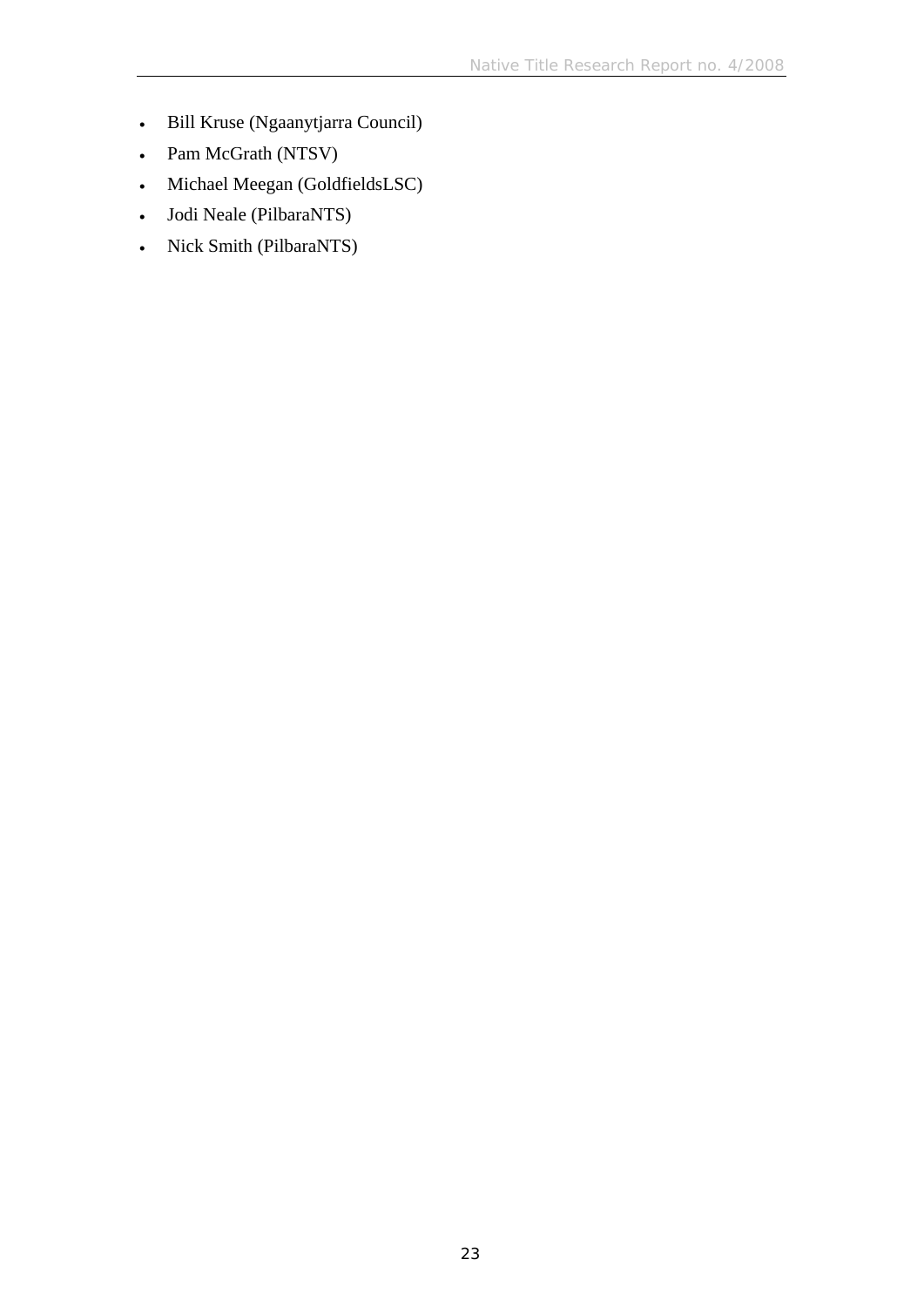# **APPENDIX 4: Information held on Federal Court native title files**

### *Ian Irving, Federal Court of Australia*

The nature of the law of native title and the matters which are required to be proved in order to be successful in a native title determination or compensation applications, means that Federal Court native title files are often a rich repository of historical and contemporary cultural and other information.

It is not uncommon for Court files in matters in active litigation to contain claimant genealogies, expert anthropology, history and/or linguistic reports, witness statements, photographs and other material.

In order to gain a better understanding of the issues (and potential issues) involved in relation to material held on Federal Court files in native title matters, it is a useful starting point to examine the current rules and practices within the Federal Court of Australia regarding access to materials on Court files and what happens to materials held by the Court once matters are concluded.

While the Federal Court Rules provide guidance in a number of issues, practices may vary from Registry to Registry and from case to case. Different judges manage matters in different ways and parties to litigation often request that judges make orders using a particular form of words. For these reasons it is not always possible to provide a definitive position on particular issues that will be followed in all cases.

The views expressed are primarily based on the author's own experience of the native title litigation process (as a solicitor for applicants) and an examination of the Federal Court Rules.

The views expressed in this paper are those of the author and do not necessarily reflect the views of the Federal Court of Australia. Any references to Federal Court Rules or practices of the Federal Court refer to the author's understanding of those Rules and practices as at the date of this paper. The information presented in this paper is not intended to constitute legal advice or to substitute for examination of the Rules.

### **What is the Court file?**

There is no clear definition of what documents make up the Court file in Federal Court native title matters although the wording of Order 46 rule 6 of the Federal Court Rules does provide some guidance. The application and any documents filed in support or opposition to the application do generally form part of the file. Significantly, correspondence and any digital diary of on-country hearings (digital photographs of witnesses and locations) do not form part of the Court file. Transcript of the proceedings also does not form part of the Court file unless it is specifically ordered by the judge to be part of the file.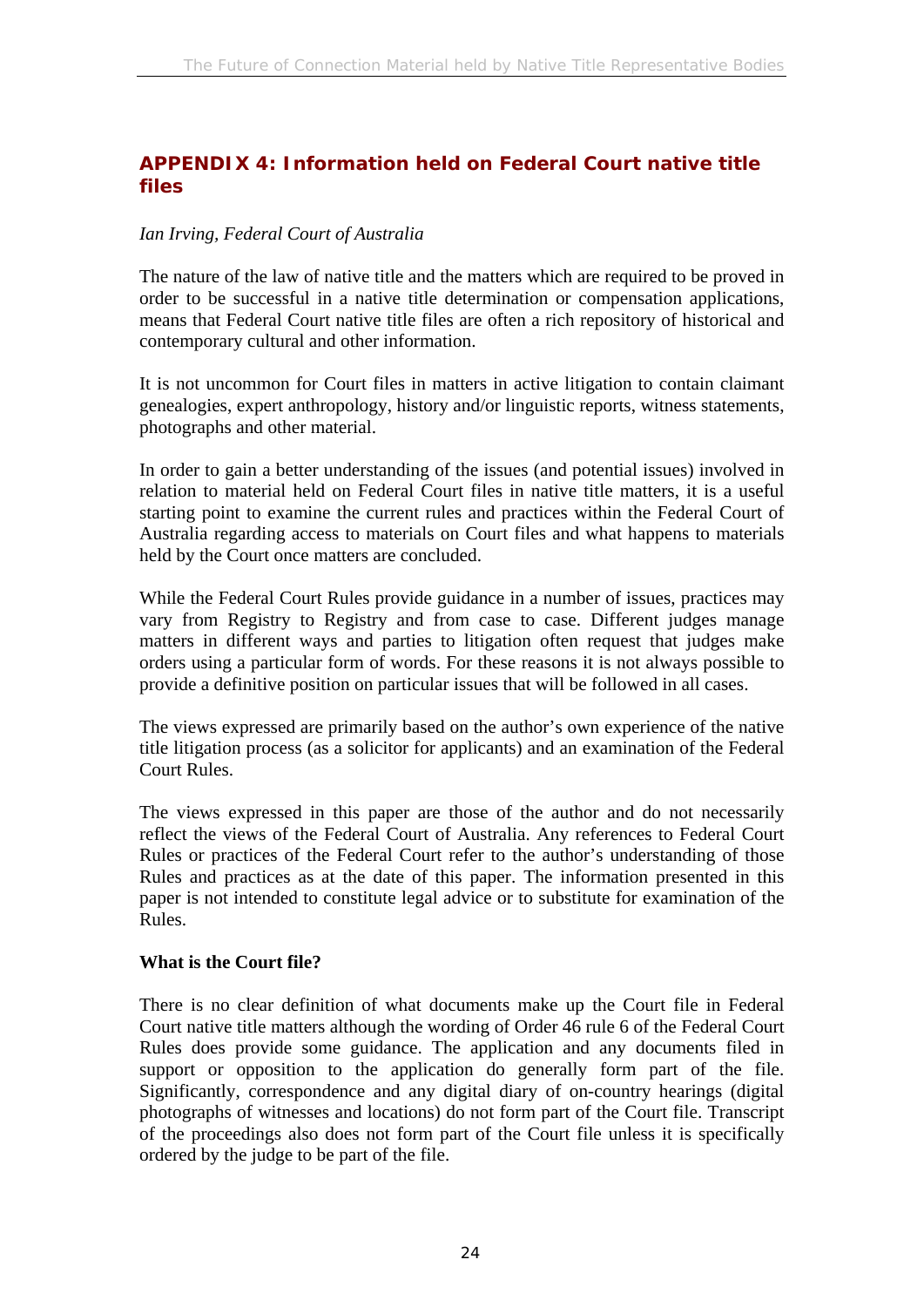### **Who can access material held on the Court file?**

The Federal Court Rules make provision for access to material on Court files. It is important to note that the Rules do not distinguish between Court files that are 'active' and those that have been closed and archived.

Order 46 rule 6 of the Federal Court Rules (reproduced below) provides for the inspection of documents. The Rule distinguishes between parties and non-parties and the processes each must follow to access certain documents. The Rule also sets out different processes that must be followed to access different classes of documents. Order 46 rule 6 provides for classes of documents on the Court file which may be inspected without the leave of the Court and those that can only be inspected by a non-party with the leave of the Court or a Judge. The Court must grant leave for a party or non-party to inspect the transcript of a matter.

Parties to a proceeding may inspect documents on the Court file unless the document is subject to restricted access (confidentiality) orders.

It is clear from the terms of the Order that a non-party would need leave of the Court or a Judge or permission of the Registrar in order to inspect expert reports (including genealogies), affidavits (other than those filed as part of native title determination applications), witness statements or transcript. The Rules do not provide guidance about the matters to be taken into account by the Court, Judge or Registrar in deciding whether to grant leave to access a document.

### **Order 46**

### **Rule 6 Inspection of documents**

(1) A person may search in the Registry for, and inspect, a document in a proceeding that is specified in subrule (2), unless the Court, or a Judge, has ordered that the document is confidential.

(2) For the purposes of subrule (1), the documents are:

- (a) an application or other originating process;
- (b) a notice of appearance;
- (c) a pleading or particulars of a pleading;
- (d) a notice of motion or other application;
- (e) a judgment;
- (f) an order;
- (g) a written submission;
- (h) a notice of appeal;
- (i) a notice of discontinuance;
- (j) a notice of change of solicitors;
- (k) a notice of ceasing to act;
- (l) in a proceeding to which Order 78 applies:
- (i) an affidavit accompanying an application, or an amended application, under section 61 of the *Native Title Act 1993*;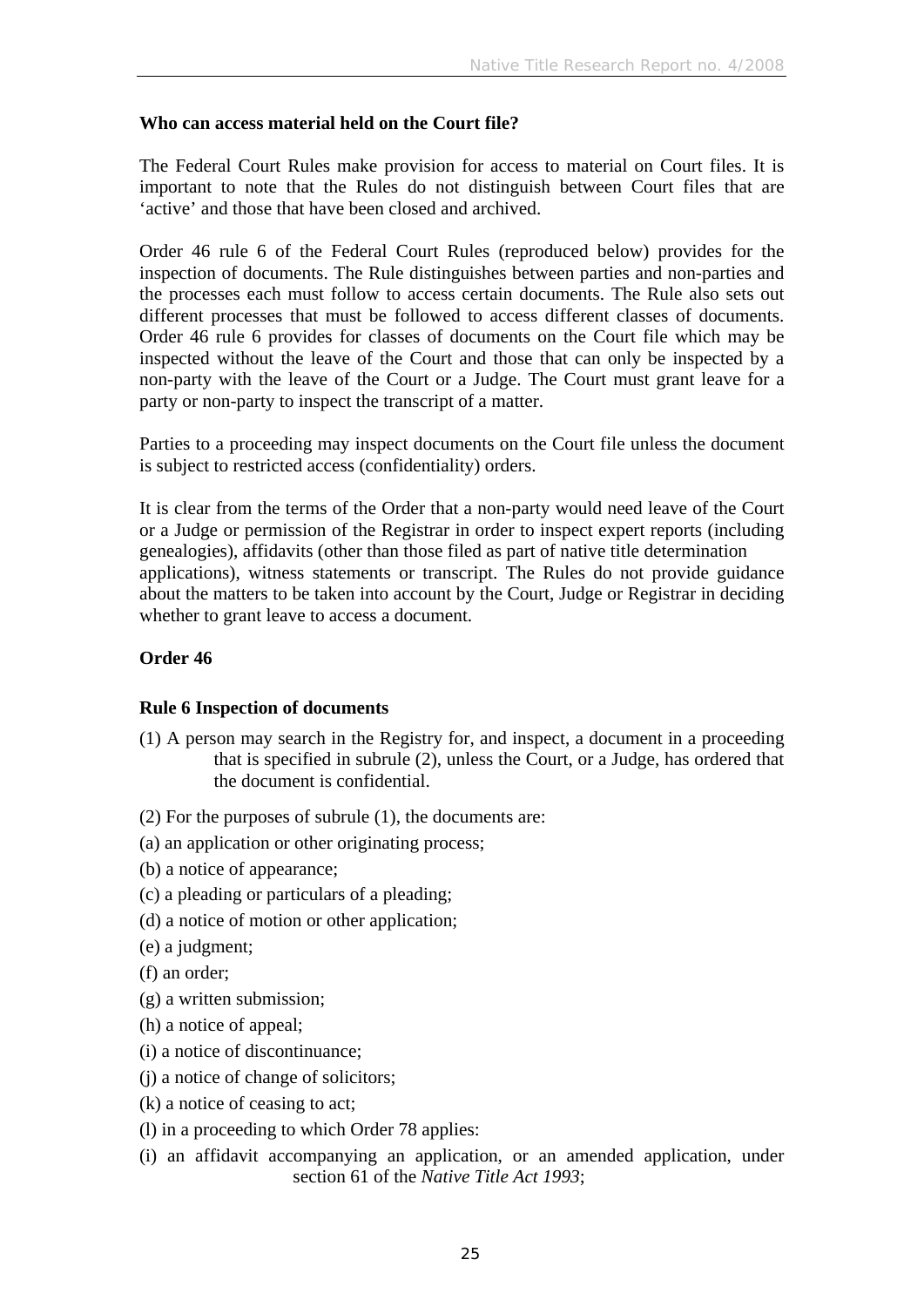- (ii) an extract from the Register of Native Title Claims received by the Court from the Native Title Registrar;
- (m) reasons for judgment.
- (3) Except with the leave of the Court or a Judge, a person who is not a party to a proceeding must not inspect any of the following documents in the proceeding:
- (a) an affidavit (other than an affidavit mentioned in subparagraph  $(2)$   $(l)$   $(i)$ ;
- (b) an unsworn statement of evidence filed in accordance with a direction given by the Court or a Judge;
- (c) interrogatories or answers to interrogatories;
- (d) a list of documents given on discovery;
- (e) an admission;
- (f) evidence taken on deposition;
- (h) a subpoena or document lodged with the Registrar in answer to a subpoena for production of a document;
- (i) a judgment, order, or other document that the Court has ordered is confidential.
- (4) Except with the leave of the Court or a Judge, or with the permission of the Registrar, a person who is not a party to a proceeding must not inspect any document in the proceeding that is not referred to in subrule (2) or (3).
- (5) Except with the leave of the Court or a Judge, a party to a proceeding or other person must not search in the Registry for, or inspect:
- (a) a transcript of the proceeding; or
- (b) a document filed in the proceeding to support an application for an order that a document, evidence or thing be privileged from production.
- (6) A party to a proceeding or other person may copy a document in the proceeding if:
- (a) the document is produced by the Court, a Judge or the Registrar for inspection by the party or other person; and
- (b) the Registrar gives the party or other person permission to copy the document; and
- (c) the party or other person has paid the prescribed fee.
- (7) In this Rule:

*Native Title Registrar* has the same meaning as in Order 78.

*Register of Native Title Claims* has the same meaning as in the *Native Title Act 1993*.

## **Confidential material**

In native title matters a party may wish to ensure that there is limited access to certain documents that are to be filed with the Court or to the hearing and transcript of certain evidence given during the proceeding. Order 78 rules 31 to 33 (copied below) deal with this issue.

In the event that the Court makes an order restricting access it is usual for that order to set out the actual or class of persons who are allowed to access the document or transcript of evidence. An order may also limit the number of copies of the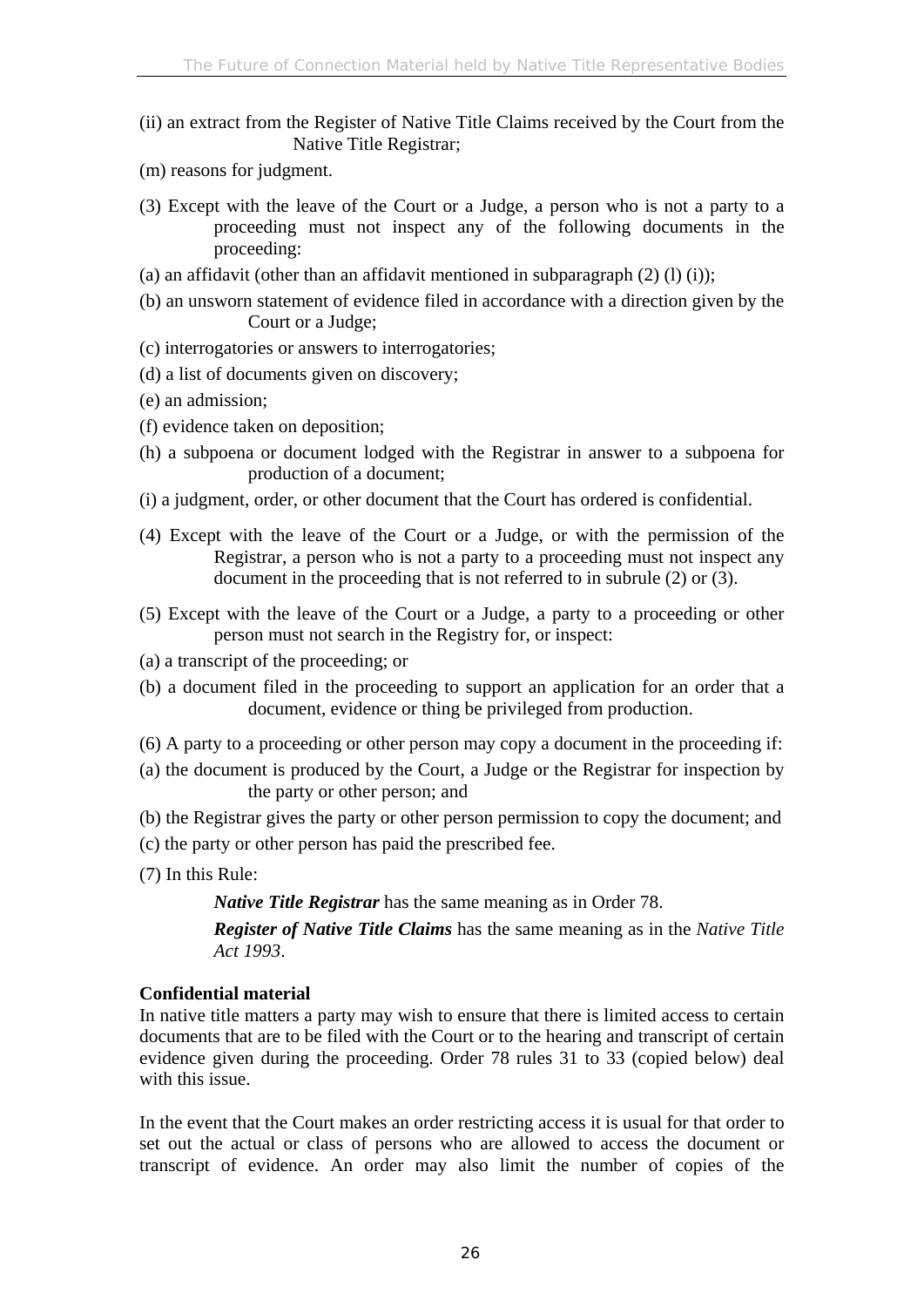document/transcript that may be made and state what must happen to all copies made after the case is concluded, e.g. all copies to be returned to the applicant or destroyed.

Court orders restricting access to documents or transcript can specify that following the conclusion of a matter (and the lapsing of any appeal period), all copies of the restricted document or restricted transcript must be returned to the party who provided the document or evidence. Unless the particular order specifies otherwise, any direction about what should happen to confidential documents following the conclusion of the matter would also apply to any copy made and held by the Court.

So for example, if during the course of giving restricted evidence an applicant witness drew a map, the transcript of that evidence and the map may be subject of orders restricting access. Such orders would normally be made on the application of a party and the specific terms of the orders would be decided following submissions from the parties. The order could specify who could access or receive copies of the transcript and what should happen to those copies following the conclusion of the matter. The order could also specify that no copies of the map are to be made and that the map is to be returned to the applicants following the conclusion of the matter and the lapse of any appeal period. In this case the Court file would contain information indicating that the document had been returned pursuant to the order made.

## **Order 78**

### **Rule 31 Evidentiary matters generally**

- (1) The Rules generally and the Rules of evidence apply, subject to this Order, to a proceeding under this Order.
- (2) The Court may, at any time in a proceeding, make any order it considers appropriate relating to evidentiary matters.
- (3) Without limiting subrule (2), the Court may make orders:
- (a) restricting access to the transcript of a proceeding; or
- (b) restricting access to the content of any pleading or any other document on the Court file; or
- (c) relating to the manner in which evidence may be presented to the Court; or
- (d) relating to the time when and the place where certain evidence is to be taken; or
- (e) relating to the manner of identifying and referring to evidence about specified subject matters; or
- (f) relating to the presentation of evidence about a cultural or customary subject.

### **Rule 32 Evidence of a cultural or customary subject**

- If evidence of a cultural or customary subject is to be given by way of singing, dancing, storytelling or in any other way other than in the normal course of giving evidence, the party intending to adduce the evidence must tell the Court, within a reasonable time before the evidence is proposed to be given:
- (a) where, when and in what form it is proposed to give the evidence; and
- (b) of any issues of secrecy or confidentiality relating to the evidence or part of the evidence.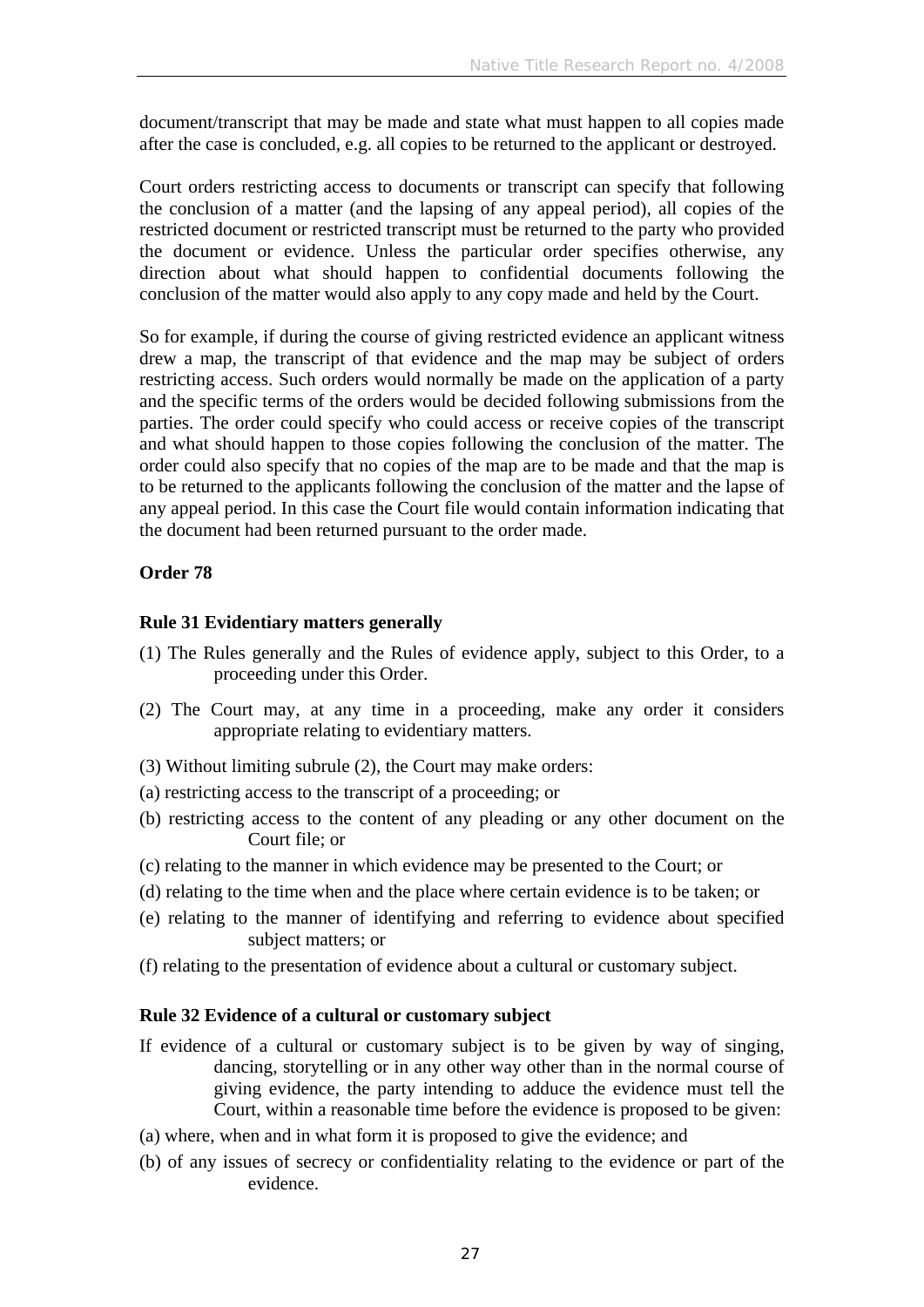## **Rule 33 Documents referring to certain material**

- (1) A document used in a proceeding that refers to material relating to a cultural or customary subject that a party claims is of a confidential or secret nature must contain a notice of the claim.
- (2) The notice must:
- (a) appear on the front page of the document; and
- (b) include a short description of the material and the reason for its confidential or secret nature.
- (3) The material must be contained in a sealed envelope attached to the document.
- (4) The sealed envelope must not be opened except by leave of the Court.

(5) Leave may be conditional on non-disclosure of the material or part of the material.

## **Return of exhibits**

There is a general practice in the Federal Court that exhibits are returned to the party that tendered the exhibit. This practice is consistent with the terms of Order 52 rule 23 of the Federal Court Rules (copied below).

Exhibits tend to fall within three classes:

1. material produced on subpoena or a notice to produce – this material is normally returned to the individual or organization who originally produced it to the Court;

2. exhibits that were originally annexures to an affidavit – this material is normally returned to the Court file; and

3. other tendered exhibits – these are usually returned to the party that tendered the exhibit.

In native title matters it is common for more than one copy of expert reports (including genealogies) to be filed in advance of the hearing. During the hearing the report may be tendered (through the witness who authored the report) and assigned an exhibit number. In this case the copy of the report that has become the exhibit would, at the conclusion of the matter (including any appeal), be returned to the Court file. If however, a party tendered a document (that had not previously been filed) during the course of a witness's evidence, that document would be returned to the tendering party at the conclusion of the matter. A notation would be made on the file to indicate that the document was returned and no longer on the Court file.

## **Order 52**

## **Rule 23 Retention of exhibits**

- (1) Where an appeal from a judgment lies, by leave or without leave, to the Court, the officer of the court below who has custody of the exhibits in the proceeding, shall, unless the court below otherwise orders, retain the exhibits:
- (a) for 21 days after the date when the judgment is pronounced; or
- (b) if within the period of 21 days leave to appeal to the Court from the judgment is granted, for a period of 21 days after leave is granted.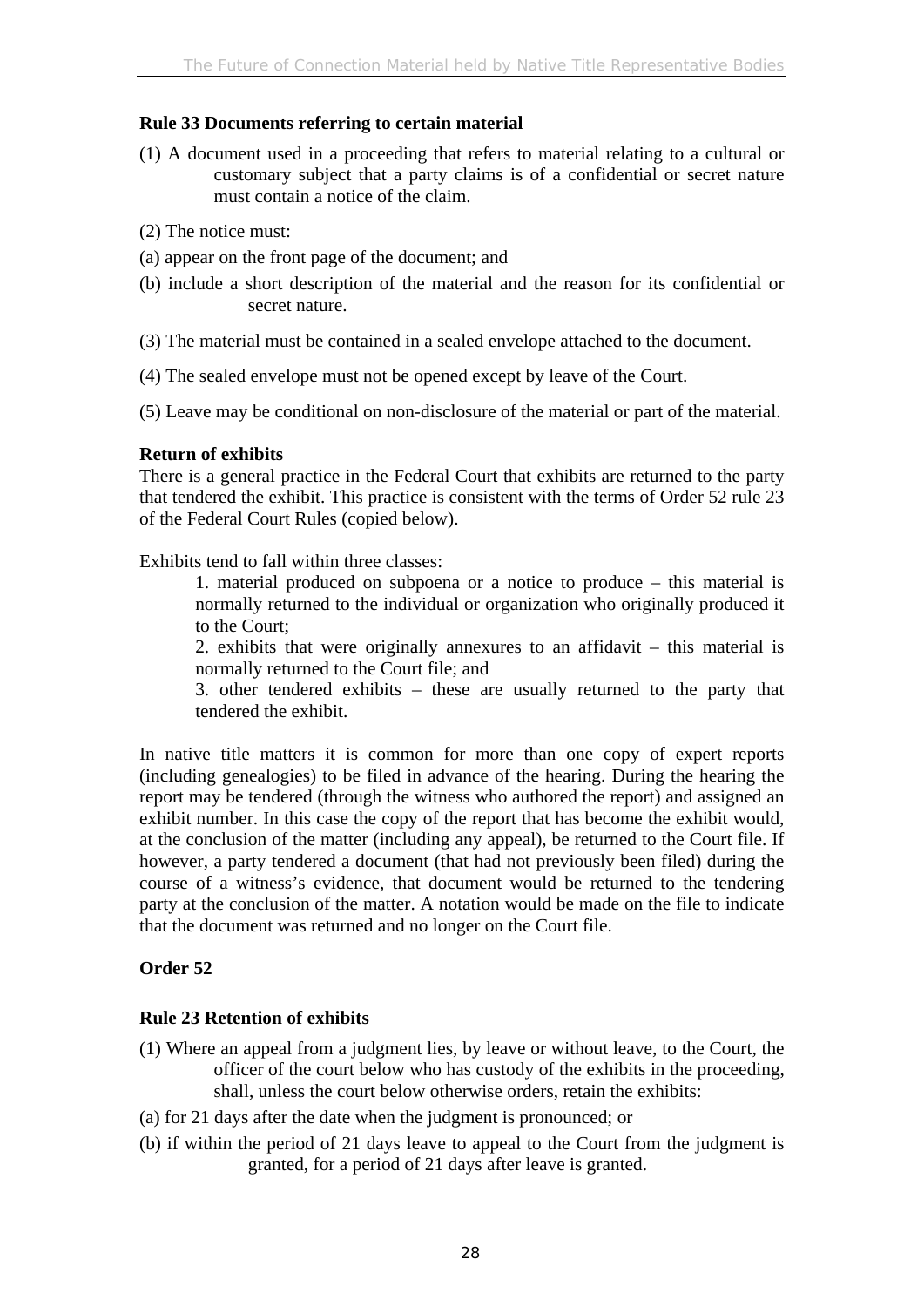- (2) Upon an appeal to the Court being instituted:
- (a) the proper officer of the court below or the associate to the judge below, shall make out and certify a list of exhibits; and
- (b) the exhibits, the list, and any other document before the court below, shall be delivered or transmitted to the Registry at the proper place.
- (3) Where an exhibit cannot be so delivered or transmitted, the associate or officer shall, in his certificate, state the circumstances and give such information as he can to enable the Registrar to cause the exhibit to be available to the Court.
- (4) The Registrar shall retain the documents obtained under subrules (2) and (3) until the disposal of the appeal and shall thereupon return them to the officer or persons from whom he obtained them.

### **Transcript**

The Federal Court does not produce transcript of proceedings and as noted above, transcript does not usually form part of the Court file.

Transcript is not traditionally archived by the Court. However, in 2005 the Federal Court commenced a project to archive native title transcript. Under the project the Court purchases the original transcript tapes for archiving. Electronic copies of the tapes are currently kept in the relevant Registry until the matter is finalized. It is intended that the transcript will be archived with National Archives Australia (NAA) once a number of issues in relation to storage and access to the transcript have been resolved.

The Court is exploring the possibility of "archiving" native title transcript on the Court's website for access by parties and others. This would not be possible under the current Rules which require leave of the Court to access transcript. There are also a number of contractural and other issues which would need to be resolved before transcript could be placed on the Court's website. Obviously, restricted material would not be posted.

## **Digital diaries**

During on-country hearings digital diaries are sometimes produced containing photographs of witnesses and locations. Currently, a digital diary is not a document that forms part of the Court file.

Currently, all digital photographic material is captured electronically and stored at the relevant Registry. The court is considering how best to store this material centrally for possible archiving.

### **Archiving**

Once a native title matter is concluded and all confidential material has been dealt with in accordance with any order made and the exhibits have been returned, the Court file will be closed and archived. The Federal Court Rules for accessing documents on archived files are the same as those for accessing documents on current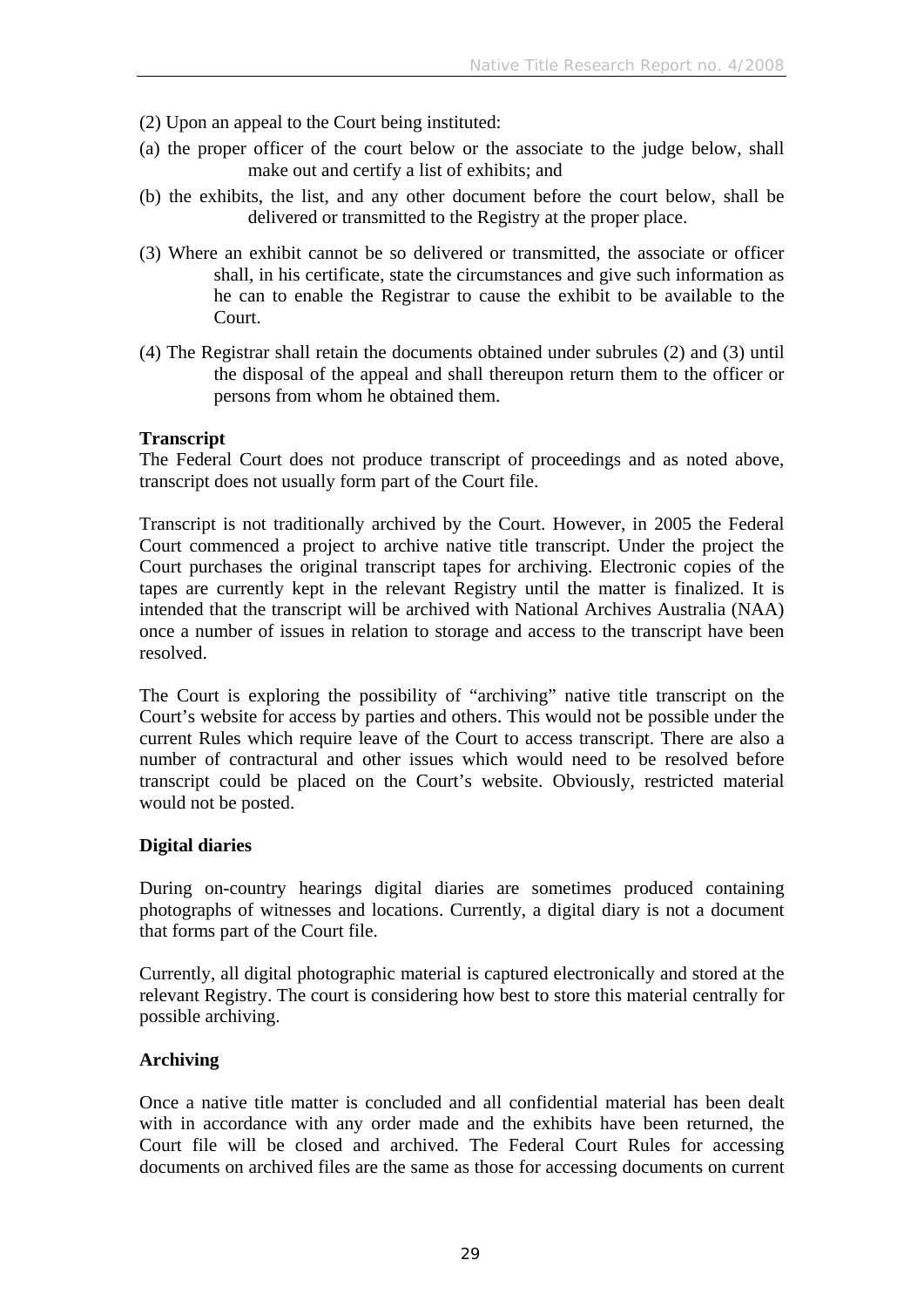'active' files. It is important to remember that the agency that is storing the archived files may have additional rules that must be followed to access material.

The Federal Court generally keeps closed files within the relevant Registry for a set period (a number of years but this varies from Registry to Registry) before sending them for archiving off-site. Until about 5 years ago Court files were stored with National Archives Australia (NAA) in Canberra. Discussions are continuing between the Court and NAA with a view to resumption of storage of files with NAA. In the meantime each Registry has different archiving arrangements with local providers.

The Federal Court as a superior court of record does not destroy documents on the Court files prior to archiving. Additionally in September 2000 National Archives placed a freeze on the destruction of any records that could be of use to Indigenous Australians separated from their families as a result of past government policy, who are trying to re-establish kinship and community links.

Applications to access archived files are generally made to the Court.

Ian Irving 22 May 2006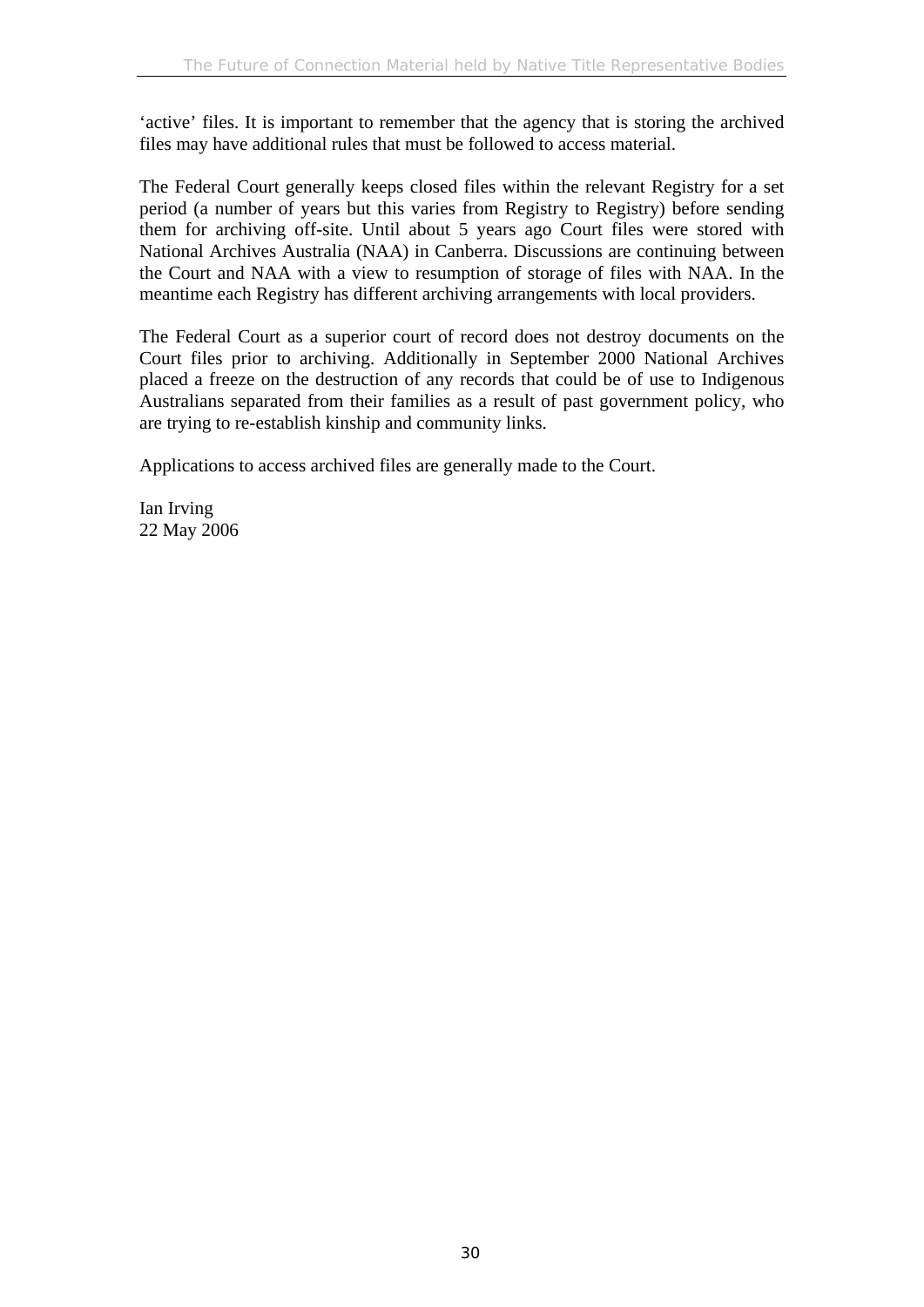## **APPENDIX 5: Report on workshop for NTRBs on databases and access and use issues held at AIATSIS 29-30 June 2006**

*Grace Koch Native Title Research and Access Officer* 

### **Executive Summary:**

*A workshop for Native Title Representative Bodies on databases, access and use was held at AIATSIS 29-30 June 2006. It grew out of a session at the 2006 Native Title conference in Darwin where two databases were demonstrated - one from Native Title Services NSW and the other by the National Native Title Tribunal. Because time was limited for discussion, they requested that a workshop be held at AIATSIS in Canberra before the end of the financial year in order to construct a best practice document addressing database structure and content, and ethics and protocols for access and use of connection materials. The OIPC provided a grant to cover airfares for one delegate from each NTRB and accommodation costs for all. Twenty-three representatives from thirteen NTRBs attended the meeting.* 

### **Aims of the workshop**:

- To establish a network of NTRB staff who have designed databases, are looking to improve what they already have or create new databases
- To compile lists of software used for administrative and research databases
- To compile a list of recommendations for fields to be included on a generic database that will be useful for all NTRBs
- To make general recommendations on best practice for database structure and maintenance

### **The program**

AIATSIS staff presented information on the Agreements, Treaties and Negotiated Settlements database (ATNS), the AIATSIS Aboriginal Biographical Index, and issues arising from state requirements for reporting . These were followed by powerpoint demonstrations of the new Ngaanytyara database, concentrating upon sites, and the relational database used by NSW Native Title Services. Originally, the National Native Title Tribunal had planned to be present to demonstrate their geospatial program, but they decided to organise a workshop in August to concentrate on their findings and to provide training for their system.

Delegates then described the databases in use in their own organisations, referring to descriptive files sent to AIATSIS before the workshop. Four working groups then formed to draft best practice guidelines. These were presented the second day and recorded. After a brief presentation on issues for copyright and the ethics of access and use of connection material, three discussion groups assembled findings and presented them to the entire group. Finally, the group completed evaluation forms and expressed opinions for further steps to be taken as a result of the workshop.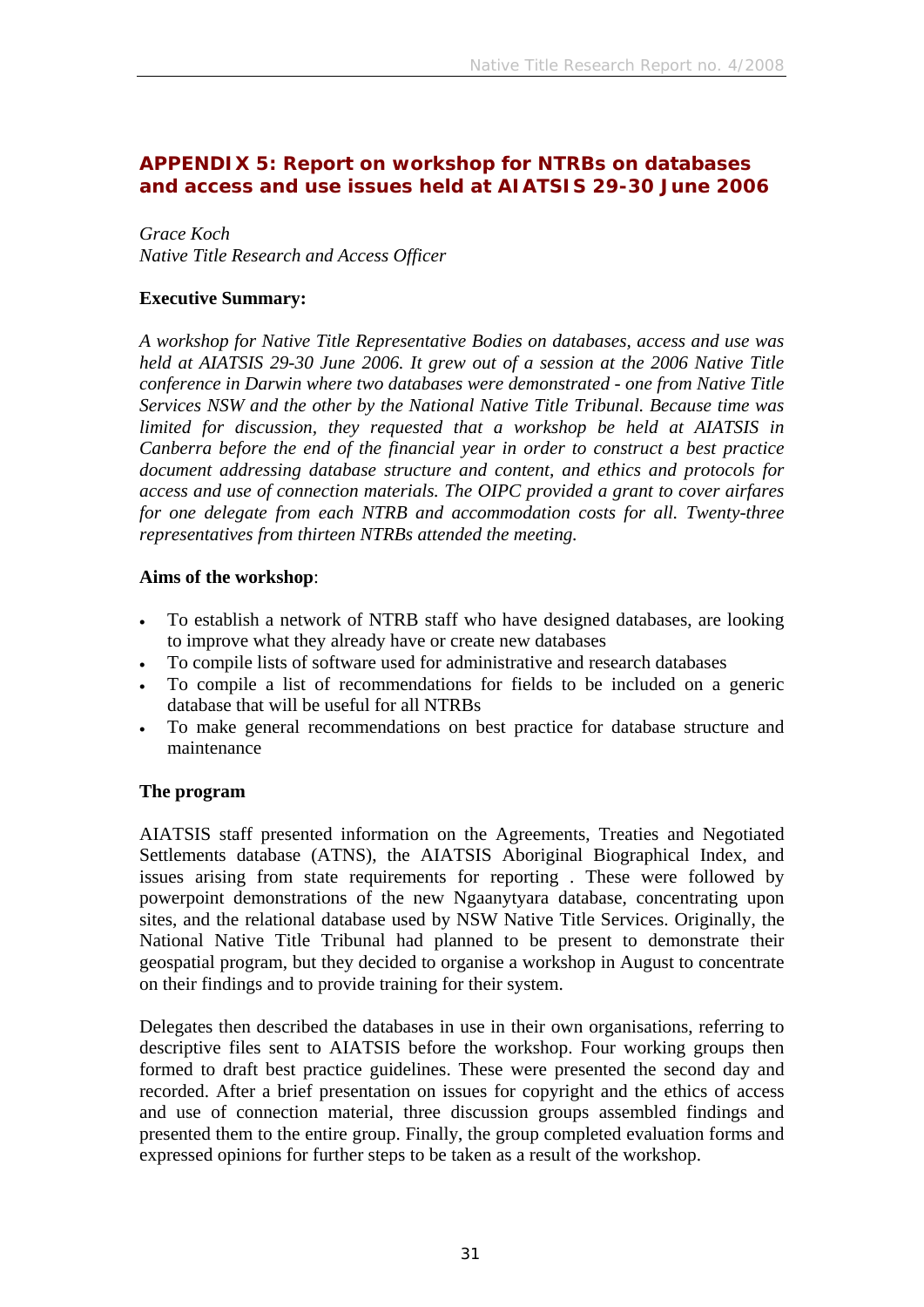Delegates were able to attend the launch of the AIATSIS Digitisation program and the Wentworth Lecture given by Bob Tonkinson. Also, they were given copies of a compilation of all fields of information used by all NTRBs, a description of the Aboriginal Biographical Index and the AIATSIS Research Service in Native Title, and a booklet on legal issues for digitisation.

## **The findings:**

Delegates stated the importance of having the strong support of their management for database functions so that there will be adequate and ongoing funding. A useful list of fields of information for Research and Administrative databases was compiled and circulated for comment, with several delegates offering additions/corrections. (ATTACHMENT A). There were 18 recommendations for best practice for database structure, with security, user-friendliness, standardisation of file formats, and proper authority structure for amending the database heading the list. (See ATTACHMENT B). All aspects of the database must be documented properly. It was agreed that there needs to be a set of protocols, both for entering data and how to use the database.

A set of recommendations was drafted also in the area of ethics and access issues.

They centred around the importance of access to the proper owners of the intellectual property, keeping material accessible 'on country', and proper consultation mechanisms. See ATTACHMENT C.

## **Further steps:**

All delegates agreed that the workshop was worthwhile because, in the past, they have felt isolated and now they have established an effective working group. The timing was especially good for the Goldfields representative as they are just beginning to establish a database and for the NLC, who are planning to change from a paper-based system.

There was interest in having a follow-up to this workshop towards the end of the year. Delegates would like more meetings/workshops to explore the following issues:

- Testing of the generic database format proposed by this workshop
- Preservation and storage of materials
- Assessment of software and examination of options
- Practical training in designing and using databases and in data input
- Training in digitising materials, including audiovisual holdings
- Exploration of protocols and policy amongst NTRBs for sharing material
- An investigation of duplicate systems within NTRBs
- Workshops focussed on discipline-based research issues, such as linguistics, genealogy, etc.
- Policy and legislative regime for the protection of materials
- Creation of a central database (NTRBs) of public documents (eg. library catalogues) and the sharing of public electronic documents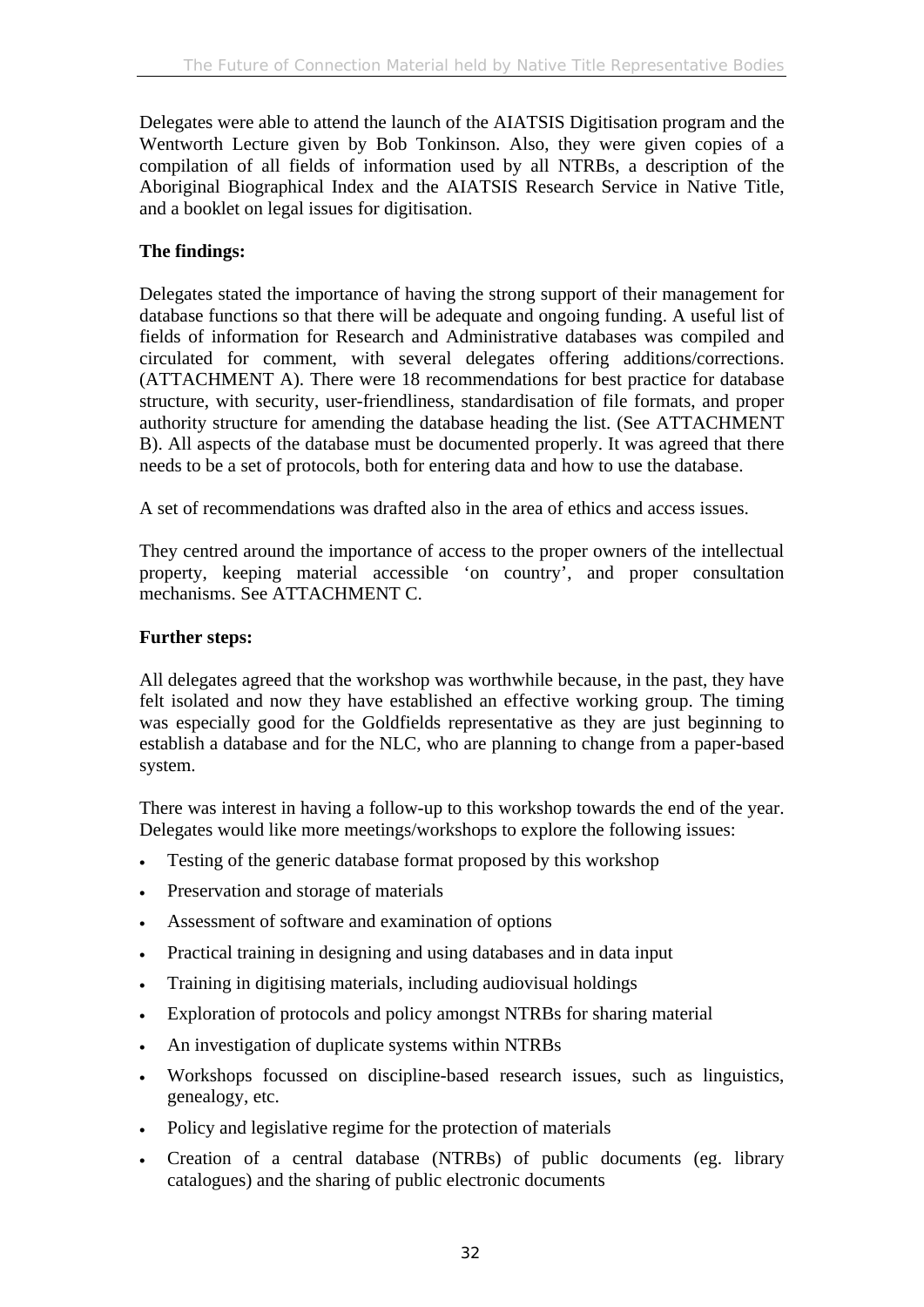- Information on effective funding strategies for database creation and maintenance
- Workshop on access, copyright and moral rights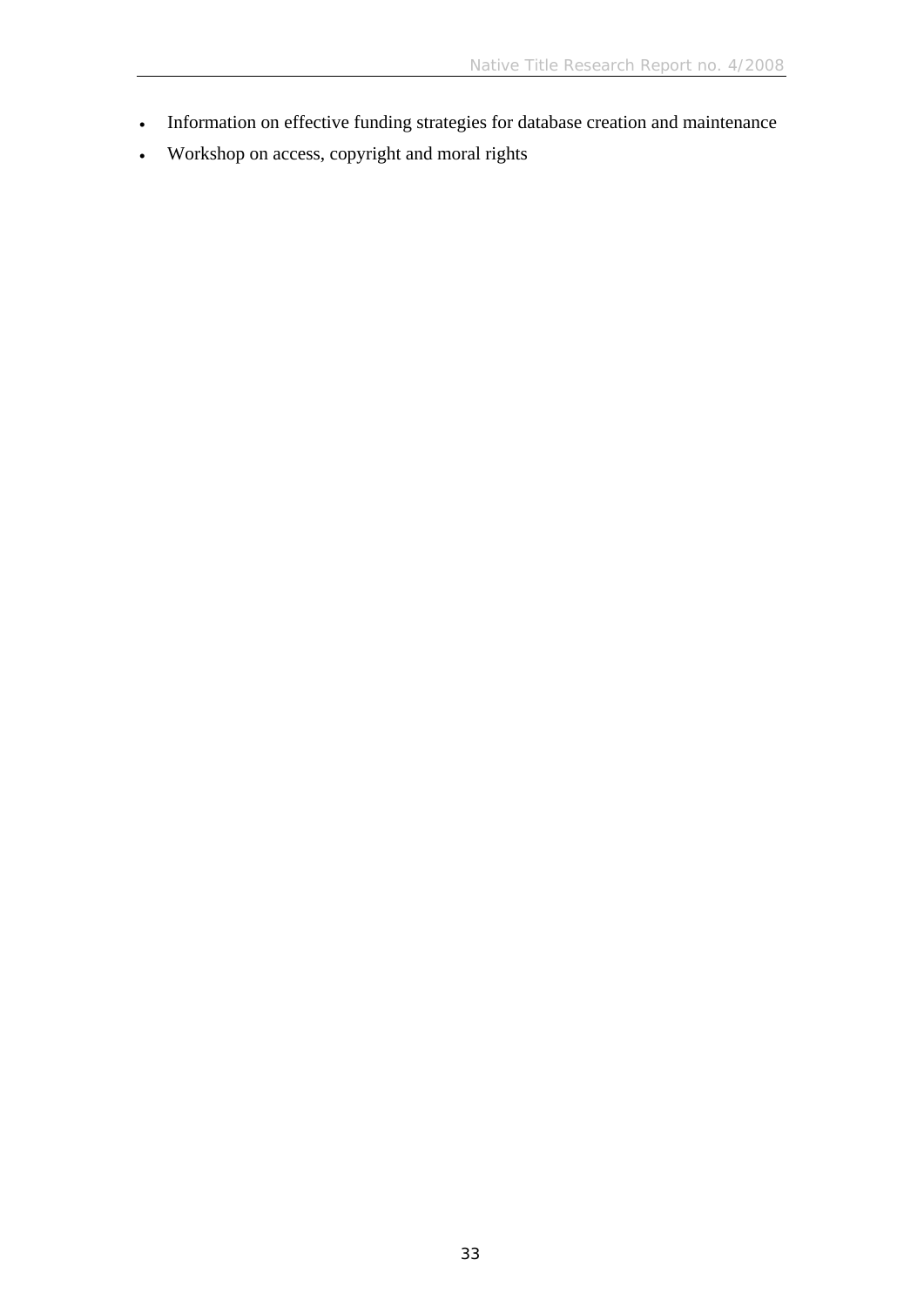# **ATTACHMENT A**

### **Fields of information for an ideal research database for NTRBs**

- Register of Consultants, qualifications and contact details;
- Claim group lists;
- Claimants (Community) list and their contact details;
- Applicants list and their contact details;
- Working group list and their contact details;
- Personal history information;
- Claimants testimonies (evidence);
- Claim area boundaries;
- Geospatial site information;
- Genealogies;
- Minutes of meetings (one for Anthropology and one for Legal);
- Records of reports;
	- Report number
	- **Author**
	- Title of Report
	- Date of Report
	- Borrowed by  $(in/out)$
- Correspondence with the State regarding connection material
- (including State's Peer Review);
- Federal Court Orders;
- Land tenure information;
- Researchers' note books:
- Consultants' agreements/Contracts and correspondence with Consultants;
- Report may be inputted directly;
- Research related material;
- Audiovisual research material; and
- NNTT research bricks.

## **Form 1**

- General correspondence (one for Anthropology and another for Legal)
- Future Acts Notices (FAN), recipients, address, etc.
- Respondent Parties, their interests and contact details
- Calendar of events so as to keep track of the history, present stasis and important future dates of a claim.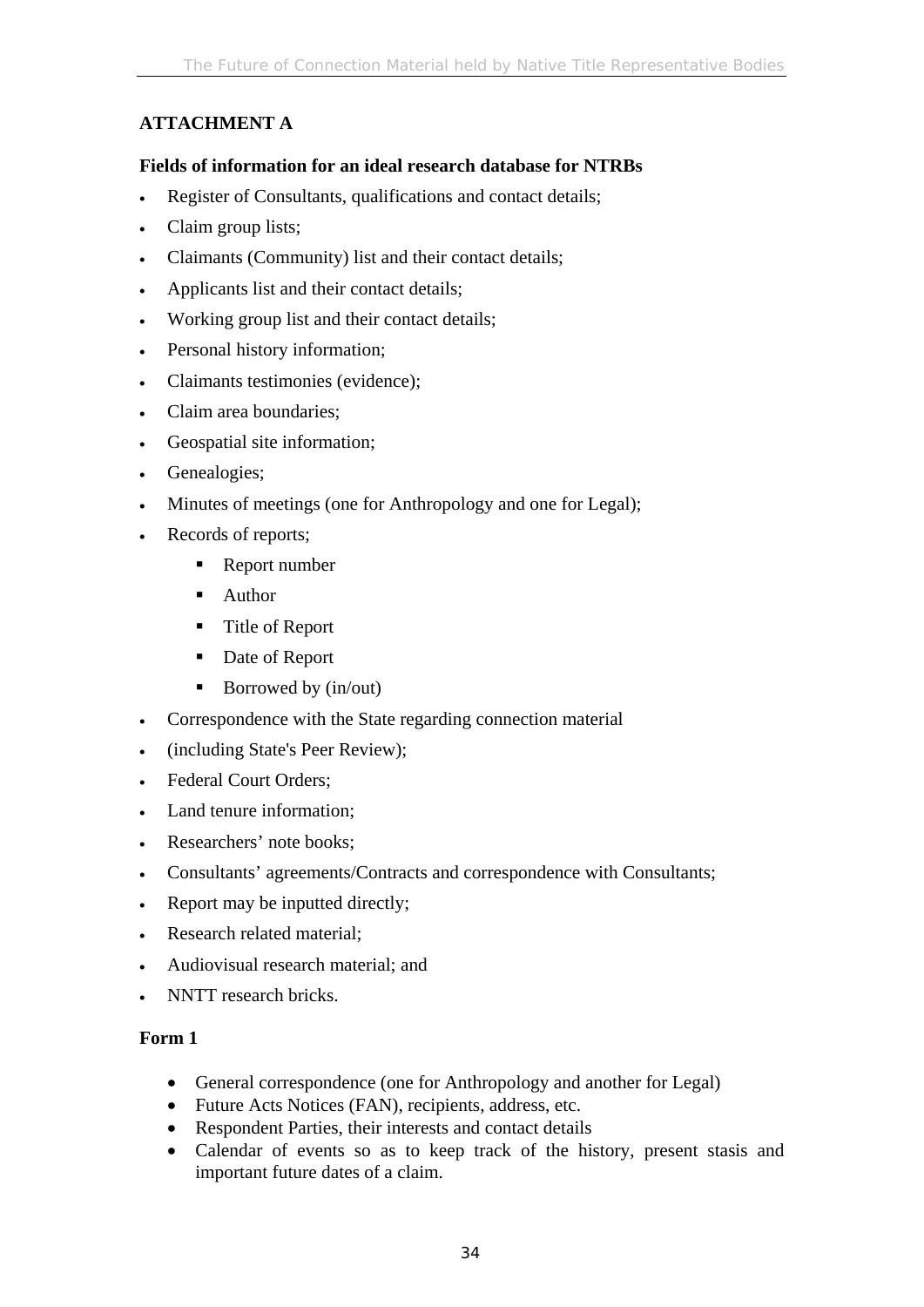It was suggested that the above be listed under claim groups with each claim having separate fields of information, and that Anthropological, Legal and FAN sections exist under each claim group.

### **Elements for an Administrative database:**

- File tracking and management- research and legal files
- Mailing lists, also to be accessible from the Research database
- Membership lists
- Governing Committee and contact details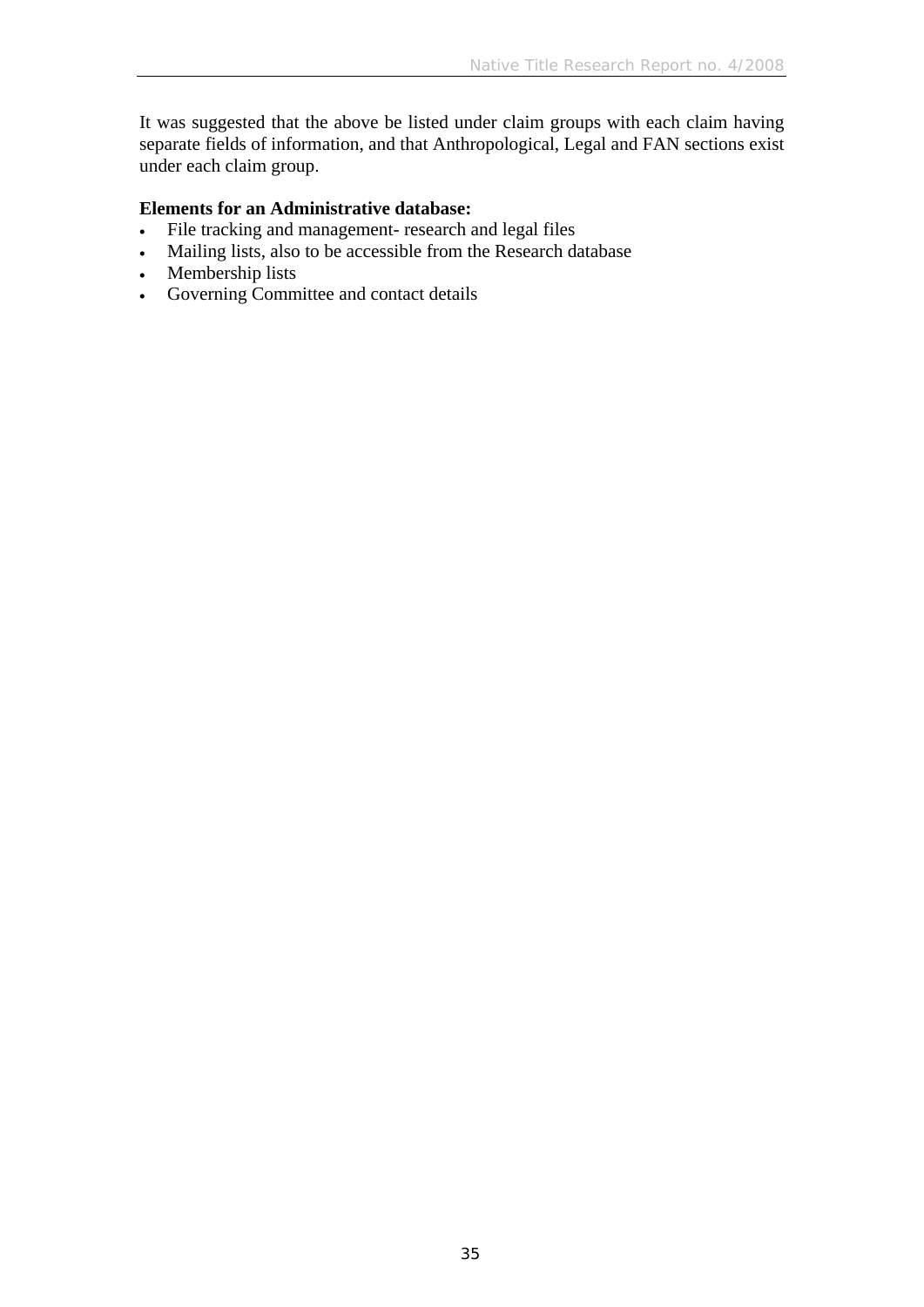### **ATTACHMENT B**

### **General recommendations for database structure:**

- 1. Security of information and various levels needed. There is a dilemma with "knowledge being power." All information should be on the database but not all information should be accessible to everyone. Security of format—that the database will always remain functional and that there be clear directions for access.
- 2. All NTRBs need IT specialists-experts to make the database user-friendly, and to ensure that it continues to work. Adequate funding must be set aside for such a position within the NTRBs.
- 3. Single point of entry for all data
- 4. Variable and easily-manipulated series of front ends. There is a need for 3 types of databases- research, library and administration. These could exist as front ends for the underlying database with all information.
- 5. There needs to be a single person to monitor changes at a thesaurus level with proper authorisation and verification procedures.
- 6. Standardisation of file formats
- 7. Ensure multiple relationships within genealogical lists- a "point and click" mechanism to allow information at various levels. (Mention of ISIS Knowledge Warehouse, or the facility offered by Acrobat). Genealogical software such as The Master Genealogist, Flow-Charter and I\_Graphics—all of which must be able to speak to other databases.
- 8. Necessity of separating basic data from analysis
- 9. Ability to store and to link to multimedia
- 10. A note field for evaluation of data or classification
- 11. Standardisation of how data is entered and to have standards for connection reports.
- 12. A field or fields should be included that show who has the intellectual property rights to information.
- 13. Deceased people should be identified in some way.
- 14. Executives at NTRBs must be committed to supporting the database and be informed about issues arising with them. Database working groups should have input into Board activities and priorities.
- 15. The greatest danger is atomization. NTRBs need to be connected and to have a common sense of purpose so that there can be coherent action amongst them.
- 16. A good spatial front end. Any database should be able to map spatial patterns and to include audio and other material within that can link to spatial data. Would like to see a 3\_D image of country.
- 17. The database should be well-documented, fool-proof and simplified. Drop-down boxes are very helpful for categorization. Helpful software could be TriMagic, TRIMS, Oracle and Oracle Spatial. Whatever is used should have fields of information that allow for ease in creation of a connection report.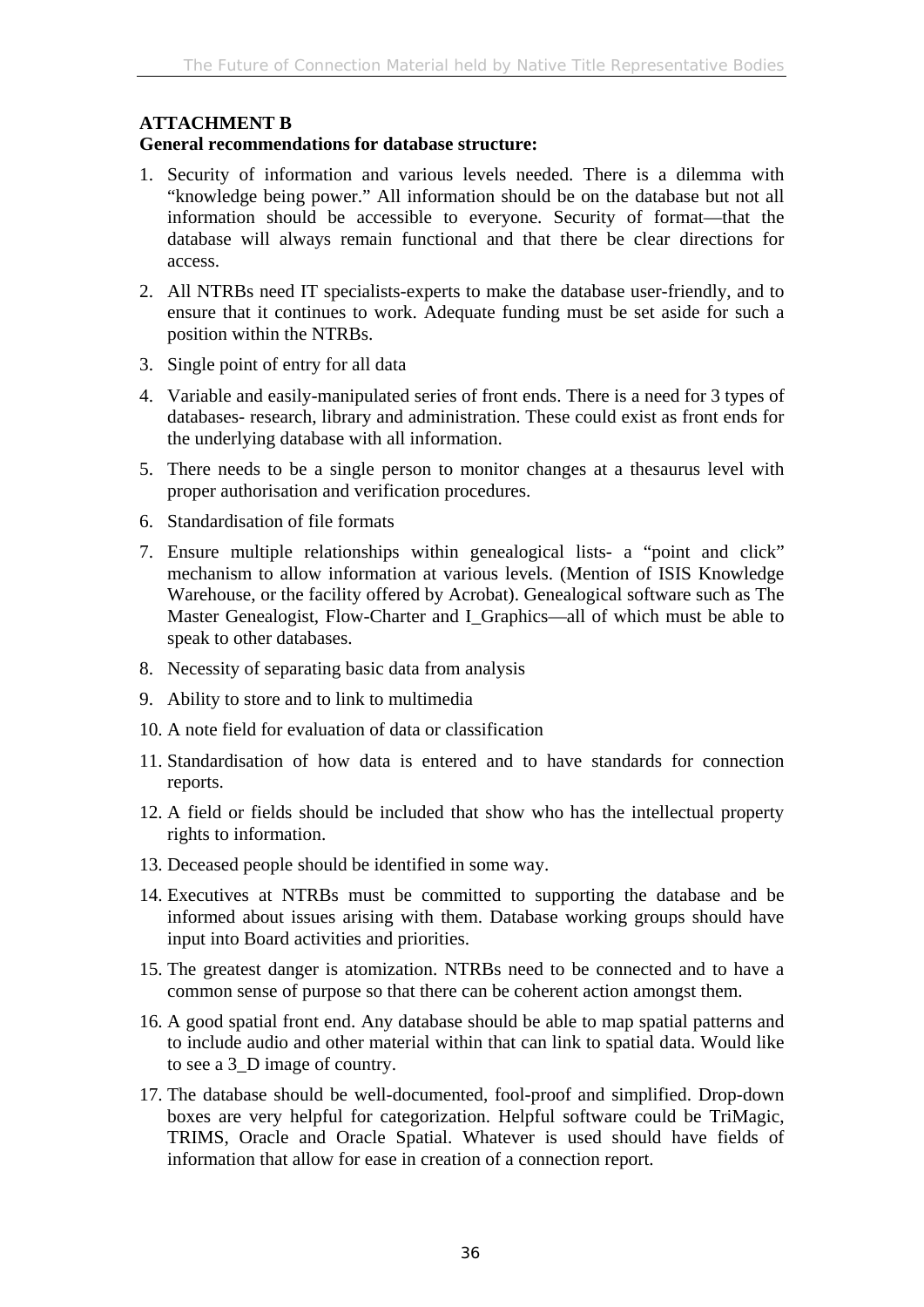18. Proper administration of the collection- file tracking, etc. The database must be able to track draft copies as well as the final reports so that no information is lost. Protocols should govern how to document what happened to the originals and to track the changes.

## **ATTACHMENT C**

### **Ethics and access issues**

- 1. Information sharing amongst research units of NTRBs. Possibly a central server to which all NTRB-digitised documents (publicly available) could be indexed and located. Would allow swapping of digitised files. Suggestion that AIATSIS hold and manage materials from NTRBs in this way. Material would be restricted only to NTRBs. The major hurdle would be copyright because the status of the documents would change from internal to external.
- 2. In contrast, many NTRBs insist that original material generated by the claim process remain "on country."
- 3. Needs to be more connection between legal and research staff sharing of documents.
- 4. Protocols must be set for access and use, including procedures for dealing with Indigenous people who want isolated bits of reports.
- 5. Proper consultation mechanisms need to be set between owners of the knowledge and people requesting access to that knowledge.
- 6. Ensure that all staff observe protocols. When new staff members come, they must know the proper procedures.
- 7. Ensure a plan to establish procedures for safety of material if deregistration of an NTRB occurs. If insurance policies drafted, suggestion to include AIATSIS as a keeping place.

## **ATTACHMENT D**

### **List of participants**

- James Rose, NSW Native Title Services
- Louise Allwood, North Qld. Land Council NTRBAC
- Tony Jefferies, Fiona Campbell and Camilla Blackburn-Smith Gurang Land Council
- Carol Volker, Goldfields Land & Sea Council Aboriginal Corporation
- Lorna Gregory, Carpentaria Land Council Aboriginal Corporation
- Carly Talbot, Ngaanyatjarra Council
- Amy O'Donoghue, Loyola Gray and Olaf Geerkin Central Land Council
- Kim deRijke and Simon Davies, Central Qld. Land Council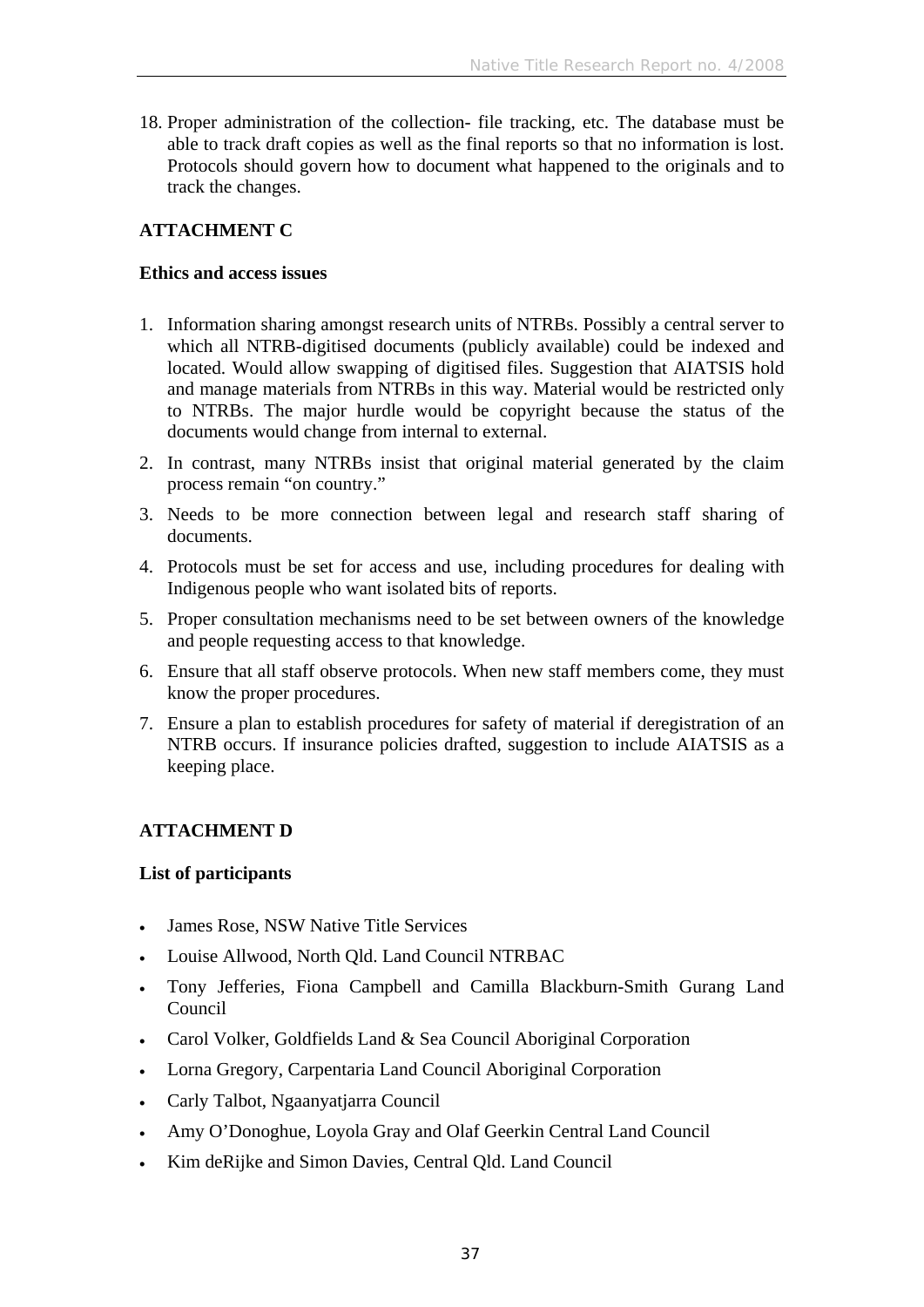- Kim Barber, Belinda Oliver and Julie Stokes, Northern Land Council
- Belinda Guest, Luke Miller, Native Title Services Victoria, Ltd.
- Joeleen Bettesworth, Olivia Norris Yamatji Barna Baaba Marlpa Land & Sea Council
- Phil Roberts, Lyn Coad Aboriginal Legal Rights Movement
- Henry Cox South West Aboriginal Land and Sea Council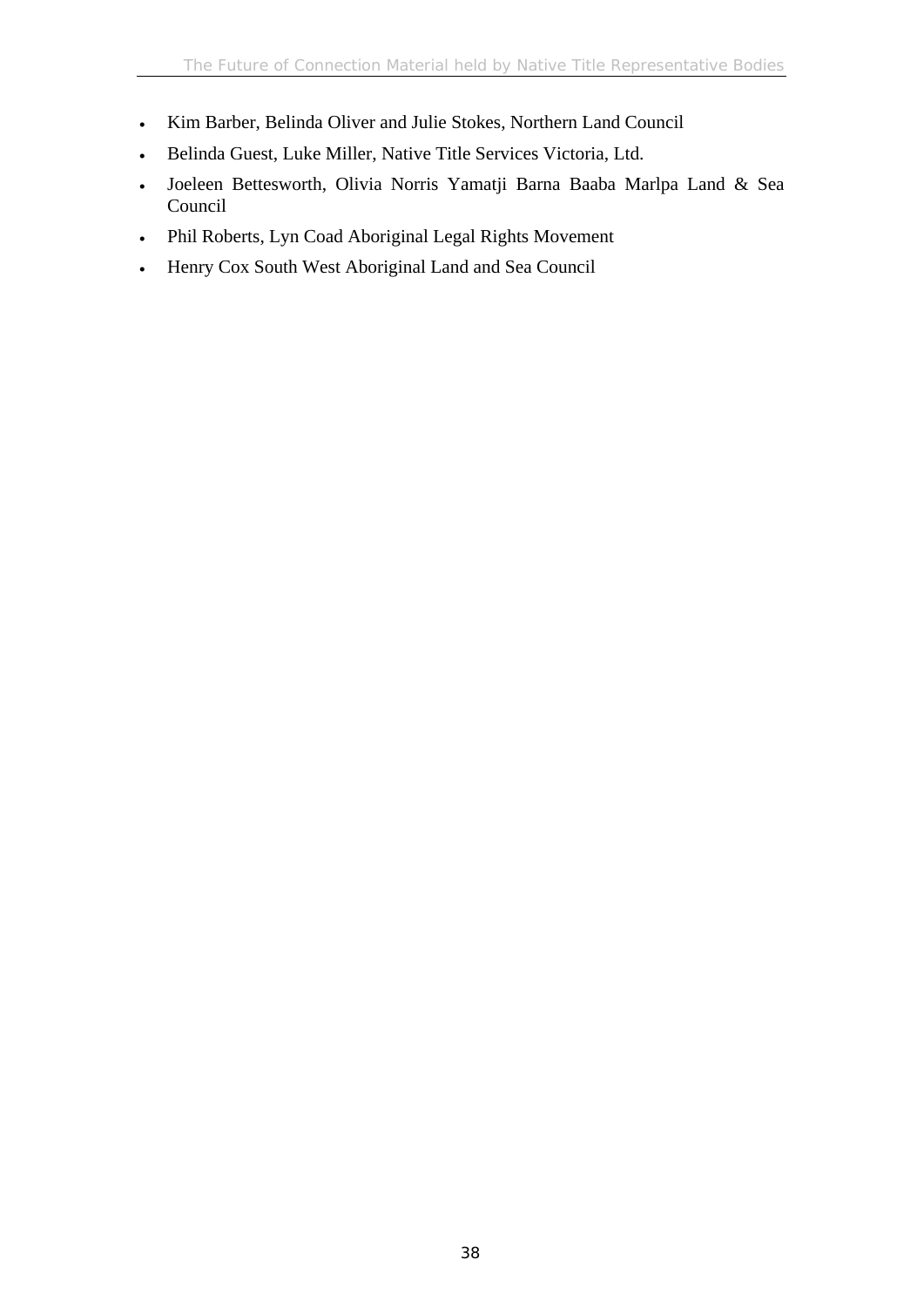## **APPENDIX 6: AIATSIS Native Title Conference 2007**

## **Legal and practical considerations in managing access to materials held by NTRBs and Land Councils**

Justine Twomey<sup>11</sup>

#### **What is a "materials access policy" and why have one?**

- 1 By its nature, native title litigation involves the accumulation of significant amounts of information about native title claimants. This information is often of a highly personal nature and may include historical community records, family trees / genealogies, personal records and recollections, and information on traditional practices and beliefs subject to specific cultural constraints, as well as the various expert documents and reports which are prepared in support of a claim. Native title representative bodies and land councils, as community or representative organisations for Aboriginal people, may also find themselves in possession of personal records which have been placed in their care but remain the property of the relevant depositors. Land and sea country management projects, often carried out concurrently with native title claims, also have the capacity to generate significant quantities of material of a personal nature and / or historical significance.
- 2 Native title representative bodies and land councils (hereafter referred to as "**NTRBs /**  LCs") are therefore in a unique position of being responsible for significant quantities of material, some of which is of a highly personal nature to individuals, families or communities as a whole. Appropriate preservation and protection of that material, balanced with equitable access for depositors, owners and other interested parties, raises a number of practical and legal issues. The purpose of this paper is to identify some of those issues and suggest ways in which appropriate responses might be "ordered" to assist in the formulation of policies for protection, preservation and access. No single policy or procedure is suggested or advocated, as the final form of any such policy or procedure will necessarily depend on the particular circumstances experienced by the holders of the subject material. However, it is hoped that the following consideration of some of the relevant issues will assist in the development of appropriate policies and procedures.

#### **Consent for use**

 $\overline{a}$ 

3 A fundamental issue in the development of any policy for access to and use of material held by NTRBs / LCs is the consent of the owners of that material to the proposed use. Given the resource constraints experienced by many NTRBs / LCs, and the remote and diverse location of those persons whose consent may need to be obtained, any policy relating to access and use of material should also take into account efficient implementation procedures.

 $11$  I would like to acknowledge the assistance of Jenny Bolton and Linda Dean of the Kimberley Land Council in the preparation of this paper. However, all views expressed herein are those of the author alone.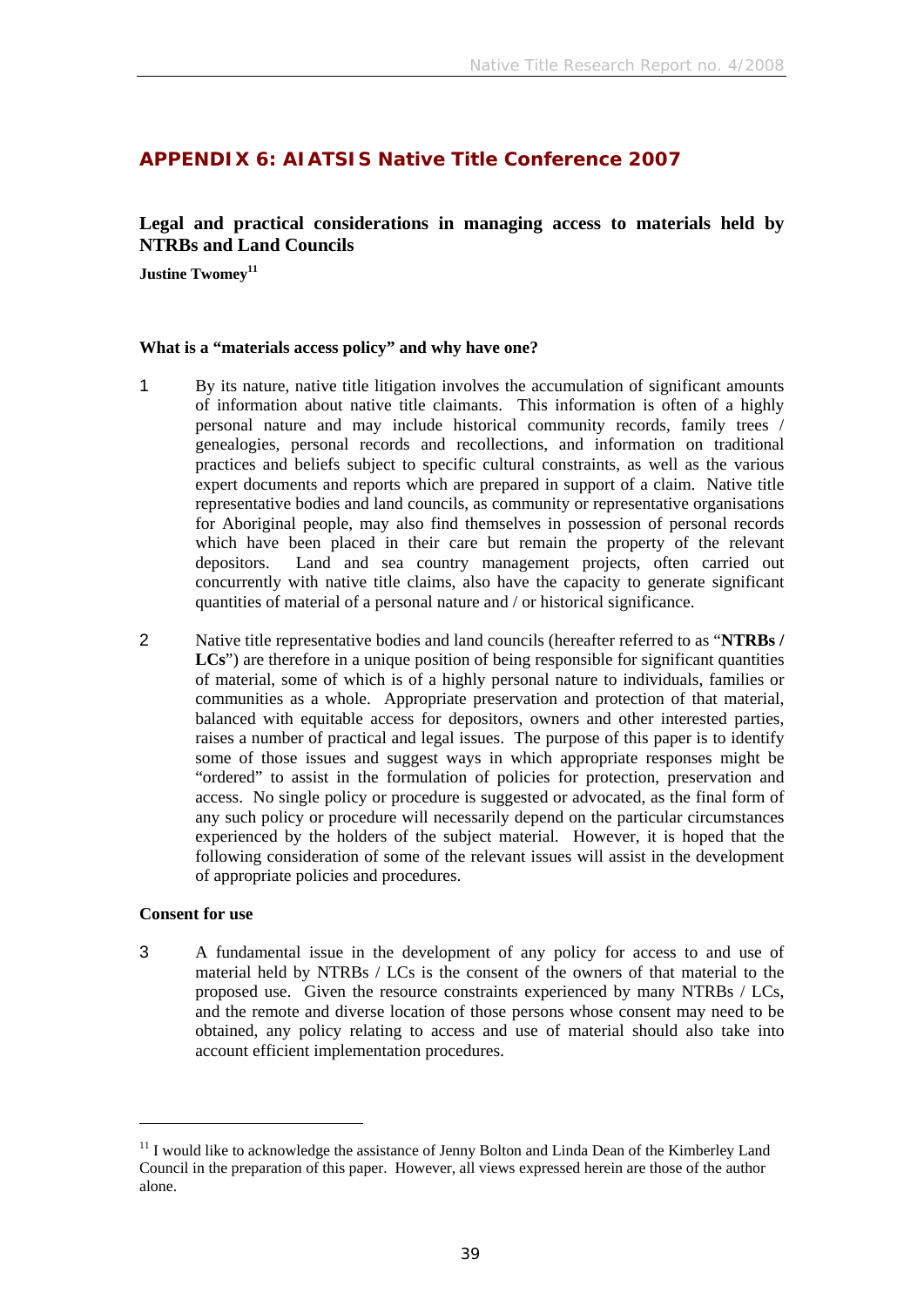#### **What types of material are subject of requests for access?**

- 4 The categories of material held by NTRBs / LCs will vary from organisation to organisation and will depend on factors such as the type of activities engaged in, the structure of the organisation, and the length of time that the organisation has been in operation. By way of example only and for the purposes of the present discussion, the following categories of material have been identified as likely to be held by NTRBs / LCs and the subject of requests for access.
	- (a) Corporate information

This type of material broadly includes documents relevant to the corporate history and operation of NTRBs / LCs, such as minutes, newsletters, press releases, policy documents, and general administration files. Access to this type of material may, depending on the history and activities of the NTRBs / LCs involved, be of general historical significance<sup>12</sup>.

(b) Native title claims materials

This category of materials would generally encompass materials created for the purposes of native title litigation. This might include materials such as genealogies, expert reports, affidavits, witness statements and proofs, and general legal files.

Particular constraints and protections apply to documents produced for the purposes of providing legal advice, including documents categorised here as "native title claim materials". These constraints generally, and absent the consent of the client concerned, limit use of that material for purposes other than the purpose for which they were created. In the case of native title claim materials discussed here, these constraints will apply to any use other than the native title proceedings for which they were created. These 'constraints' include privilege and confidentiality, ownership of legal files, and use of documents produced by parties in Court proceedings.

(i) Ownership of legal files

 $\overline{a}$ 

Property in legal files, including documents produced for the purposes of providing legal advice and representation such as expert reports, genealogies, and records of personal histories, belong to the client<sup>13</sup>. Therefore, any use of that material outside the scope of the original instructions requires the consent of the client.

In the case of native title litigation, the 'client' is likely to be the native title claim group as a whole. Therefore, consent for use of documents produced for the purposes of native title litigation and

 $12$  This type of material may also be capable of evidencing the ongoing connection of native title claimants to their traditional land and waters through activities such as political lobbying and social justice advocacy for recognition of traditional rights and interests in land and waters in the period prior to the lodgement of a native title claim.

<sup>&</sup>lt;sup>13</sup> See generally *Wentworth v De Montfort* (1988) 15 NSWLR 348 which identifies the source of this principle in the agency relationship. The principle provides generally that documents brought into existence for the benefit of the client belong to the client. Specific requirements for dealing with client files may also be found in the professional regulatory regimes in each jurisdiction, e.g. *The Law Society of New South Wales Professional Conduct and Practice Rules* rule 8.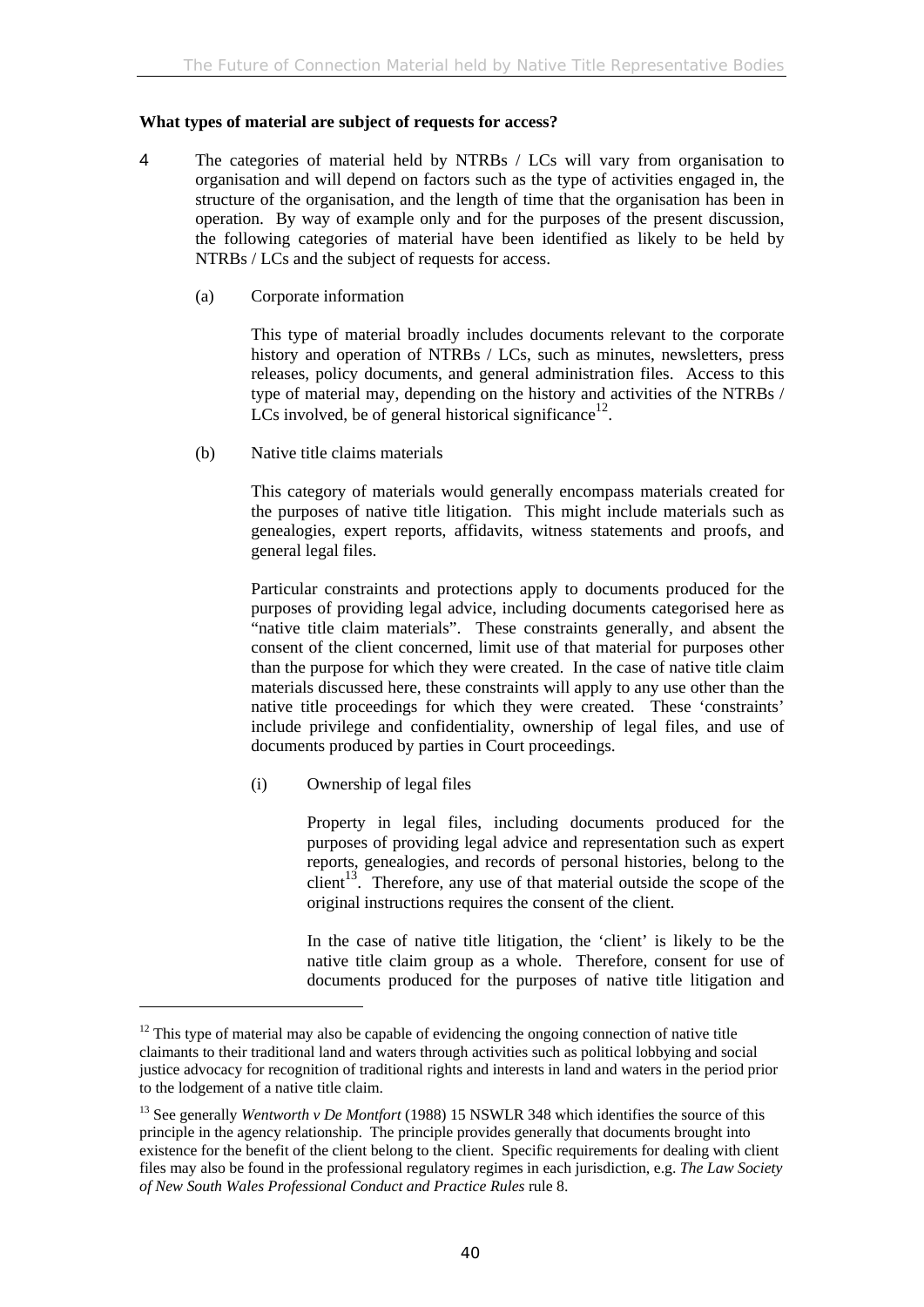which form part of the "legal files" for a claim should be obtained from the claimant group as a whole. The authority of named applicants to act in relation to the native title litigation would, arguably, not extend to use of materials for extraneous or unrelated purposes 14.

(ii) Privilege and confidentiality

Client legal privilege applies to discussions, instructions, documents, reports, and any other type of information produced for the dominant purpose of providing legal advice<sup>15</sup>. Documents and other information subject to client legal privilege may not be adduced into evidence in Court proceedings without the consent of the client<sup>16</sup>. The privileged status of documents may be lost if they are disclosed to third parties with the consent of the client and for a purpose unrelated to the purpose for which they were created – in the case of native title materials discussed here, for a purpose other than the native title proceedings $17$ .

Information will not be privileged or confidential once it is made public, for example if a document is filed in open Court. However, the Court may make orders restricting use of a document, for example so that it can only be used in the native title claim proceedings.

(iii) Documents produced by respondents

Documents produced (that is, provided to other parties) in litigation are subject to an implied undertaking to the Court that they will not be used for any purpose other than the purpose for which they were produced (the relevant Court proceedings) $18$ . This means that documents produced by respondents in native title litigation, such as State parties, pastoralists, and mining companies, cannot be used for any purpose other than that native title claim. A similar protection applies to documents produced by or on behalf of native title claimants.

<sup>&</sup>lt;sup>14</sup> Section 62A *Native Title Act 1993* (Cth) provides that applicants 'may deal with all matters arising under the [Native Title] Act in relation to the [native title] application.' This would not appear to provided named applicants with the authority to deal with matters not associated with native title proceedings, such as use of client / claim group material for extraneous purposes.

<sup>15</sup> *Evidence Act 1995* (Cth) s117.

<sup>16</sup> *Evidence Act 1995* (Cth) ss 118, 119.

 $17$  Common law legal professional privilege provides a similar protection to confidential communications made for the dominant purpose of obtaining legal advice. Legal professional privilege may be lost or waived if the privileged information is used in a manner not consistent with the maintenance of that privilege: *Mann v Carnell* (1999) 201 CLR 1 at 13 per Gleeson CJ, Gaudron, Gummow and Callinan JJ.

<sup>&</sup>lt;sup>18</sup> Harman v Secretary of State for the Home Department [1983] 1 AC 280.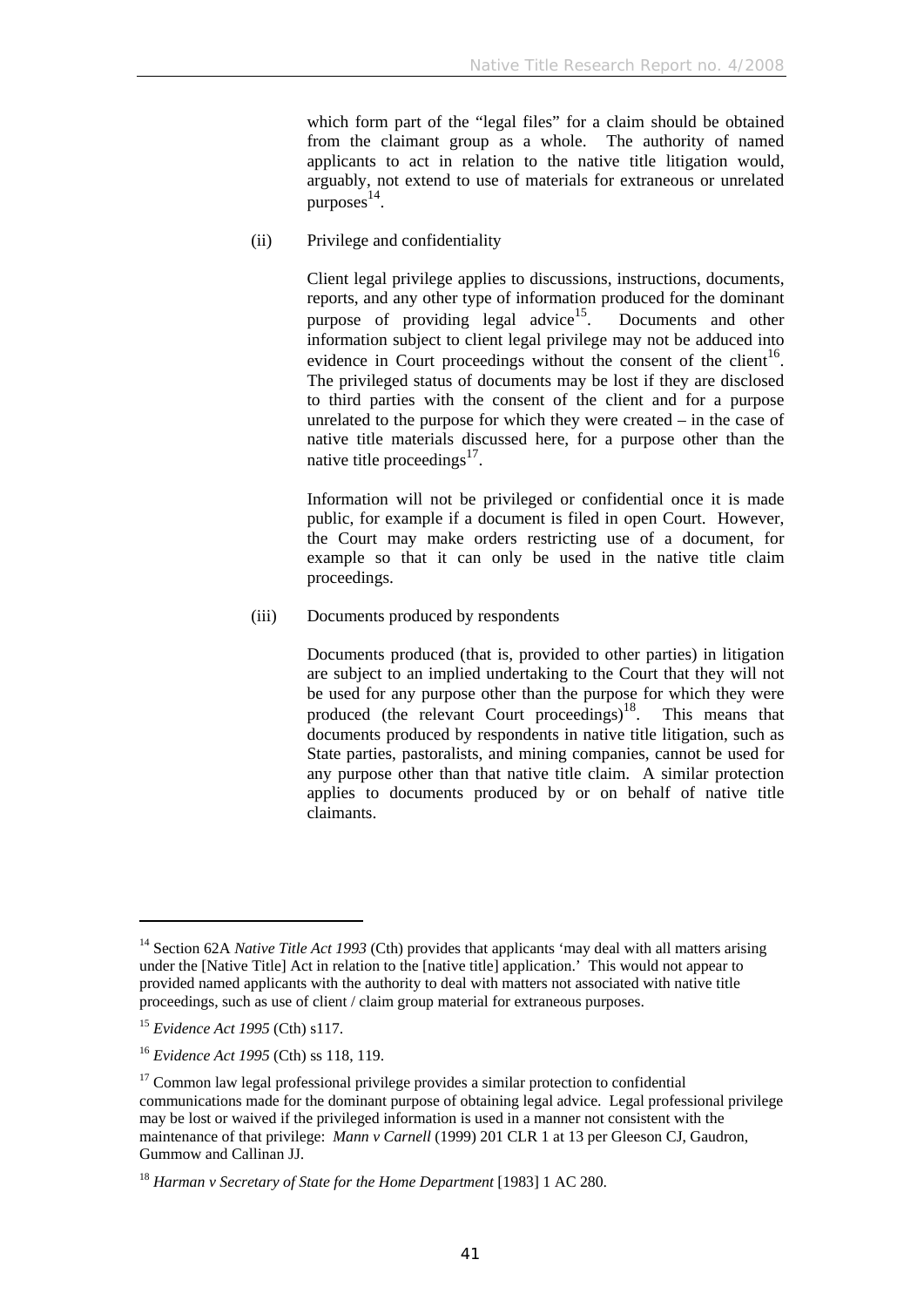Breach of this implied undertaking may constitute contempt of  $Count<sup>19</sup>$ .

(c) Land and sea country management project material

Land and sea country management projects are often funded through projectspecific grants. Therefore, consideration may need to be given to whether any particular grant includes conditions on the allocation of intellectual property in documents or reports produced for the purposes of or as a result of the project. Any such allocation of property in that material would necessarily be relevant to the process for obtaining consent to subsequent uses.

Additional considerations in relation to this type of material include:

- ownership and control of documents procured or generated for the purposes of the project other than reports to the funding body, such as minutes, program planning documents, and primary data from traditional owners;
- recognition of the interests of traditional owners in the material gathered and reported on, notwithstanding a lack of formal property rights in that material; and
- cultural constraints on the use of material, and implied or express undertakings given by researchers at the time that material was gathered in relation to such constraints.
- (d) Deposited materials

NTRBs / LCs, as peak regional or representative bodies, may also provide a repository service for constituents and other indigenous people within their relevant region. These types of 'repository services' are often informal and may occur by default of any other secure and trusted location for community members to store personal or historic records.

Examples of deposited materials may include personal and family histories, and property of functioning or non-functioning family corporations.

Even if informal, this type of 'repository service' imposes on NTRBs / LCs an obligation to secure the deposited records and deal with them only in a manner approved by the relevant depositors.

(e) General resources

 $\overline{a}$ 

This category of materials may include government reports, books, journals, and other publicly available information. While not subject to specific confidentiality constraints, these types of resources may need to be appropriately managed in the interests of the owners of that material i.e. the relevant NTRB / LC.

<sup>&</sup>lt;sup>19</sup> Harman v Secretary of State for the Home Department [1983] 1 AC 280; Biltoft Holdings Pty Ltd v *Casselan Pty Ltd* (1991) 4 WAR 14 per Nicholson J.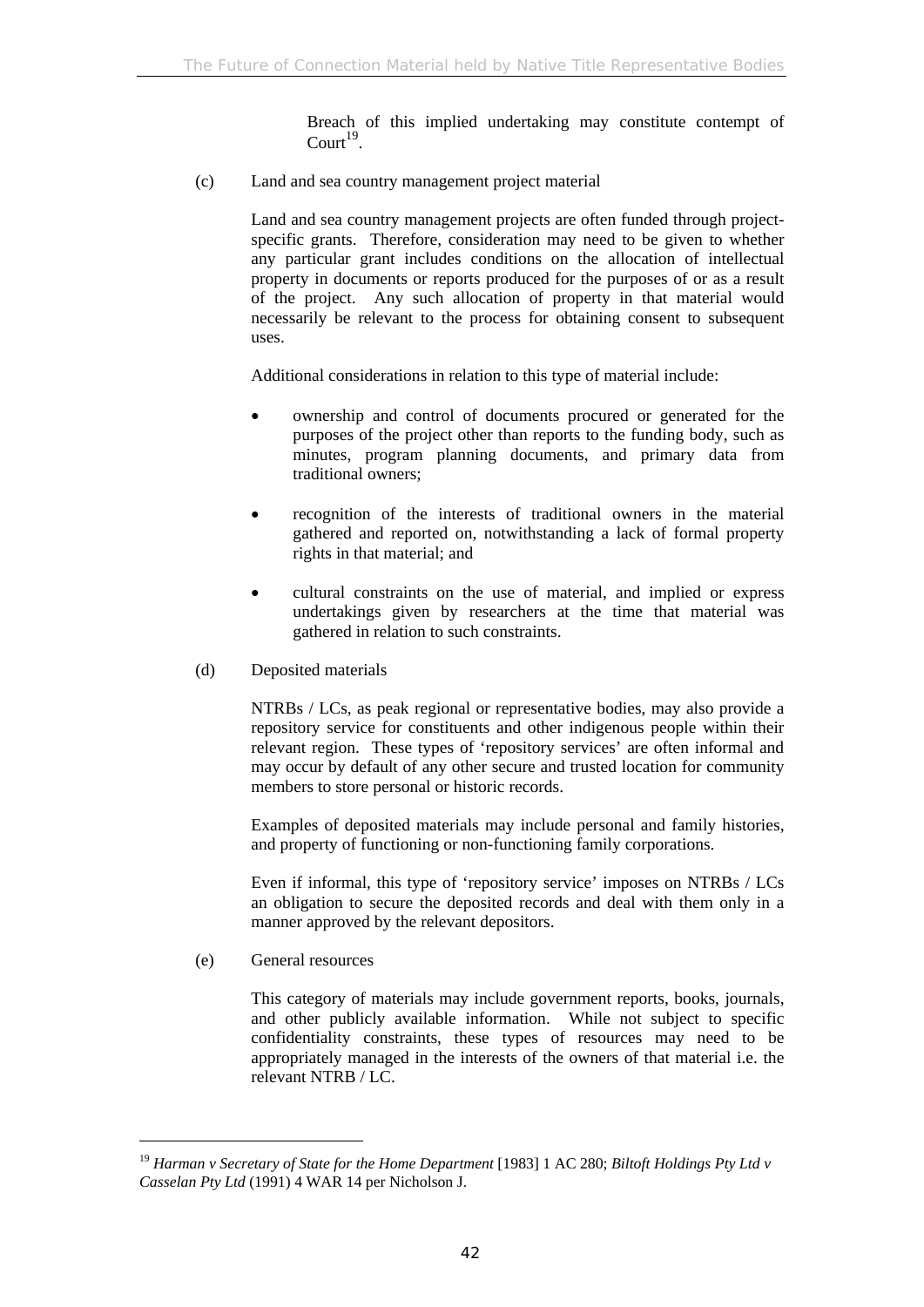#### **Who wants access to these materials?**

- 5 Requests for access to material held by NTRBs / LCs may come from any number of sources, for any number of reasons. Typical applicants for access may include the following.
	- (a) NTRB / LC staff and consultants

These requests for access and use may be related to the purpose for which the material is held, for example, to brief an expert for the purposes of a native title claim. Alternatively, requests may be made for purposes not related to the purpose for which the material was created or is held, for example requests for access to land management project material for the purposes of demonstrating ongoing connection to land and waters the subject of a native title claim.

(b) Traditional owners

Requests may be made for purposes associated with a native title claim, for example to determine issues in relation to interests in particular areas within a claim. Requests for access may also be made for purposes unrelated to the purpose for which the material is held, such as recording personal or family histories.

(c) Government departments and agencies.

As representative organisations and repositories of significant community information, NTRBs / LCs may be in a position to provide information or advice to government agencies in relation to the development of programs for members of the local or regional indigenous community, for example in relation to the assessment of health care services to outstation communities. In such cases, granting of access to relevant material may be in the interests of members of the local community. However, appropriate consent for use of the material would still need to be obtained from the owners or other interested parties.

(d) Private researchers.

This includes academic, government and private researchers with an interest in areas in which NTRBs / LCs are likely to have operated.

(e) Members of the general public.

Requests for access to materials from members of the public may arise most often in relation to the "general" category of material identified above, particularly if that material is held in a library facility.

- 6 This brief consideration of parties who may request access to material held by NTRBs / LCs demonstrates that the circumstances in which requests for access are made are almost unlimited and may involve a mixture of:
	- (a) parties with an interest in the requested material, who require access for purposes associated with the reason for which it was created or is held by the NTRBs / LCs;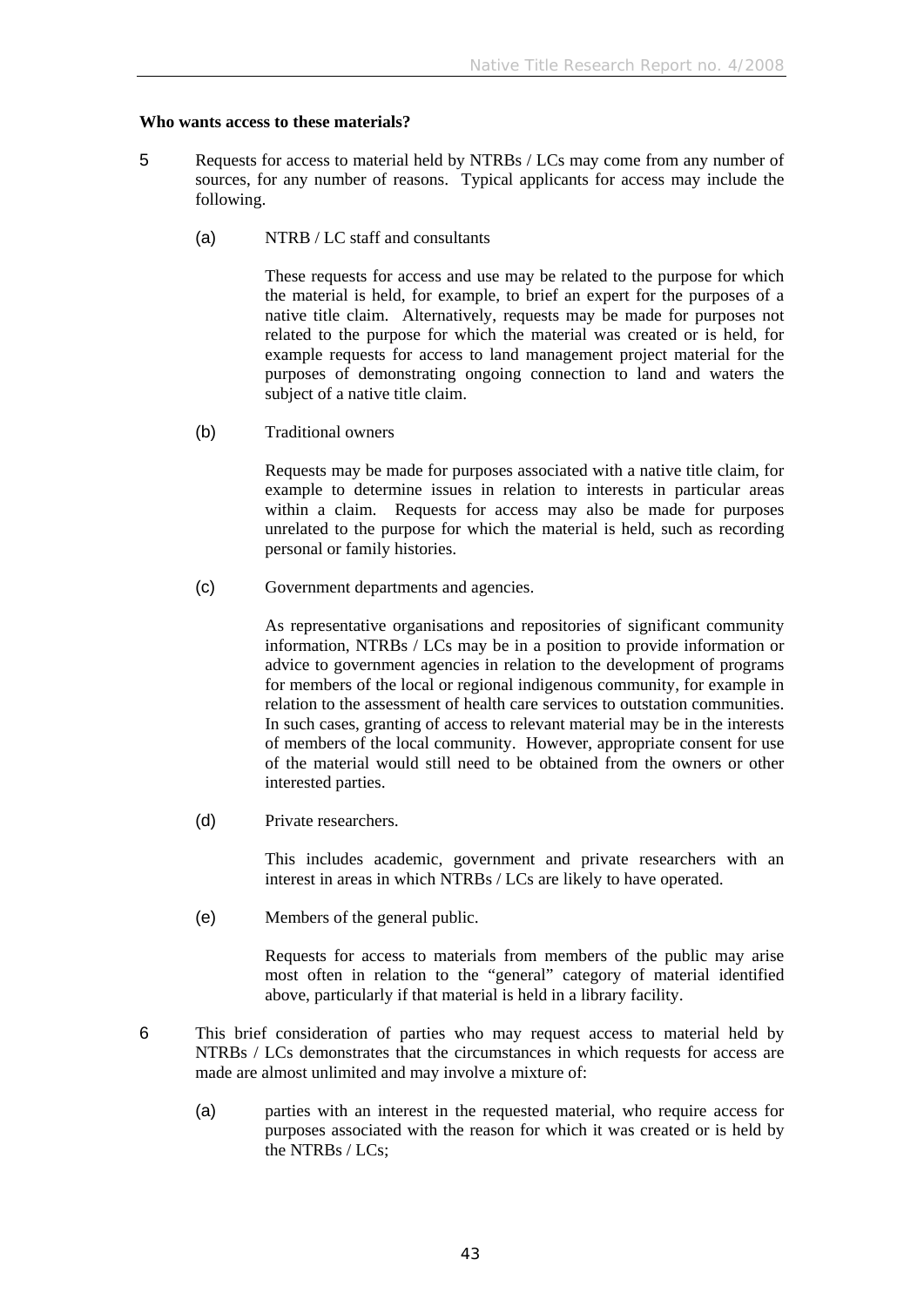- (b) parties with an interest in the requested material, which require access for purposes unrelated to the reason for which it was created or is held;
- (c) parties with no interest in the requested material, who require access for purposes which may be beneficial to the owners of that material or the NTRBs / LCs constituents generally; or
- (d) parties with no interest in the requested material, who require access for purposes unrelated to the purpose for which is was created or held, and unrelated to the interests of NTRBs / LCs constituents.

#### **Managing access**

7 Having regard to the various issues identified above, the interaction between factors relevant to a request for access to material held by NTRBs / LCs could be categorised by reference to whether consent for access and use needs to be obtained from external parties; that is, where a party other than the NTRB / LC has an interest in the requested material which necessitates either consultation with or consent from that other party for the proposed use.

| from external<br>Consent<br>parties<br>not<br>required                                                                                                                                                                                                        | Consent from external parties required                                                                                                                                                                                                                          |
|---------------------------------------------------------------------------------------------------------------------------------------------------------------------------------------------------------------------------------------------------------------|-----------------------------------------------------------------------------------------------------------------------------------------------------------------------------------------------------------------------------------------------------------------|
| • NTRB / LC corporate information<br>General resources<br>Where access<br>Native title claim materials<br>is required for<br>the<br>purpose<br>Land<br>and<br>sea<br>country<br>for which the<br>project<br>management<br>material<br>is<br>held<br>materials | Deposited material<br>Where<br>Native title claim materials<br>$\bullet$<br>is<br>access<br>requested<br>Land and sea country project<br>for<br>a<br>management materials<br>purpose<br>than<br>other<br>the purpose<br>which<br>for<br>the material<br>is held |
|                                                                                                                                                                                                                                                               |                                                                                                                                                                                                                                                                 |

- 8 In addition to the need for consent from external parties, practical matters which may impact on the process for dealing with requests for access include:
	- (a) appropriate constraints on internal use of and external access to NTRB / LC corporate information;
	- (b) appropriate management and preservation of "general materials" which are the property of the NTRB / LC; and
	- (c) depending on the number of requests for access to material which an individual NTRB / LC may receive and the resources available to deal with those requests, procedures for bringing such requests before the appropriate persons ('external parties' referred to above) in a way which is both timely and not overly burdensome to those persons.

#### **Concluding remarks**

9 The purpose of this paper is to highlight some of the practical and legal considerations which may affect the manner in which native title representative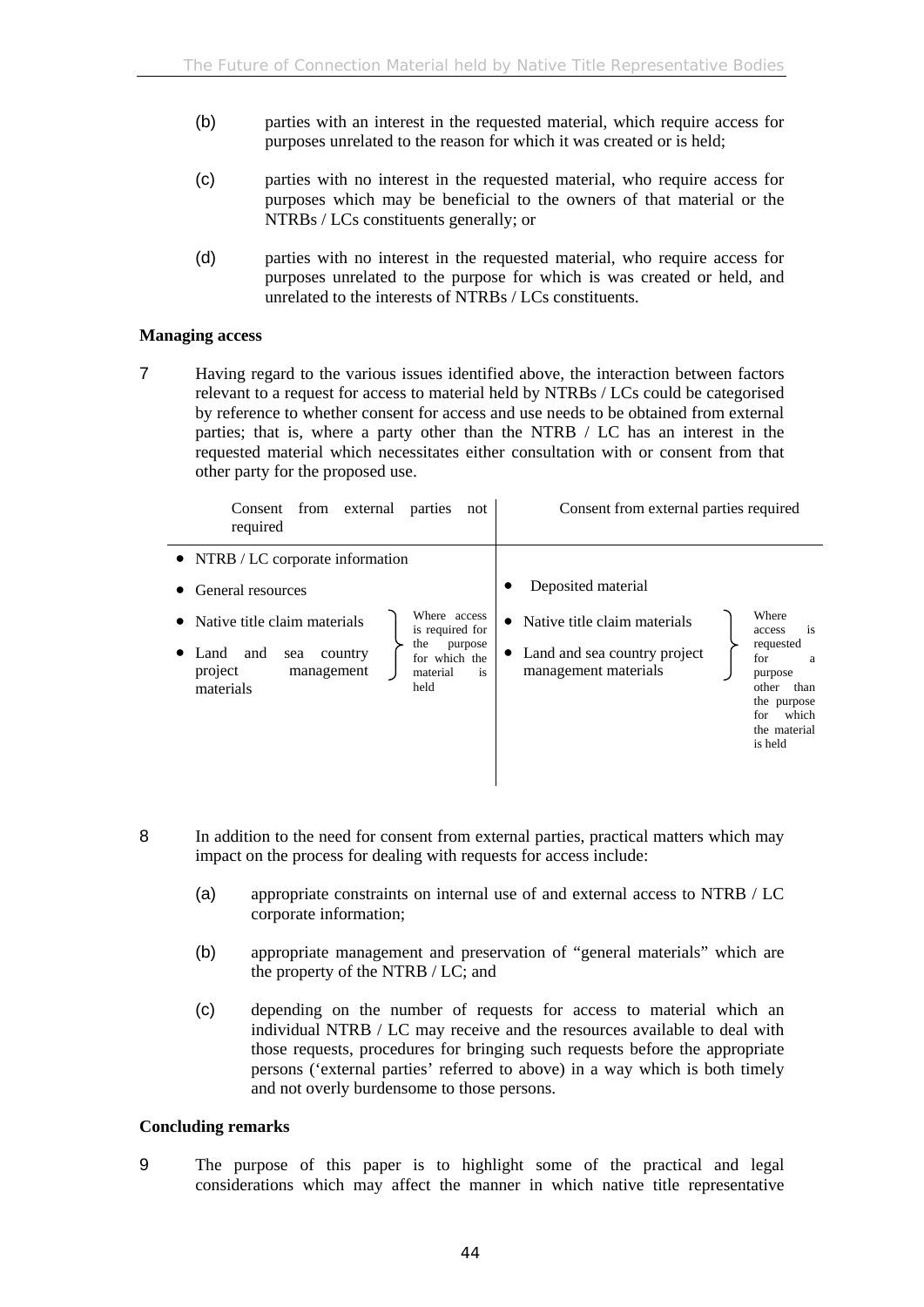bodies and land councils manage requests for access to materials held on behalf of constituents and clients in native title proceedings. This is not intended to be an exhaustive list of all matters which should be taken into account in managing such requests. Rather, it should ideally provide a starting point for those who are considering how best to manage such requests in a fair and timely manner.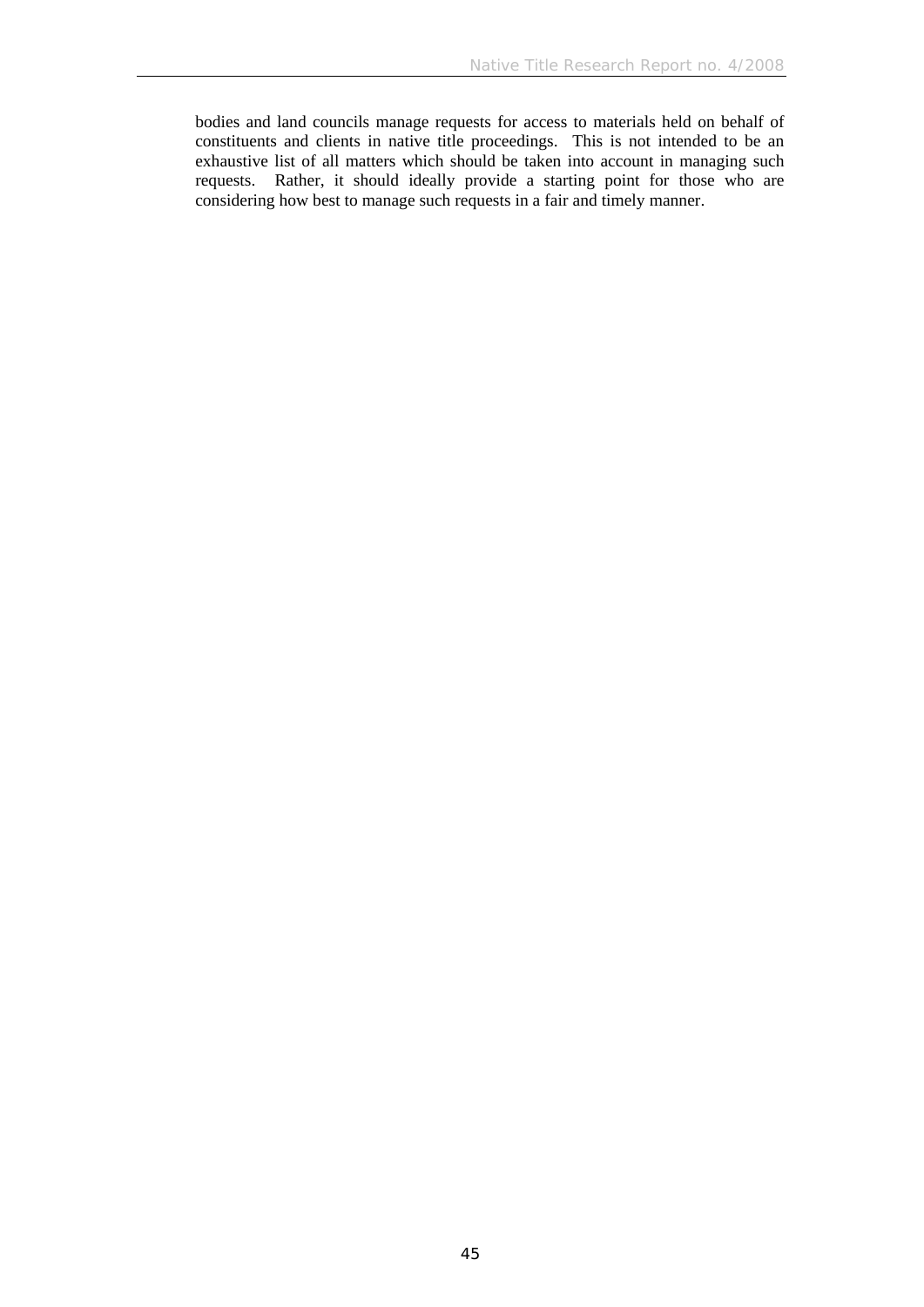# **APPENDIX 7: History and Native Title: the making of a community asset**

Michael Bennett, Native Title Services NSW

Grace Koch, Native Title Research and Access Officer, AIATSIS

 (presented to Engaging Histories Australian Historical Association 2007 Regional Conference, University of New England, Armidale, NSW 25 September 2007)

### **History and Native Title: The Making of a Community Asset**

Since the *Native Title Act 1993 (Cth)* came into being, historical and anthropological research has been conducted in order to provide evidence of Indigenous land ownership. One of the most important aspects of the native title process involves tracing descent from the traditional owners of the land who could be identified at the time of sovereignty. This requirement plus others has resulted in the assemblage of vast and varied amounts of historical material. In this paper we will give a brief description of what type of documentation is needed for a native title claim, what happens to the materials both during and after the claim process and how the research creates a valuable community asset. Finally, there will be consideration of various options for the management of the historical material to give greater access and control to the indigenous communities in NSW.

The very nature of the process depends upon accurate historical documentation. The applicants must provide the following information when they submit an application for a native title claim (SLIDE 1):

- $\triangleright$  Identification of the group claiming the area
- $\triangleright$  Evidence of descent from the group holding native title in the area at the time of sovereignty
- $\triangleright$  Existence of a system of traditional laws and customs and how these connect the people with the lands and waters claimed
- $\triangleright$  Establishment of the nature of the rights and interests claimed and evidence that these rights derive from the traditional laws and customs shown earlier<sup>20</sup>

The first two requirements, identification of the group and evidence of descent, depend heavily upon historical documentation. In the past two years, researchers at NSW Native Title Services have collected 2680 death certificates and 1387 marriage certificates. Other documents include numerous records of the Aborigines Protection Board, pastoral station ledgers and diaries and hundreds of newspaper articles, etc. Some of the material contains specific information about individuals. Aside from its usefulness in producing genealogies and determining the nature of indigenous

 $20$  Finlayson, 2001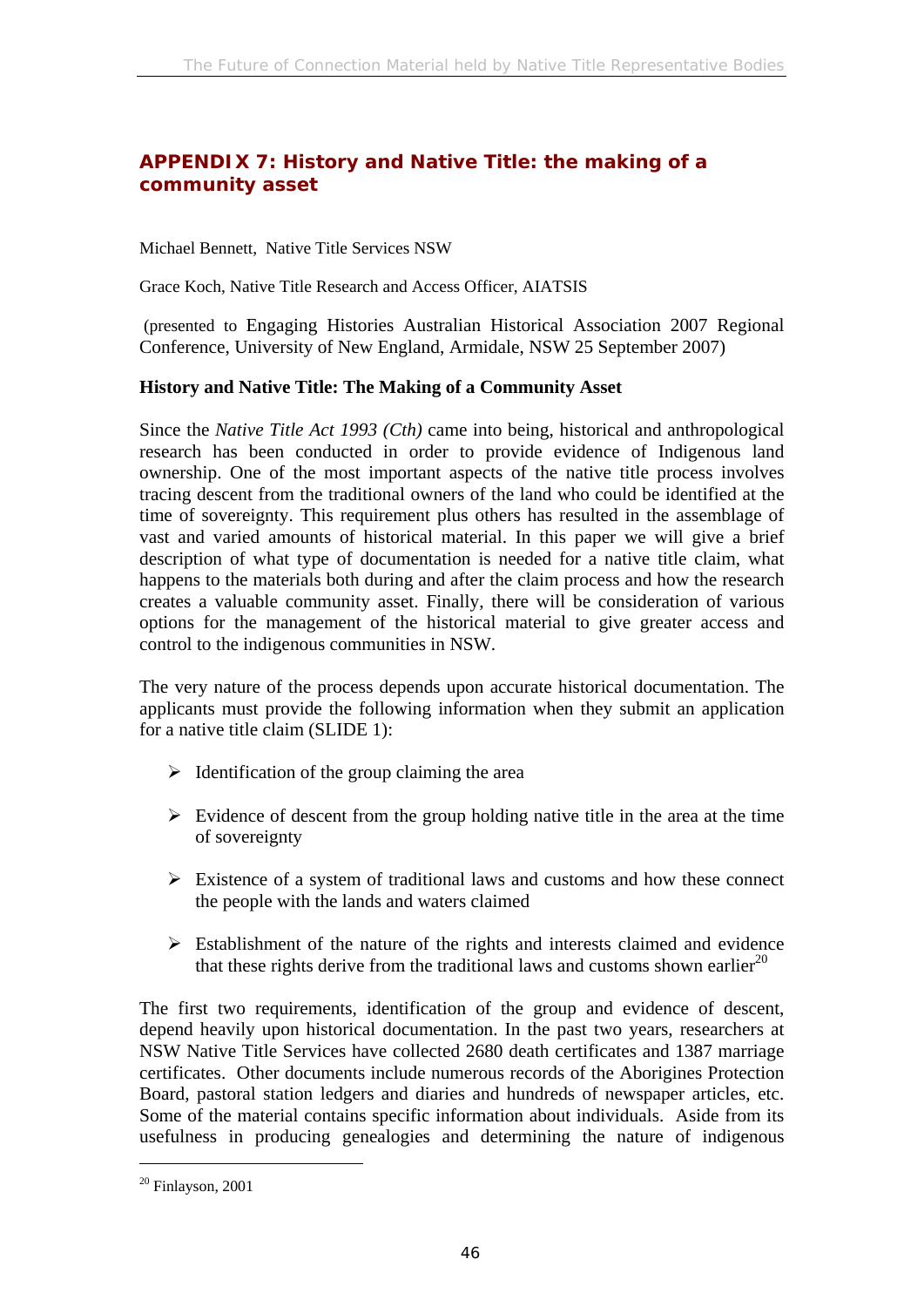connection to land, the material is naturally of great interest to the descendents of the people mentioned.

Both the Federal Court and NSW NTS hold claimant genealogies, expert anthropology, history and/or linguistic reports, witness statements, photographs and other material. Not all evidence collected for a claim is filed with the court. The Court files on any one case hold documents filed both in support of and in opposition to a claim, and they do not distinguish between active files (while the case is proceeding) and archived files. All parties to a claim may inspect the files unless they are subject to confidentiality orders or other restricted access<sup>21</sup>. When the claim is concluded, the files are sent to the appropriate Court Registry for 5 years, then to Australian Archives or another organisation. Researchers can then apply to the Court for access to all records that have no restrictions. Unfortunately, the Court does not hold transcripts of native title claims, but is exploring options for making these available electronically. Another valuable set of documents are the digital diaries which are produced during hearings on traditional lands; these contain photographs of claimants and of places and are held at Court Registries. Again the Court is considering best how to store this material for archiving centrally<sup>22</sup>

The material held by NSW NTS and other rep bodies, even if it is not submitted to the court, is subject to legal privilege and cannot be used without the consent of the community. At NSW NTS we have established a process for the management and storage of material. When material is received, it is logged and scanned into a relational database using Filemaker Pro software. Hard copies are filed according to material type. The storage area is not accessible to the public. Community members often make requests for material about their ancestors. Those requests are logged into the database and answered at the first opportunity. We provide copies of documents that relate to the direct ancestors of the person making the request.

The advantage of this system is that the material is centrally stored at no cost to the community. A disadvantage is that staffing restrictions mean that it can take several months for a request to be answered. There is also concern from communities that if funding for native title ceased the material would no longer be available. To overcome this difficulty, copies of the research material could eventually be placed, following community approval, at enduring institutions such as AIATSIS, State Library of NSW or the Koori Heritage Trust of Victoria. AIATSIS has several staffthe Native Title Research and Access Officer, the Family History Unit, and the Access Unit of the AIATSIS Audiovisual Archive- all of whom specialise in helping indigenous clients to locate and obtain copies of relevant material held in the AIATSIS Library and the Audiovisual Archives. The State Library of NSW employs two indigenous service librarians and part of their role is to assist indigenous clients with their research. Such officers and librarians assist clients to access native title research material placed in their institutions. But the obstacle remains that these institutions are remote from most communities in NSW and the material is still out of their control.

 $21$  Irving 2006: 2

 $22$  Irving 2006:8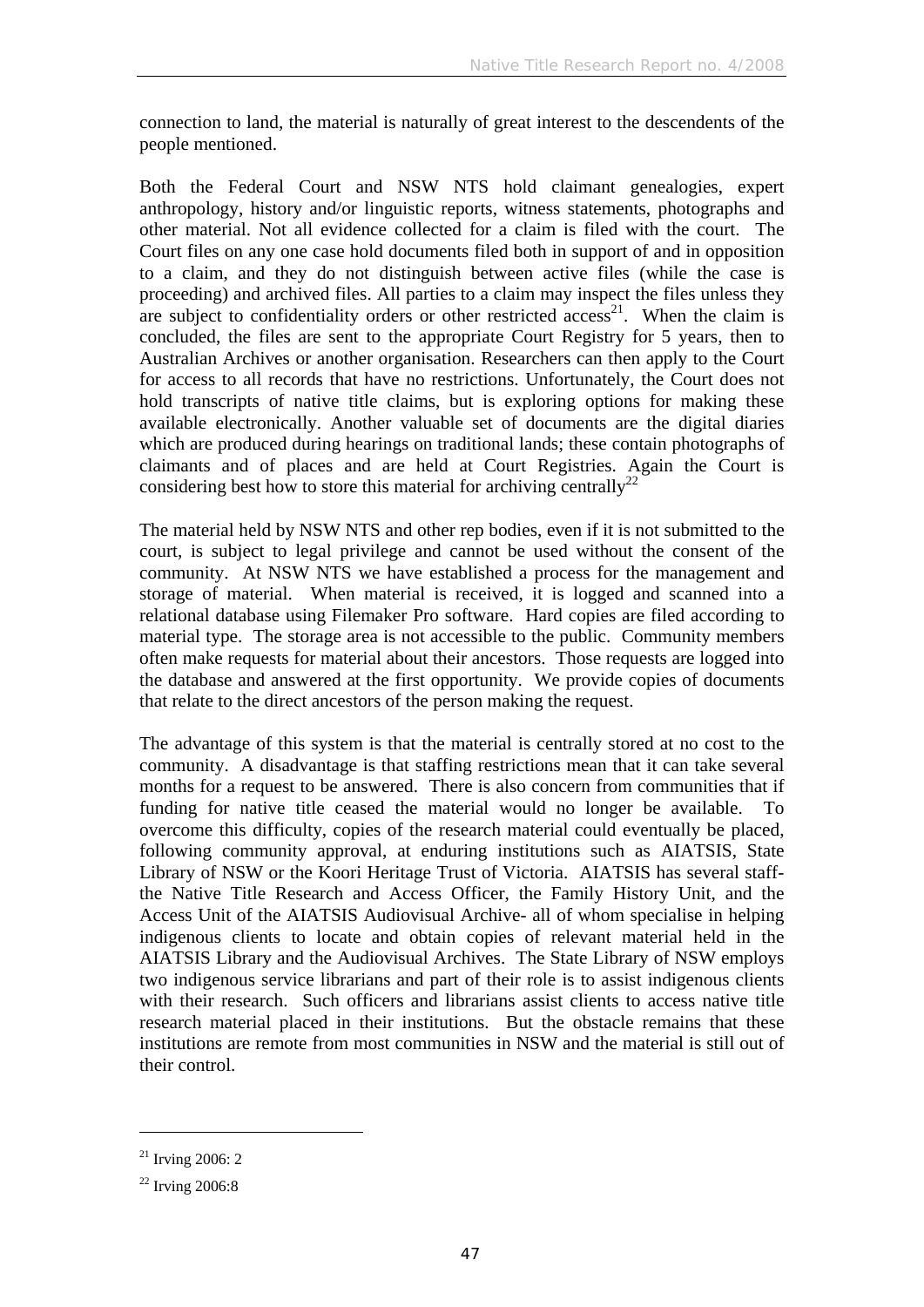For the past two years, Grace Koch of the AIATSIS Native Title Unit has managed a project entitled the Future of Connection Materials which aims to establish protocols for the storage, management and accessibility of the historical material collected for native title claims.

Formal workshops and discussions have been held at three of the annual Native Title conferences and have dealt with classification of materials held by NTRBs, historical documents and their use in Native Title claims, legal aspects of ownership of material and how the courts deal with the Native Title documents that they hold, and copyright and access issues to Native Title material held in NTRBs.

Two case studies, one at the Kimberley Land Council in Broome and Derby, WA and another at NSW NTS, were conducted in order to view storage of materials and to discuss databases and access issues.

In 2006, a two-day workshop was held with representatives of 13 of the 17 NTRBs to formulate an ideal set of fields for databases used by NTRBs and to look at the handling of intellectual property. Also, a toolkit on conservation/preservation of collections was sent to each NTRB. Most reports and some of the papers given at the Native Title conference on the project can be accessed on-line at: (SLIDE 2)

The project funding model, where money is given for a specific time, does not ensure that material generated by Native Title will be available for future generations. These precious collections need, at best, backup copies to be stored in environments with ongoing and secure funding, such as libraries and archives, whose job is to maintain collections in perpetuity. With this in mind, the final report for the Future of Connection Materials project, which will be completed late this year, will produce a set of recommendations based upon the differing situations for NTRBs in each state about how the collections can be best described, preserved, and made available to both indigenous users and others.

There are, however, clear indications from communities that they wish to control and manage the material themselves. There are various options for communities wishing to do just this.

A possible model for community control and ownership is suggested by the Dhiiyaan Indigenous Centre at the Northern Regional Library in Moree. Established in 1995 by Noeline Briggs-Smith, a Gamilaroi woman, the unit holds numerous genealogies, photographs and historical records about Gamilaroi people. All material is professionally and securely stored and there are plans to digitise the collection in the near future. The unit fields enquiries from Aboriginal people wishing to research their family history. The aim of the unit is to "document, preserve and protect Aboriginal information and objects of significant importance to Aboriginal people for our people of today, and for future generations"<sup>23</sup>. To this end, the unit has published three books about Moree Aboriginal History using material held in the library.

A community-driven model is suggested by the efforts of Joey Flick, Roy Barker and June Barker to see the return of copies of photographs and genealogies from the Tindale collection at the South Australian Museum to community control. They

<sup>&</sup>lt;sup>23</sup> www.indigenousunit.com.au/index.php?option=com\_content&task=blogcategory&id=0&Itemid=46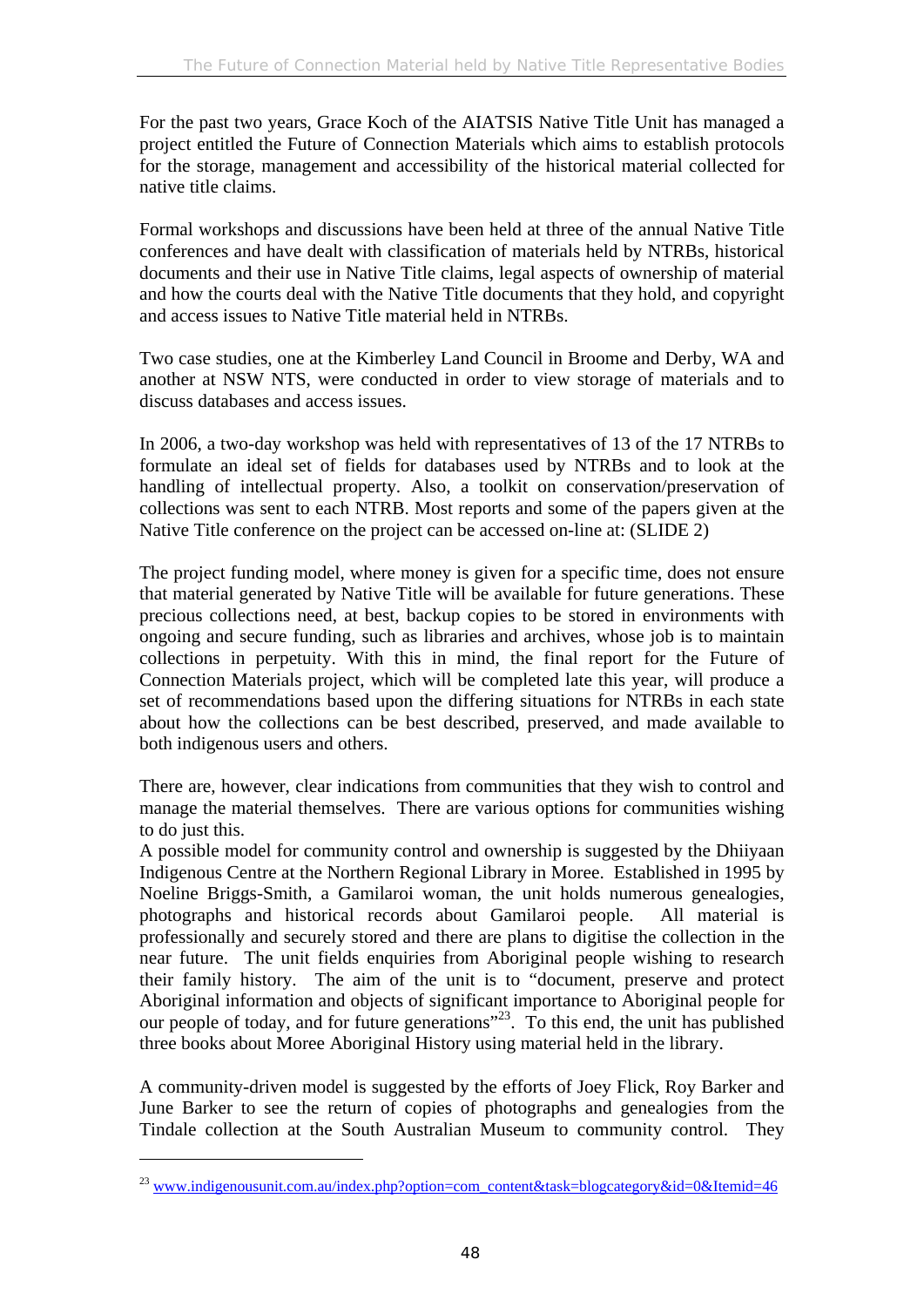organised a "Back to Brewarrina" weekend in 1994 which featured a display of photographs from the Tindale collection of Aboriginal people along the Darling River and its tributaries from Boggabilla to Menindee. The South Australia Museum usually only provides copies to the direct descendents of the people pictured. Joey Flick, Roy Barker and June Barker, with assistance from Jumbunna (the indigenous unit of the University of Technology, Sydney) negotiated with the Museum to have copies of the photographs returned en-masse to the Brewarrina Cultural Centre with provision made "to protect the privacy of individuals who may be affected by the unreliable genealogies". Displayed on boards in family groups (most of the originals were of individuals), the photographs stimulated much discussion and reminiscing about family and community connections. The photographs were published in a book titled "Karroo: Mates." As Heather Goodall has recently written, "Karroo", a term derived from a kin relationship, is now used as a synonym for "mates" and reflects the peoples "sense of bond across and beyond families". The Barkers continue to display some of the photographs and other family information at community events, allowing people to find out more about their ancestors. They also operate a small cultural museum at Lightning Ridge. The Brewarrina Cultural Centre has since closed but is due to reopen soon.

An alternative, electronic model is suggested by the Bundjalung Mapping Project, a joint venture between the Bundjalung Aboriginal community, Southern Cross University, Northern Rivers Catchment Management Authority and NSW National Parks and Wildlife Service. The aim of the project, which is in the early stages of development, is to create a "highly secured, user-friendly computer-based record keeping system through which Aboriginal communities can record and own their cultural knowledge". Sensitive information will only be able to be accessed by those persons delegated by the local community. Individuals will be able to add photographs, film, oral stories and written histories, etc, to the database, which will be web-based<sup>24</sup>. Preservation of existing knowledge is an important function of the database. At the project's launch in December 2006, Bill Walker, a Bundjalung man, commented that "It's very important to the Aboriginal community because over time, we've lost a lot"<sup>25</sup>.

Further afield, the Ara Irititja electronic archive, established in 1994 for the Anangu people of South Australia by the Pitjantjatjara Council, is at the forefront of the development of computer technology for the benefit of Aboriginal people in remote locations. The archive contains over 35,000 records including digitised copies of manuscripts, photographs, film footage and oral recordings. The Pitjantjatjara language is used in the database where possible. The software "protects and/or restricts access to private, sensitive and offensive materials". The Anangu can also add material or correct mistakes. One of the most innovative aspects of the archive is the "Niri Niri<sup>26</sup>" or the mobile workstations made up of a computer, data projector, printer and self-contained power supply. The workstations, of which there are ten, are housed in a sturdy, dust-proof casing that is hardy enough to be taken into the harsh

 $^{24}$  http://www.wetlandlink.com.au/content/the-bundialung-mapping-project

<sup>25</sup> *Northern Star* 16 December 2006: 9

<sup>&</sup>lt;sup>26</sup> Niri niri is the Pitjantjatjara word for 'scarab beetle.'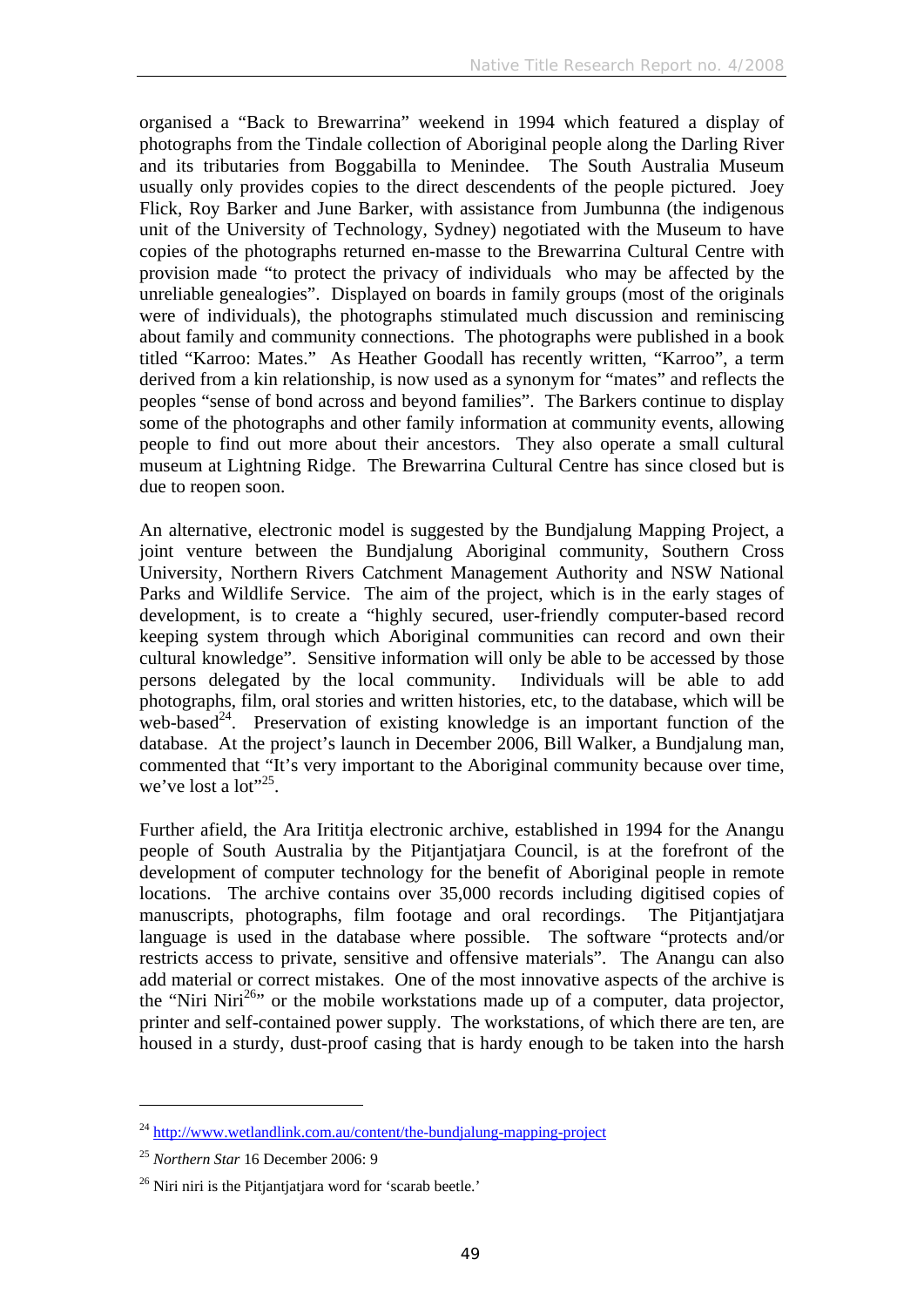environmental conditions of many remote communities<sup>27</sup>. The Anangu don't have to travel to access their archive – it comes to them.

The Koori Heritage Trust of Victoria is building a collection of genealogies, photographs, oral recordings and written material as a resource for the indigenous community<sup>28</sup>. The material is gradually being transferred to a modified form of the Ara Irititja database. Established in 1985, the Trust moved to its own cultural centre in Melbourne in 2003. It assists members of the Victorian community to create genealogies and obtain copies of personal records held by government institutions. The main objective of the Trust is to help rebuild community knowledge about families and ancestors to foster a greater sense of wellbeing among the Aboriginal people of Victoria.

An obvious problem for community owned and controlled collections is funding. At the beginning of the Ara Irititja project, the Pitjantjatjara Council solved the money problem by seeking funding from a variety of government and commercial sources including  $(SLIDE 3)^{29}$ :

- South Australian Museum
- Telstra Foundation
- Visions of Australia
- Anangu Education Services
- Dept of Further Education, Employment, Science & Training
- ATSIC
- Dept of Communications, Information Technology & The Arts
- Networking the Nation
- Museum Victoria
- AIATSIS
- State Library of South Australia
- National Library of Australia Community Heritage Grants
- Australia Foundation for Culture and the Humanities
- Yaitya Warra Wodli Language Centre
- Green Hills Foundation
- Australian Indigenous Cultural Network

The Koori Heritage Trust of Victoria is funded by a similar range of private and government sources. The Bill and Melinda Gates Foundation recently donated \$1.46 million to the Northern Territory Library "to extend a program that provides computers for (indigenous) communities and helps them to build skills and preserve their culture"<sup>30</sup>. Some of the money will be used to continue the development of the "Our Story" database, using the Ara Irititja software, which is currently accessible by 10 communities across the  $NT^{31}$ . The success of both Ara Irititja and the Koori

 $^{27}$  http://www.irititia.com

<sup>&</sup>lt;sup>28</sup> http://www.koorieheritagetrust.com

<sup>29</sup> http://www.irititja.com

<sup>30</sup> *Sydney Morning Herald* 19 September 2007

<sup>&</sup>lt;sup>31</sup> http://www.ntl.nt.gov.au/about\_us/knowledgecentres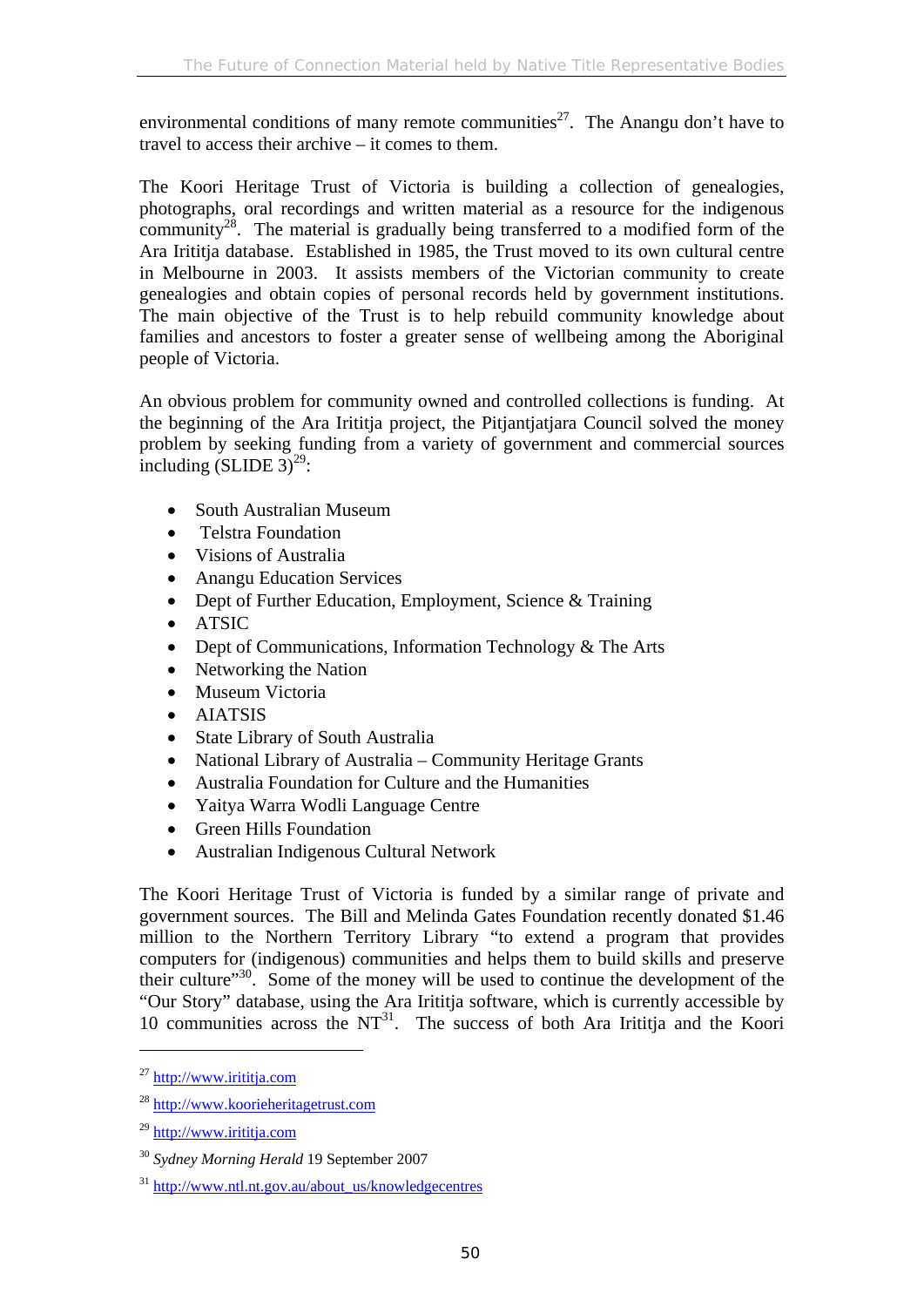Heritage Trust demonstrate that funding for community control can be raised through initiative, persistence and extensive knowledge of financial sources. The donation by the Gates Foundation demonstrates that private and philanthropic funding is also available. The situation, however, as the managers of Ara Irititja acknowledge, is precarious.

The funding situation is particularly stark in the realm of native title. When the Federal Court makes a determination that native title exists, the holders are required by the *Native Title Act 1993* to establish a Prescribed Body Corporate (PBC) to manage their rights and interest in land<sup>32</sup>. Theoretically, a PBC could also manage the storage and access of the collection of research material used in the claim. But PBCs receive minimal funding from the Federal government and outside sources would have to be sought.

The Future Acts regime of the *Native Title Act 1993* offers an alternative means to source funding for the management of research material. Future Acts refer to proposed developments such as coal mining that may affect native title rights and interests. A registered claim over the area of a proposed development triggers the "right to negotiate" which means that the claimants have the opportunity to sit down with the developer to have a say. An outcome of the negotiations might be employment for claimants or the payment of compensation. Notionally, the claimants could also negotiate to establish a community centre that holds research material and is funded for the life of the development. Training could be provided in database and archival management for some members of the community

## **Discussion**

 $\overline{a}$ 

The Bundjalung Mapping Project and the Ara Irititja Archive show that technology has an important role to play in preserving indigenous knowledge and historical sources, particularly if the creators collaborate with the community. Increasingly, libraries and archives are digitising material and placing it on the web (SLIDE 4). The AtMitchell website of the State Library of New South Wales contains several digitised manuscripts with indigenous content including the Bathurst blanket returns. Ron Briggs, SLNSW Indigenous Service Librarian, recently commented that his institution is increasingly relying on directions from the community to determine what they will digitise and place on AtMitchell. (Ron is a member of the Indigenous Library Services and Collections Group which recently published a policy to guide the management of indigenous material that emphasises collaboration with communities.) The AIATSIS website includes numerous digital exhibitions including the *Dawn* magazines and the annual reports of the NSW Aborigines Protection Board. *Dawn* is also available on CD-ROM and is proving popular with community organisations such as Local Aboriginal Land Councils. The website of NSW State Records, although not displaying digitised material, includes some indexes to collections such as the Register of Aboriginal Reserves.

Technological developments on the internet offer encouraging opportunities for community control of connection material. Most of the innovation is coming from

 $32 \text{ http://www.nntt.gov.au/publications/1021859460}$  4854.html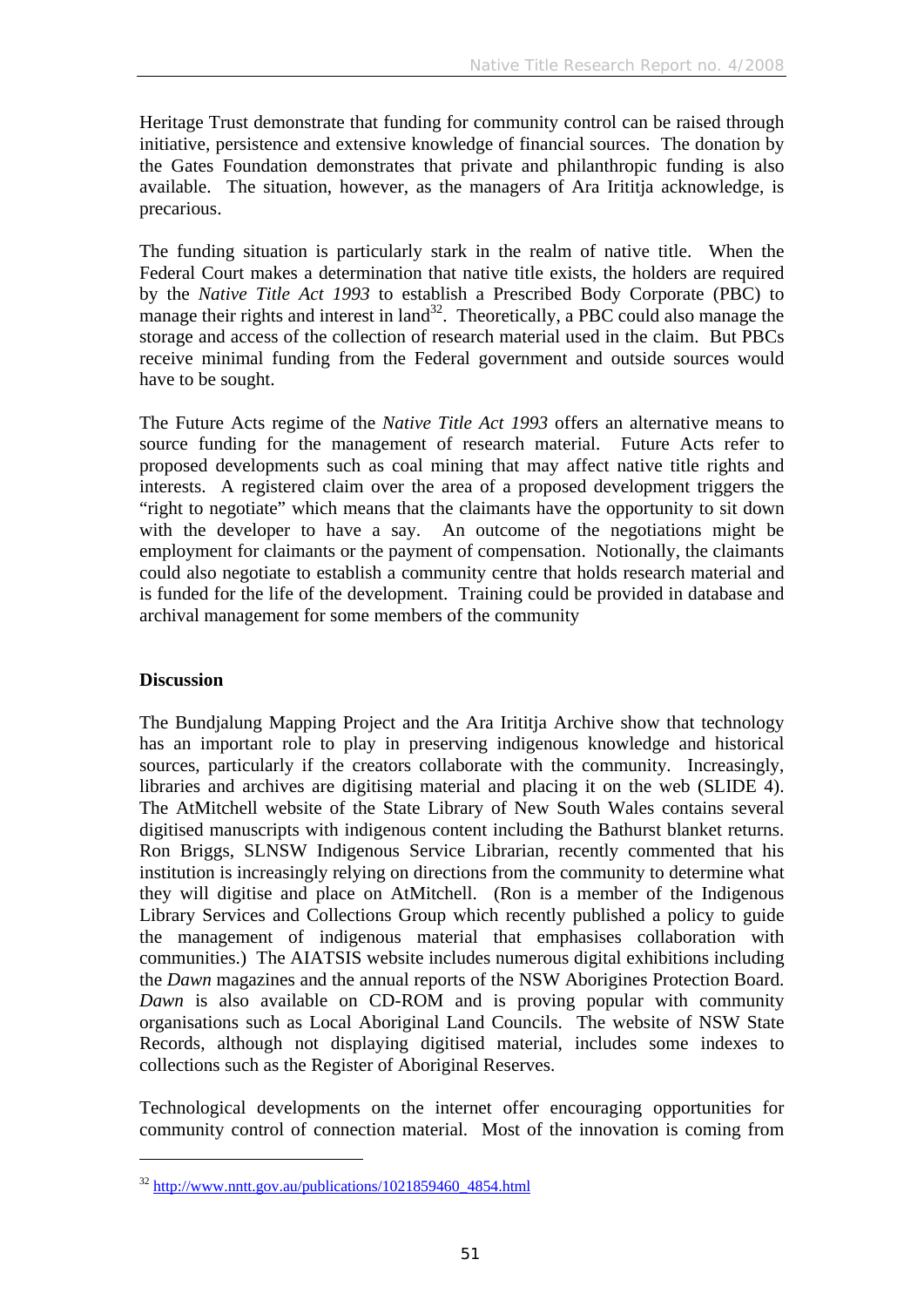business applications, but conceivably they can be adapted to the non-profit sphere. Developments in internet programming mean that it is possible for a business to manage accounts and keep track of inventory using tools on the web. All the business data is stored on the web rather than on their own computers, making traditional computer-based software unnecessary<sup>33</sup>. The Bundjalung Mapping Project is computer-based software unnecessary $^{33}$ . exploring some of these developments. Conceivably, the Ara Irititja Archive could be transferred to the web using similar technology, meaning that individuals could access historical information whenever they liked instead of waiting for the mobile computer to come to them.

Further developments are suggested by websites such as Wikipedia where users are able to add and modify content. The internet is no longer a passive source of information but a system where individuals can collaborate and create remotely. For example, Patrick McConvell, Linguistic Research Officer at AIATSIS, has been funded by DCITA, in conjunction with the Max Planck Institute DOBES (documentation of endangered languages) program based in Nijmegen to conduct the On-Line Community Access Pilot project for language documentation (OLCAP), which will provide on-line access to tapes and videos to Indigenous regional language centres and community knowledge centres. When this pilot is completed (and contingent upon further funding), a second phase will examine interactive aspects of enhancement of documentation. Technology is developing at such a rapid rate that interactivity is becoming a key factor in knowledge exchange. With proper password controls and access protocols, it will soon be possible for members of a community to create a web genealogy that individuals can add to or change as more information from documentary and oral sources is discovered.

It is important that safeguards are built into any new web applications to protect sensitive information. Goodall has written recently about the community benefits that can be derived from sharing historical material. For example, wider kinship bonds can be shown to exist when families share genealogical information. But the process of community re-building can take time, particularly when long standing rifts endure. At least initially, protective measures may be required. Precise controls can be determined on a case-by-case system according to the wishes of each community.

Alternatives to technological solutions also need to be considered. Access to computers and the internet is not even across communities and many people find technology bewildering. Technology is not always culturally appropriate. The Anganu, for example, have major concerns about the security of information stored on the web<sup>34</sup>. Further, it is our experience that most people prefer "paper" copies of certificates and other historical material rather than digital files. This is especially the case for photographs. Any technological system that is installed must be easily able to print copies on demand.

## **Conclusion**

<sup>33</sup> Friedman 2006: 86-87

<sup>&</sup>lt;sup>34</sup> Hughes and Dallwitz 2007: 155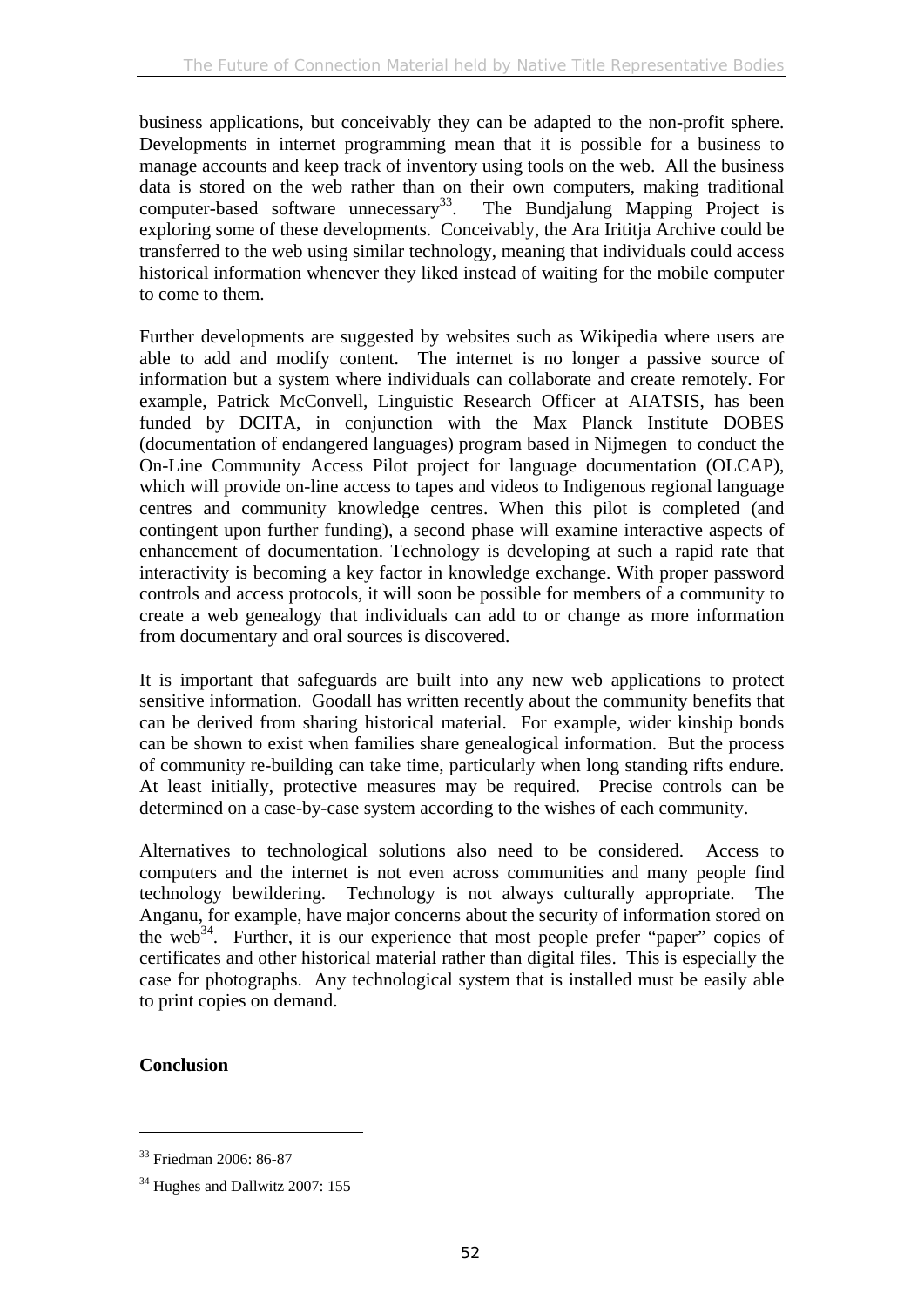The review of the various models presented here suggests that there is no single answer for the preservation of connection material and the process of making it accessible to members of the Aboriginal community. Organisations such as NSW NTS are funded to conduct NT research, store the material in a safe and secure manner and use it according to the directions of the claiming community. The clear disadvantage is that such organisations may only have a limited lifespan; an alternative are the enduring institutions such as AIATSIS, the State Library of NSW and the Koori Heritage Trust of Victoria. They are consistently funded and experienced in the management of archival materials. The three institutions mentioned here have clear protocols and systems for interacting with the indigenous community. The disadvantage is that the materials are stored remotely from most Aboriginal people.

The community models benefit from closer community control but funding can be difficult to find. Technology has an important role to play, but not all communities are equipped for the digital age and there is a strong preference among many Aboriginal people for "hard" copies of photographs and certificates. What is clear is that the solutions must come from close collaboration with the people themselves.

### **Biliography**

### Books and Articles

- Finlayson, Julie 2001. Anthropology and Connection Reports in Native Title Claim Applications. *Issues Paper* No. 9 Vol. 2 Native Title Research Unit, AIATSIS (http://ntru.aiatsis.gov.au/ntpapers/IPv2n9Finlayson.pdf)
- Friedman, Thomas L 2006. *The World is Flat: The Globalized World in the Twenty-First Century*. Penguin Books.
- Hughes, M & Dallwitz, J 2007. "Towards Culturally Appropriate IT Best Practice in Remote Indigenous Australia". In Dyson, Henriks, Grant (eds) *Information technology and indigenous people*, UTS, Sydney.
- Irving, Ian 2006. "Information held on Federal Court native title files". Paper delivered at the National Native Title Conference, 2006, Darwin. http://ntru.aiatsis.gov.au/conf2006/download\_docs/Papers/Ian\_Irving.pdf

### Newspapers

*Northern Star Sydney Morning Herald*

### Websites

Ara Irititja Archive http://www.irititja.com

Bundjalung Mapping Project http://www.wetlandlink.com.au/content/the-bundjalung-mapping-project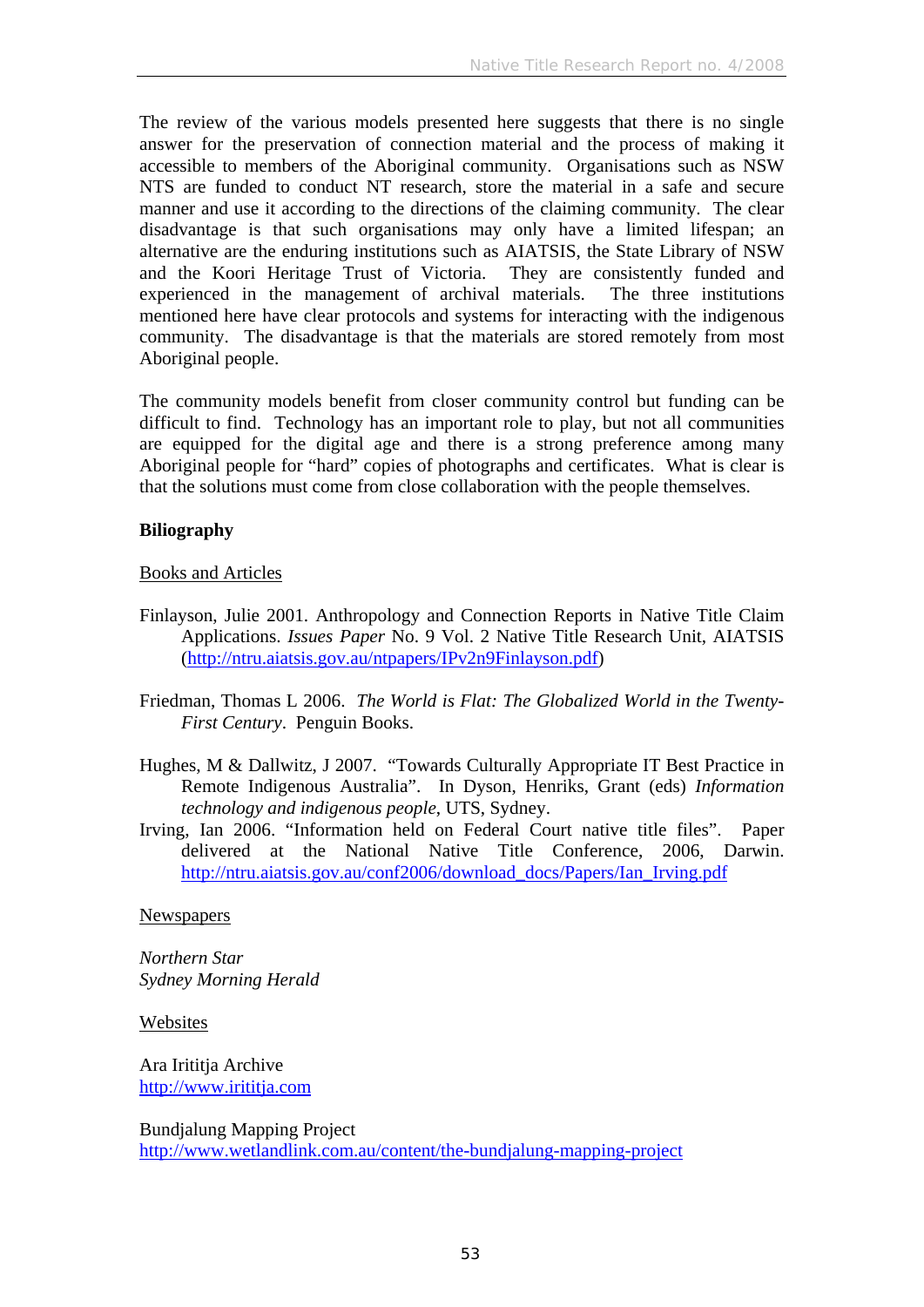Koori Heritage Trust of Victoria http://www.koorieheritagetrust.com

National Native Title Tribunal http://www.nntt.gov.au/publications/1021859460\_4854.html

Northern Regional Library, Moree – Indigenous Unit www.indigenousunit.com.au/index.php?option=com\_content&task=blogcategory&id=0&Itemid=46

Northern Territory Library http://www.ntl.nt.gov.au/about\_us/knowledgecentres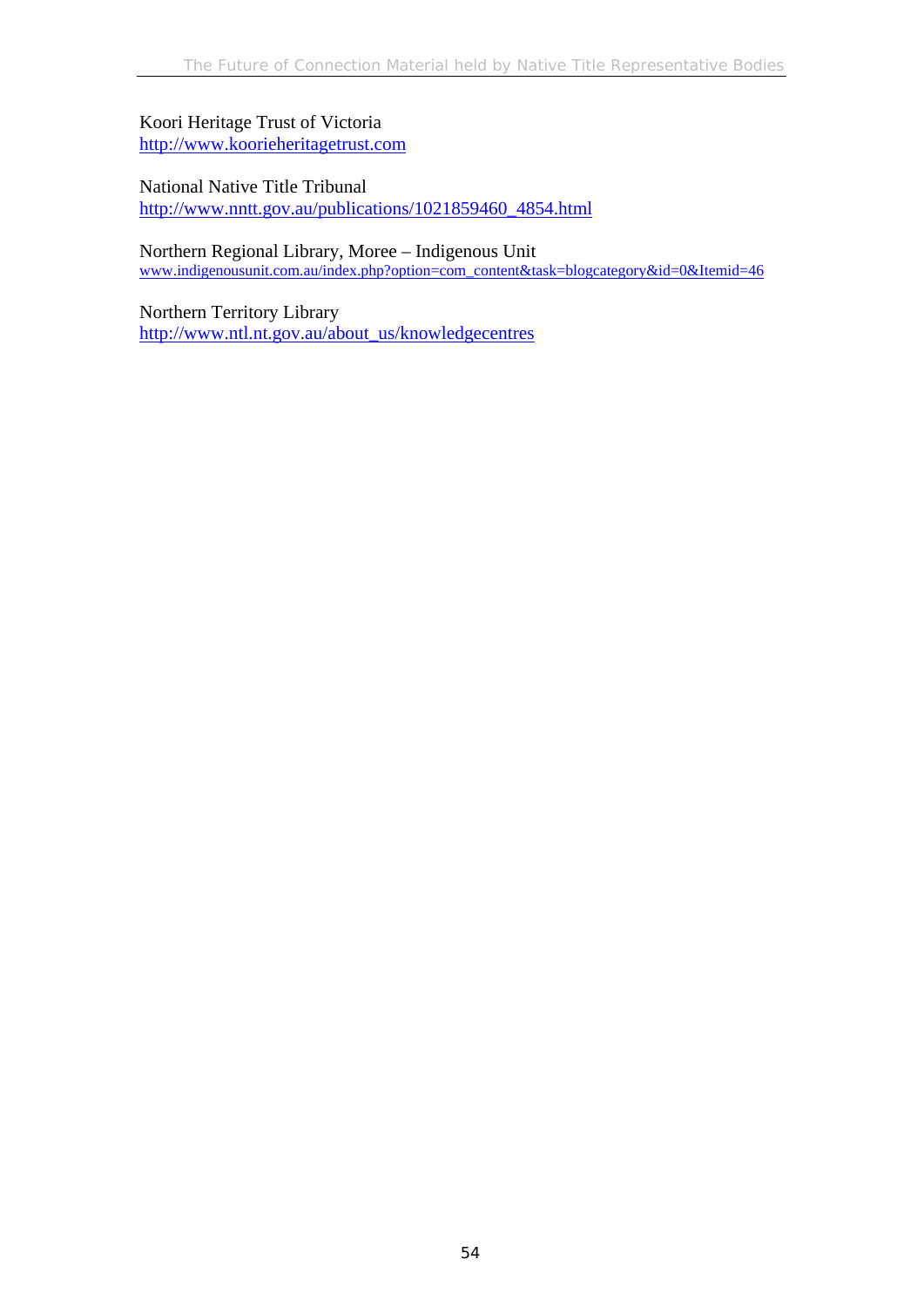### **APPENDIX 8: Resolution**

*RESOLUTION (drafted 4 March 2008 at the SPO Forum sponsored by FaHCSIA)* 

*Noting:* 

- *1. the growing importance of collection management for NTRBs/SPs; and*
- *2. NTRBs/SPs may not have current access to expertise required to progress collection management issues;*

*the SPO workshop requests that the following recommendation be put to the next CEO forum for endorsement:* 

*That FAHSCIA, as an urgent priority:* 

- *1. find funding for a national project to:*
- *a) assess existing collection management practice in NTRBs/SPs(including access and use protocols);*
- *b) develop a native title sector-wide flexible and responsive plan for best practice collection management (including access and use protocols); and*
- *c) in due course, implement options developed in the plan on a local basis.*
- *2. ensure that funding for the above national project be quarantined from NTRB/SP funding; and*
- *3. report on progress to the next SPO meeting.*